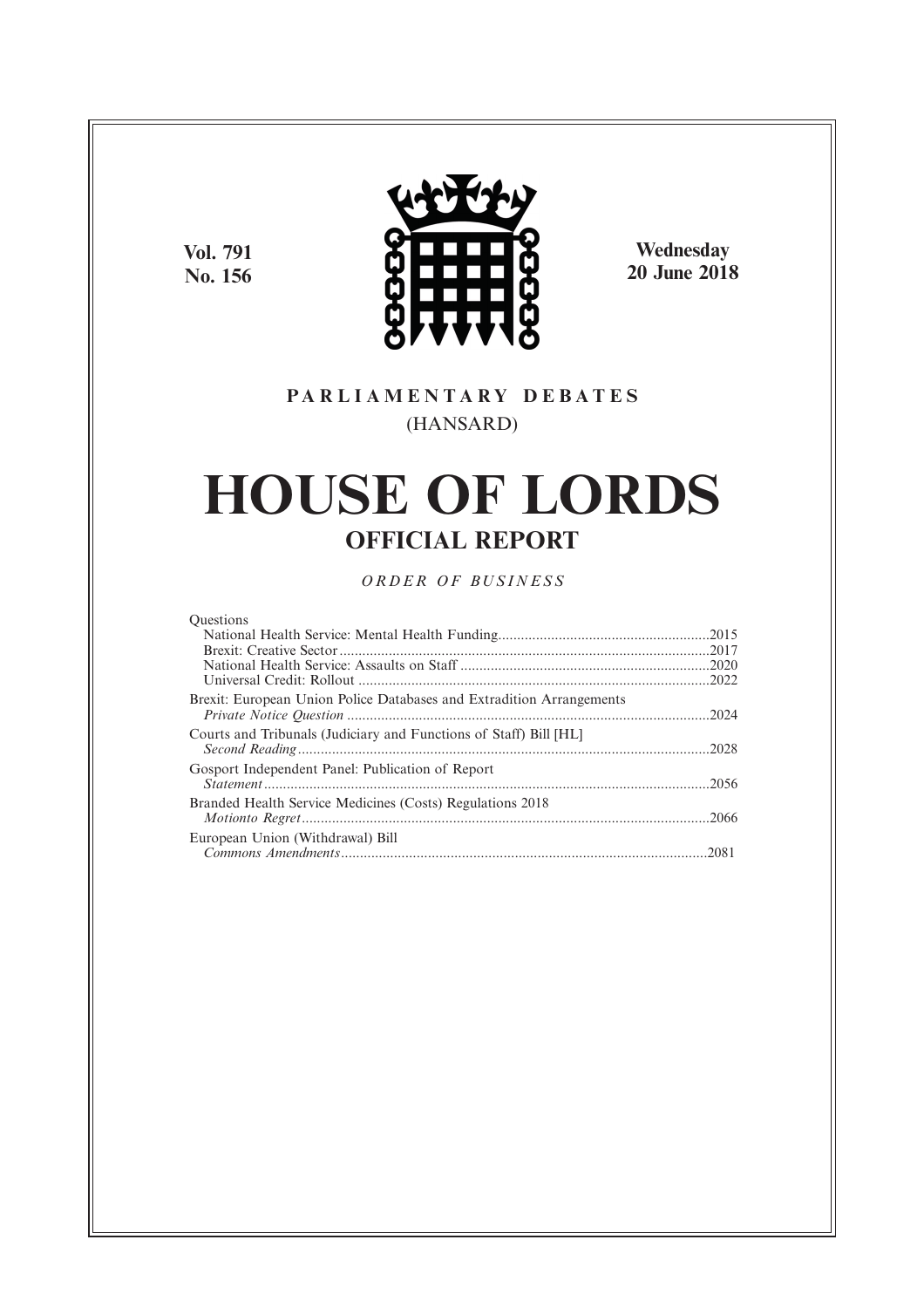Lords wishing to be supplied with these Daily Reports should give notice to this effect to the Printed Paper Office.

No proofs of Daily Reports are provided. Corrections for the bound volume which Lords wish to suggest to the report of their speeches should be clearly indicated in a copy of the Daily Report, which, with the column numbers concerned shown on the front cover, should be sent to the Editor of Debates, House of Lords, within 14 days of the date of the Daily Report.

> *This issue of the Official Report is also available on the Internet at* https://hansard.parliament.uk/lords/2018-06-20

The first time a Member speaks to a new piece of parliamentary business, the following abbreviations are used to show their party affiliation:

| <b>Abbreviation</b> | <b>Party/Group</b>                  |
|---------------------|-------------------------------------|
| CB.                 | Cross Bench                         |
| Con                 | Conservative                        |
| <b>DUP</b>          | Democratic Unionist Party           |
| GP                  | Green Party                         |
| Ind Lab             | Independent Labour                  |
| Ind LD              | <b>Independent Liberal Democrat</b> |
| Ind SD              | <b>Independent Social Democrat</b>  |
| Ind UU              | Independent Ulster Unionist         |
| Lab                 | Labour                              |
| LD                  | Liberal Democrat                    |
| LD Ind              | Liberal Democrat Independent        |
| Non-afl             | Non-affiliated                      |
| PC                  | Plaid Cymru                         |
| <b>UKIP</b>         | UK Independence Party               |
| UUP                 | <b>Ulster Unionist Party</b>        |

No party affiliation is given for Members serving the House in a formal capacity, the Lords spiritual, Members on leave of absence or Members who are otherwise disqualified from sitting in the House.

© Parliamentary Copyright House of Lords 2018,

*this publication may be reproduced under the terms of the Open Parliament licence, which is published at www.parliament.uk/site-information/copyright/.*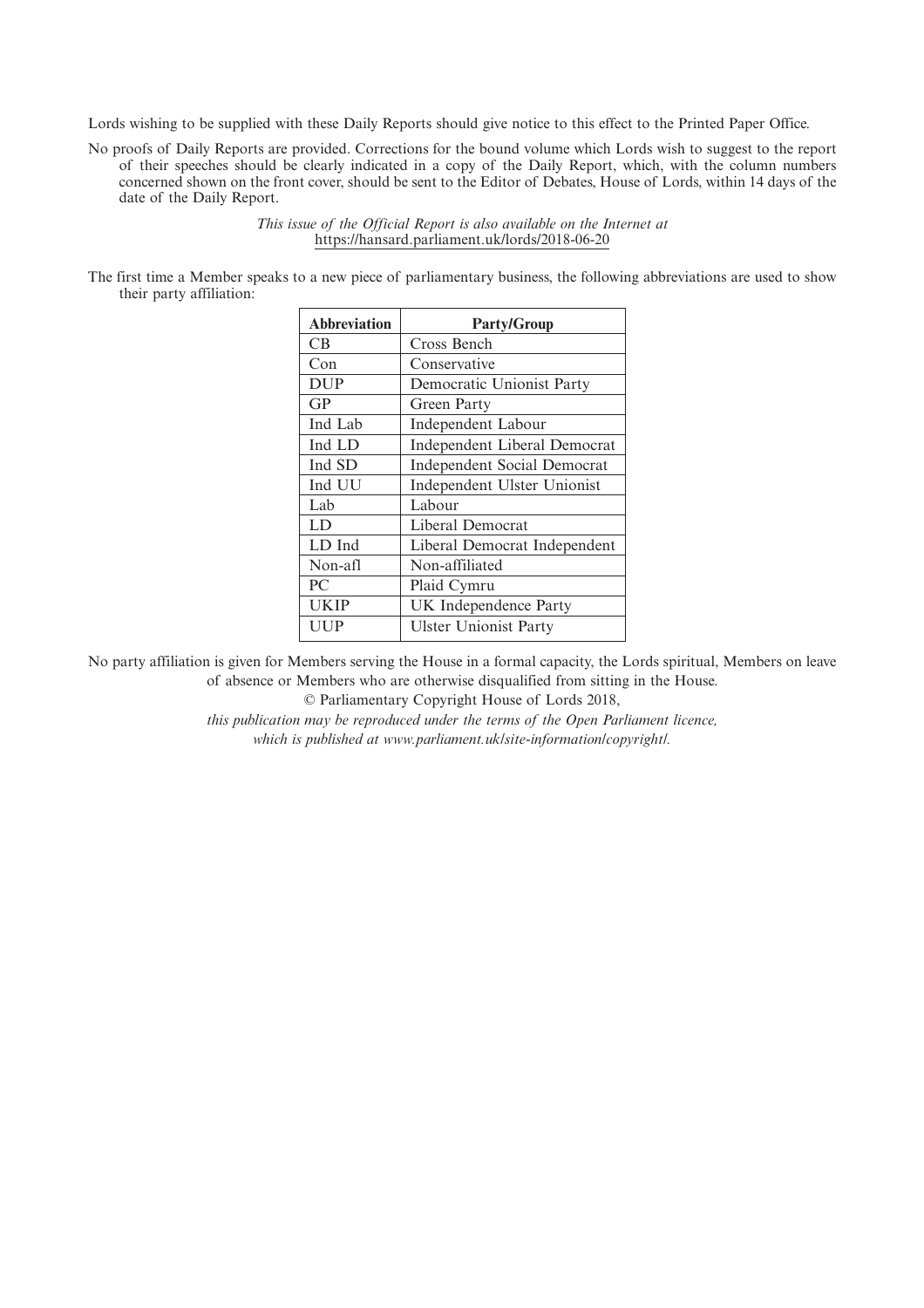# House of Lords

*Wednesday 20 June 2018*

*3 pm*

*3.06 pm*

*Prayers—read by the Lord Bishop of Lincoln.*

# **National Health Service: Mental Health Funding** *Question*

#### *Asked by Lord Cotter*

To ask Her Majesty's Government what proportion of mental health treatment is funded by the National Health Service nationally as against local funding.

**TheParliamentaryUnder-Secretaryof State,Department of Health and Social Care (Lord O'Shaughnessy) (Con):** My Lords, the Government are committed to increasing spending on mental health. In 2017-18, the NHS spent an indicative figure of £11.86 billion on mental health. Of this total, £9.97 billion was locally funded by clinical commissioning groups, with the remainder for nationally commissioned specialised services.

**Lord Cotter (LD):** I hear what the Minister says, but parity between mental and physical health remains a concern. He knows about the facility for mental health in Weston-super-Mare and the problems associated with its future. However, I have found this problem around facilities in local areas to be widespread throughout the country. Their funding is not predominantly mainstream NHS money for mental health services, but NHS money is often used to plug holes elsewhere and local mental health units are struggling. Will the Minister address the issues of parity and funding for local mental health care?

**Lord O'Shaughnessy:** I agree with the noble Lord that we need to increase funding for local mental health services. That has been happening over the past few years; indeed, between 2015-16 and 2018-19 it has gone up by £1 billion. I turn to his point about mental health funding being used for other purposes. I want to be clear that there is NHS England guidance that that should not happen, and from this financial year all CCGs will have to meet what is called the mental health investment standard, which means that they are to increase their spending on mental health at least as much as, if not more than, their spending on physical health.

**Baroness Uddin (Non-Afl):** My Lords, regardless of what the Minister says, does he accept that there has been a systematic destruction of voluntary organisations providing many mental health services? This has had a particular impact on survivors of domestic violence. What are the Government doing to ensure that Women's Aid and other organisations that provide support for women suffering from and the survivors of domestic violence have funding available through the means to which he has referred?

**Lord O'Shaughnessy:** Although the particular funding the noble Baroness is talking about is a Home Office issue, I can say that £100 million is available until 2020 to support the victims of domestic violence. From the health service perspective, obviously we are increasing the amount of money spent on treating those with mental illness, regardless of the cause that gave them their illness in the first place.

**Baroness Hollins (CB):** My Lords, does the Minister agree that more oversight is needed—not just through the mental health dashboard—of how and how well clinical commissioning groups meet the mental health investment standard, previously known as parity of esteem? Can he also explain why the mental health investment standard does not include people with learning disabilities who have mental health needs? Further, what assurances are there that clinical commissioning groups will continue with their current level of investment once the national sustainability and transformation fund finishes?

**Lord O'Shaughnessy:** I reassure the noble Baroness that there is independent audit of performance against the mental health investment standard. Anyone with mental health problems, whether they have learning disabilities or not, should certainly be included in the figures. I am alarmed by what she has said and obviously I will look into it and write to her. However, it is important to say that CCGs have been increasing their spending. In 2016-17 they were expected to deliver at least 3.7% growth in mental health spending, but the actual outturn was 6.3% growth, so that is a good story.

**The Lord Bishop of Lincoln:** My Lords, I speak for one of the most rural parts of England. Does the Minister recognise the higher level of suicide in rural areas? In part, this is due to rural isolation and the sparsity of mental health provision. What plans do the Government have to increase local and accessible provision in these areas?

**Lord O'Shaughnessy:** I agree with the right reverend Prelate that, unfortunately, that is a feature of rural communities. I understand that the MHCLG has a sparsity fund to help with that issue. Indeed, particular funding is going into support and more community-based care for those at risk of suicide and other mental illness.

**Lord Polak (Con):** My Lords, last Thursday, I was walking past Lambeth fire station just before the minute's silence. Together with Charles Hanks, the station manager, I stood with those brave and professional firefighters. Afterwards, I asked about ongoing support and access to counselling services. Tracey Dennison, from the fire brigade, told me today that there was a slight increase in absenteeism as the anniversary approached and the inquiry began. The Fire Fighters Charity stepped up to provide family support. Can the Minister ensure, in the sad event of another serious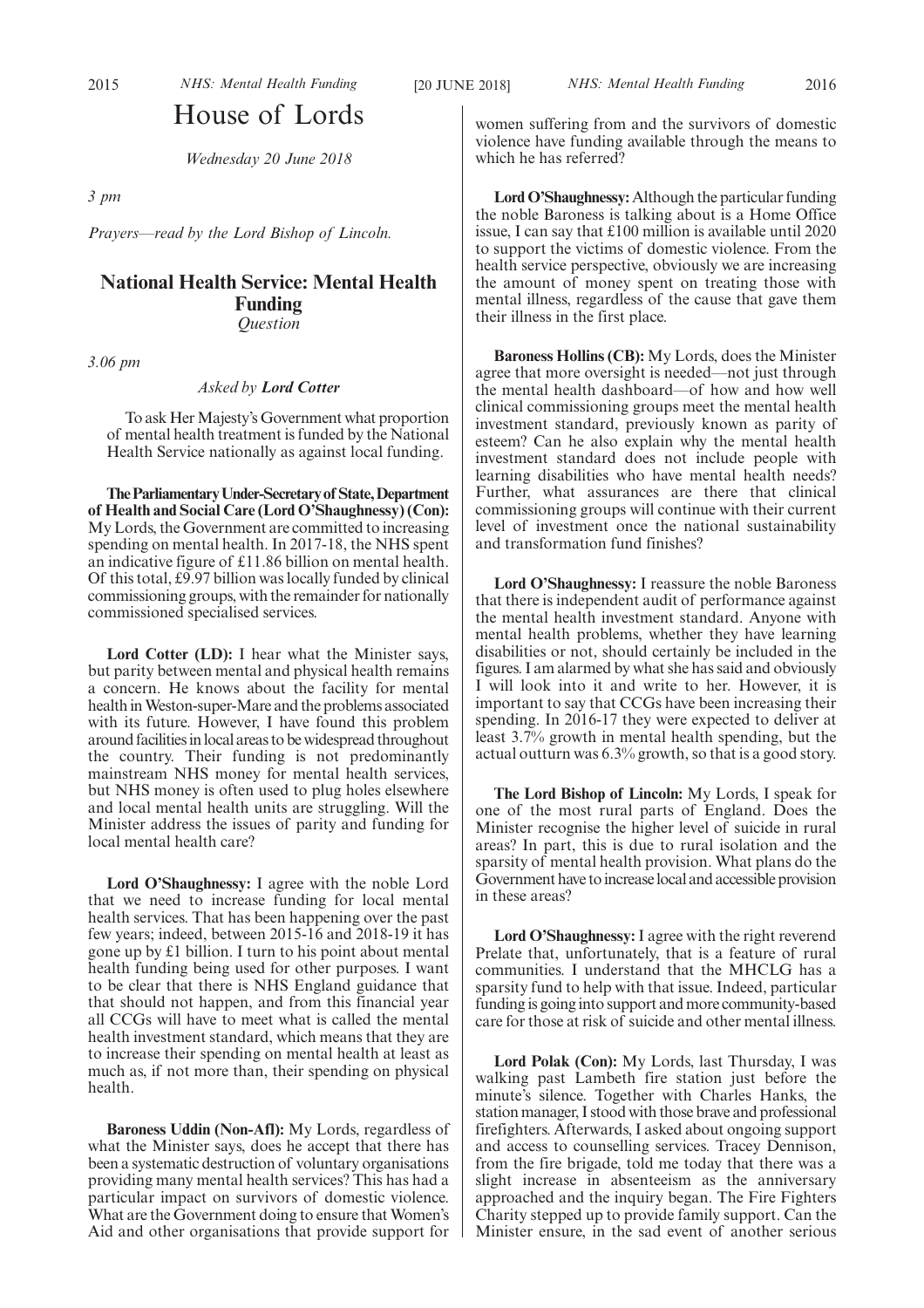#### [LORD POLAK]

tragedy, that emergency capacity for immediate and ongoing counselling support is available for our brave emergency services?

**Lord O'Shaughnessy:** My noble friend is absolutely right to highlight this issue. Individually, our emergency workers did extraordinary deeds of bravery, for which we are all deeply grateful, during the Grenfell fire. In the aftermath of that fire, the north-west London mental health service was the lead trust in providing mental health support for not just the families and individuals who were victims of the fire but emergency service workers who had been through that very traumatic experience. I strongly encourage any emergency service workers who are experiencing trauma—of course, that can happen many months, indeed years, afterwards—to get in contact with mental health services.

**Baroness McIntosh of Hudnall (Lab):** My Lords, does the Minister agree that £1 spent today on child and adolescent mental health services is likely to save the NHS a considerable number of pounds in the future? What proportion of the money spent on mental health services is going to child and adolescent services? Will that proportion increase in the future?

**Lord O'Shaughnessy:** The noble Baroness makes an excellent point. The emerging science tells us that heading off mental illness in adolescence is critical to ensuring that it does not deepen and become more severe in later life, with great human as well as economic cost. At the moment, the mental health budget for children and young people does not reflect the burden that children and young people have, which is why the Prime Minister announced an extra £1.4 billion for children and young peoples' services, as well as £300 million on top of that to support the plans set out in the child mental health Green Paper.

**Baroness Tyler of Enfield (LD):** My Lords, the Minister has already referred to the mental health investment standard, but recent figures issued by the Royal College of Psychiatrists show that 15% of clinical commissioning groups are not following NHS England's instruction to increase the proportion of their spend on mental health. What practical steps are the Government taking to ensure that all CCGs meet this standard?

**Lord O'Shaughnessy:** The noble Baroness is quite right in her figures: it was 85% compliance in 2017-18— 175 of the 207 trusts. It has to be 100%. It will be independently audited and reported against. Indeed, interventions will take place if that does not happen.

# **Brexit: Creative Sector** *Question*

*3.14 pm*

#### *Asked by Baroness Neville-Rolfe*

To ask Her Majesty's Government what risks they have identified to the creative sector, especially to the intellectual property it generates, as a result of Brexit.

**TheParliamentaryUnder-Secretaryof State,Department for Business, Energy and Industrial Strategy (Lord Henley) (Con):**My Lords, the UK has one of the best intellectual property regimes globally. The creative industries' concerns focus on copyright, where reciprocal protections are underpinned by international law, and unregistered designs, which the UK will continue protecting. Some EU-derived copyright provisions and the reciprocal EU-UK protection of unregistered designs will be a matter for our future relationship.

**Baroness Neville-Rolfe (Con):** My Lords, copyright is of fundamental importance to the creative sectors. They range from music to TV to art to the written word and, indeed, increasingly to traditional businesses, as the digital revolution gathers pace. It has been established, for example, by UK Music that around 17% of music is accessed illegally. At present, the EU provides important protections for copyright. As the UK leaves the EU, could the Minister reassure the House that this protection will be maintained and, if possible, enhanced, for example by online services taking a greater degree of responsibility for clamping down on copyright infringement?

**Lord Henley:** My Lords, my noble friend is right to highlight the importance of this sector, and I want to emphasise just how big the creative industries are as an exporting sector and in terms of what they produce in this country. I stress, as I did at the beginning, that much of our reciprocal copyright protection is underpinned by international law, but obviously there are parts that need protection that involve EU-UK law. That will obviously be a matter for our future relationship, and that is a matter for the ongoing negotiations taking place at the moment.

**Lord Clement-Jones (LD):**My Lords, has the Minister read the document from the Intellectual Property Office entitled *IP and Brexit: The Facts*? There are no facts in it. It says that the Government recognise the concerns of IP professionals, and recognise that owners of registered community design rights "want clarity". On trademarks, it says that the Government,

"is looking at various options",

and similarly on the exhaustion of rights. Is it not high time that the Government showed some leadership on IP matters and delivered some certainty to those who need it?

**Lord Henley:** My Lords, the noble Lord and I, and others in the House, debated this matter when the noble Lord had a Question on it, I think, back in March. As I said then and as I repeat now, this is obviously a matter for the ongoing negotiations. The noble Lord will have to wait for the White Paper, which will be coming out shortly. We can then deal with these matters in the negotiations, but as I made quite clear, much of our protection that is already there is underpinned by international law. As I also stressed, we have a pretty good intellectual property regime in this country as it is.

**Lord Griffiths of Burry Port (Lab):** My Lords, that was March and it is now June. Has the Minister really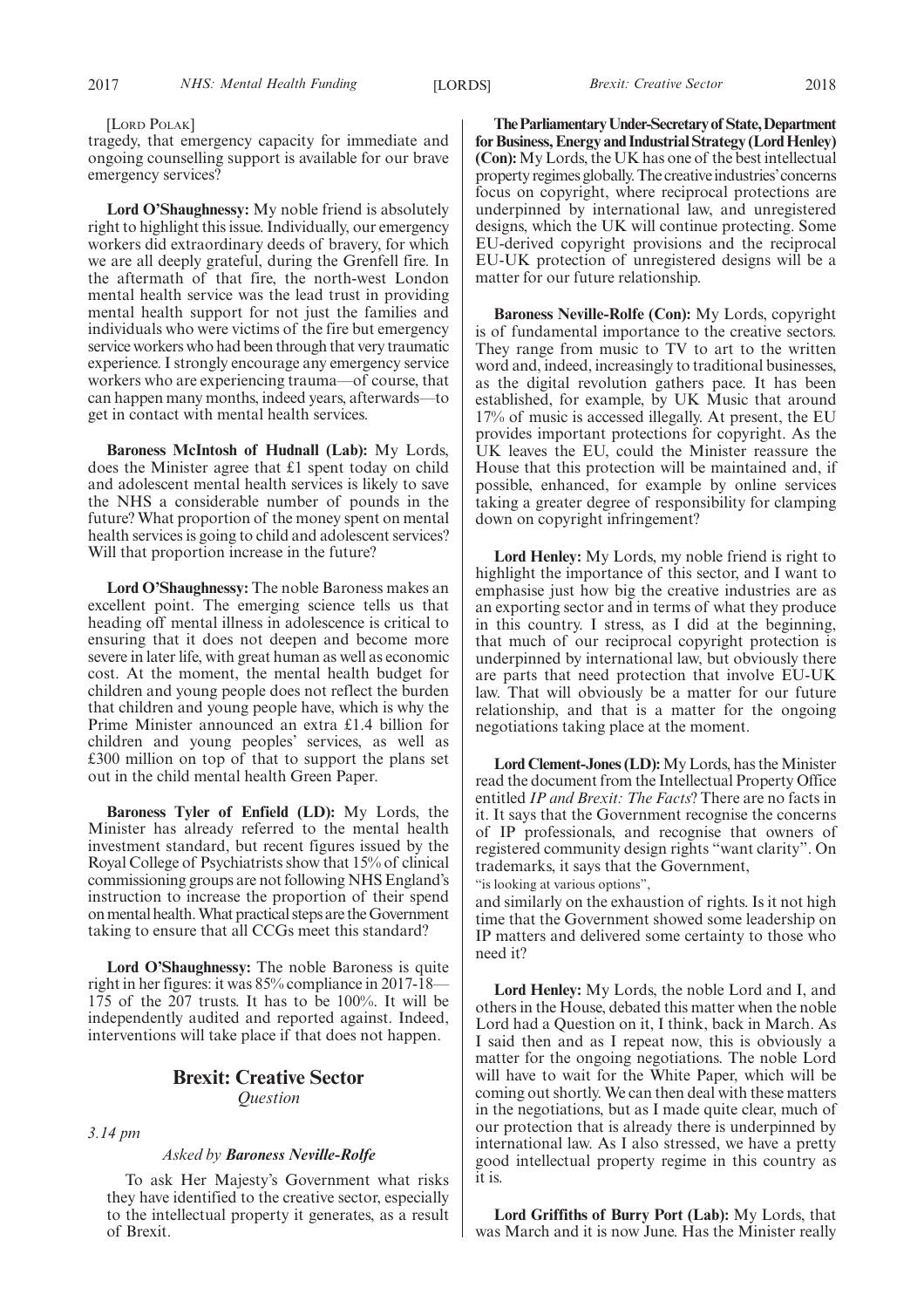**Lord Henley:** My Lords, as I made clear, the negotiations continue. The noble Lord will have to be patient.

**The Earl of Clancarty (CB):** My Lords, the Minister should be aware, as the DCMS is, that the creative sector has a number of wide-ranging concerns over Brexit, not least those facing freelancers, who make up a significant proportion of the creative industries and IT. What assurances can the Government give to the self-employed, including those running businesses with clients in Europe? They have a real concern that that work will be lost due to reduced access and increased red tape if we do not remain in the single market.

**Lord Henley:** My Lords, I am not going to rehearse all the arguments that we might debate later or on other occasions about the single market or whatever. I have to make it clear to the noble Earl that the negotiations continue. As I said, we have a pretty good intellectual property regime, but there are areas where we need to get things right. We will pursue that in the negotiations.

**Lord Foulkes of Cumnock (Lab):** My Lords, is the Minister aware that, notwithstanding his replies and the squalid stitch-up taking place down the Corridor, we are on our way to disaster if we continue down the road to Brexit?

**Lord Henley:** My Lords, I am not going to waste my time answering the noble Lord's question.

**Lord Naseby (Con):** Is my noble friend aware that the forthcoming White Paper will be extraordinarily welcome not just to the creative sector but to small and medium-sized enterprises in particular? Against that background, will my noble friend double-check that that sector plays a role in the forthcoming White Paper?

**Lord Henley:** My Lords, I can give an assurance to my noble friend that the White Paper will be comprehensive in what it covers. I cannot offer a precise guarantee that I will be able to make sure that SMEs are covered, but I am pretty sure that they are there.

**Lord Foster of Bath (LD):** My Lords, the strength of our creative industries is illustrated by the fact that 1,400 television channels produced in this country are shown across many other European countries, using the country of origin principle to enable them to do so. A third of them are licensed by Ofcom. Is the Minister aware that a number of those channels have already chosen to move from this country and base themselves in other European countries? What are the Government doing to give them the confidence that there will a proper deal that enables them to stay in this country and help our creative industries?

**Lord Henley:**My Lords, in advance of the negotiations being completed, I obviously cannot give the guarantees that the noble Lord asks for, but he is right to stress the importance of the creative industries sector in this country and its sheer size. For that reason, it will go on being an attractive place for people to come, just as it has in the past.

**Lord Cashman (Lab):** My Lords, is the Minister aware of the wide and deep concern across the creative industries? This is not only about rights holders, and I say that as a rights holder. Companies—small, medium and large; orchestras also—fear for their future because of the wide talent pool that comes from across the 27 other countries? Is the Minister aware of those concerns and are the Government addressing them in their negotiations?

**Lord Henley:** My Lords, I thought that I made it very clear at the beginning that we are aware of the concerns of the whole of the creative industries. This goes across government. Obviously, we will take those concerns into account in all our negotiations on our future relationship with the EU when we leave, which we have said we are going to do.

# **National Health Service: Assaults on Staff** *Question*

*3.22 pm*

#### *Asked by Lord Clark of Windermere*

To ask Her Majesty's Government how many attacks on NHS staff were reported in 2016-17 and 2015-16.

**TheParliamentaryUnder-Secretaryof State,Department of Health and Social Care (Lord O'Shaughnessy) (Con):** My Lords, the Government are committed to taking action against those who abuse or attack NHS staff. In 2015-16, NHS organisations, which are responsible for protecting their staff, reported 70,555 physical assaults. Of those, 52,704 were due to patients' conditions or treatments they were receiving. Data has not been collected for 2016-17. We are reviewing with the NHS how in future information about assaults and abuse of NHS staff can help trusts promote best practice.

**Lord Clark of Windermere (Lab):**I thank the Minister for his Answer. Can I give him a little help with the updated figures? Has he seen the figures produced by the *Health Service Journal* and Unison which show a 10% increase in violence against NHS staff in the latest year? That is just unacceptable. Why did the Government in November 2017 abolish NHS Protect, which had the responsibility to protect NHS staff against violence? I know that it was replaced and that its staff, but not its functions, were transferred to the NHS Counter Fraud Authority, which focuses on fraud and protection of buildings. Will the Minister confirm that there is now no body responsible for the safety of NHS staff? I am drawn to the conclusion that this Government value property more than people.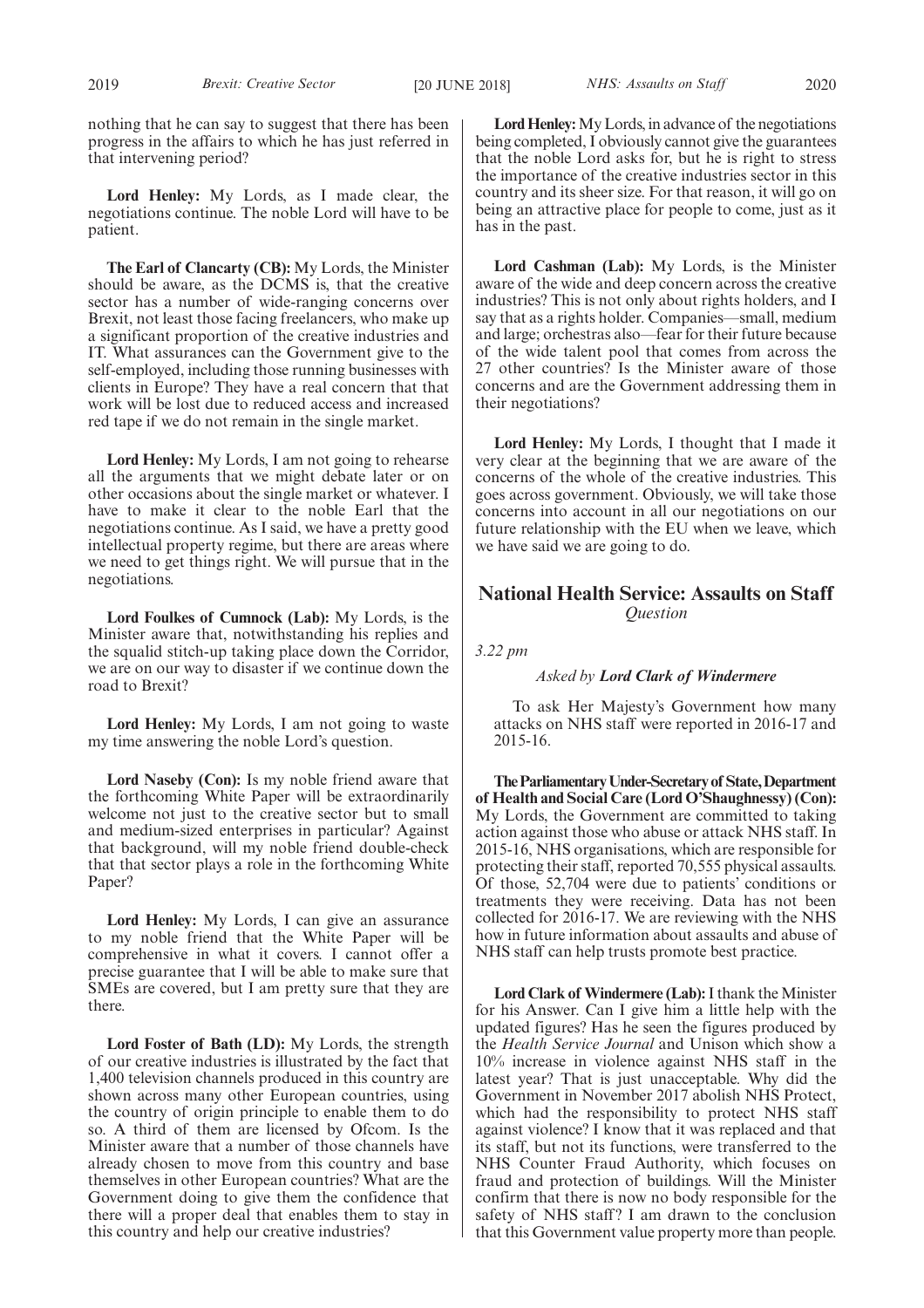**Lord O'Shaughnessy:** I have to take issue with the point the noble Lord makes. It is absolutely not the case that the Government value property more than staff. We all value the work that NHS staff do every day in very difficult conditions. That is one of the reasons that we announced our historic funding settlement at the beginning of this week. On the problem that the noble Lord raises, he is right to say that, looking back over NHS Protect's data, starting in 2008-09, there has been a steady rise in the number of assaults on and incidents of abuse of NHS staff. Clearly that is completely unacceptable. However, there is disagreement about the reasons for that, and it is worth dwelling on that. They include not just the greater volume of patients and better reporting, but the increase in mental illness and dementia, and more severe mental illness being dealt with in hospitals rather than police cells. I do not use that as an excuse, but merely to explain that there is some uncertainty about the reasons for it. It was under NHS Protect's aegis that this steady rise happened. It has fulfilled its function, which is to make sure that security management services are available to every NHS trust—but in the end it has to be down to every trust to take responsibility for the safety of its staff, and that is the system we are moving ahead with now.

**Baroness Finlay of Llandaff (CB):** My Lords, given that alcohol is involved in more than 60% of assaults in the acute sector, more than 30% of assaults in the mental health sector and more than 70% of assaults in the ambulance sector, will the Minister explain why the Government have abandoned progress with the sobriety scheme pilot, which showed a very high success rate in avoiding reoffending in alcohol-fuelled crime? It would provide a tool for non-custodial sentencing where people are known to have assaulted NHS staff under the influence of alcohol.

**Lord O'Shaughnessy:** I will look into the specific issue that the noble Baroness mentions. I do not have the details in front of me. I know that all local authorities provide free, taxpayer-funded rehabilitation services for those who are suffering from alcohol addiction. I should also point out that this Government have increased progressive taxation on stronger alcohol, such as white cider, specifically to try to change people's drinking habits and to reduce alcohol-related violence.

**Lord Ribeiro (Con):** Following the theme of alcohol, the Minister was kind enough to meet me and members of the Alcohol Health Alliance on 30 April. We stressed that accepting a minimum unit price, as in Scotland, would do much to remove alcohol—and, particularly, cheap alcohol—from vulnerable people, some of whom are responsible for the attacks to which we are referring. When will England accept a minimum unit price and implement it?

**Lord O'Shaughnessy:** I was delighted to meet my noble friend on this topic. I know he cares passionately about it. We have said—and I have said in this House before—that we are looking at the Scottish example with interest now that Scotland has gone ahead with it. There is a growing evidence base to demonstrate the benefits of minimum unit pricing, but we want to see what transpires in Scotland before making any decisions about whether to move ahead.

**Baroness Jolly (LD):** My Lords, in England around 200 attacks on NHS staff occur every day, and this is nothing short of scandalous. Next week we have the Second Reading of a Private Member's Bill, which has come from the other place, on assaulting emergency workers. Will the Minister confirm whether the Government are minded to support it—and, if not, what further action will be taken to protect health workers?

**Lord O'Shaughnessy:**I agree with the noble Baroness that it is scandalous and that we therefore want to support the Bill. I believe that it will have its Second Reading here on 29 June. I can confirm that the Government will be supporting the Bill.

**Baroness Donaghy (Lab):** I am grateful for that reply from the Minister. I have the privilege of taking the Bill through its Second Reading next week. It will create, for the first time, an aggravated offence for those who attack all emergency workers, including paramedics, nurses, doctors and all those associated with helping NHS staff in emergency work, such as St John Ambulance and other volunteers, if they are doing emergency work. So I am thankful that the Government have provided time, and I hope that we will be able to get the Bill through quickly by the summer.

**Lord O'Shaughnessy:** I salute the noble Baroness for taking it through its stages in the House of Lords. I reiterate our support for it—not just the principles behind it but the specific measures in it. Clearly it is unacceptable to assault the very people who devote their lives to serving.

# **Universal Credit: Rollout** *Question*

*3.29 pm*

#### *Asked by Baroness Sherlock*

To ask Her Majesty's Government what plans they have for the continued rollout of Universal Credit following the report by the National Audit Office *Rolling out Universal Credit*.

**Baroness Stedman-Scott (Con):** My Lords, we will continue to deliver universal credit as planned, completing the national rollout for new claims by the end of 2018, and from 2019 we will start to move people from the old benefits system and tax credits to universal credit. We have taken a test-and-learn approach; we have learned a lot, and we will continue this. We have made changes—advance payments, direct payments to landlords, the two-week housing benefit run-on, removing waiting days, support for kinship carers and extending transitional protection—and I have no doubt that the list will get longer.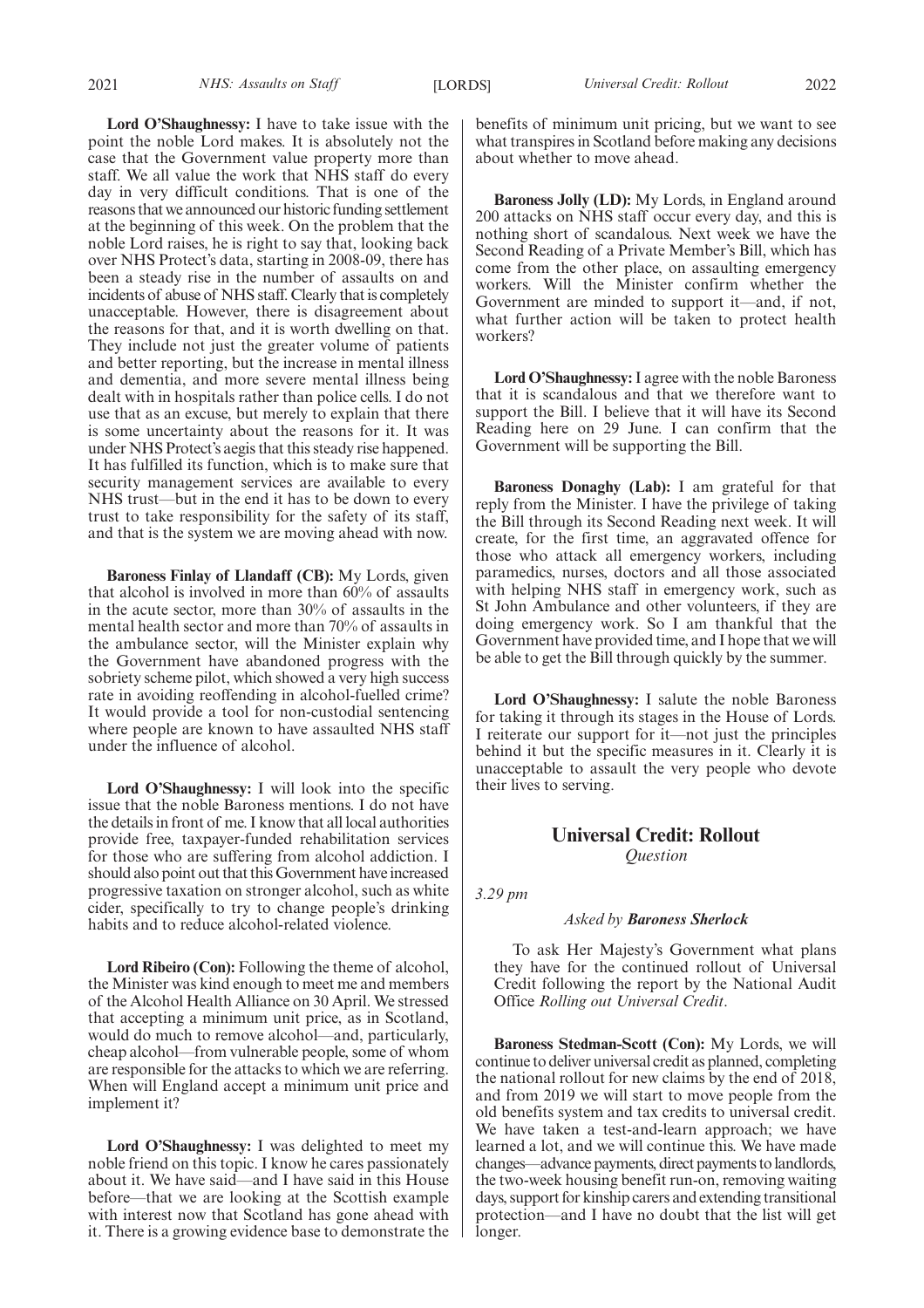**Baroness Sherlock (Lab):**My Lords, Ministers claimed that universal credit would be fully in place by 2017, that it would be more efficient and better for claimants and that it would help more into work. A National Audit Office report says that only 10% of claimants are on universal credit and it will be 2023 before it is rolled out. Every claim costs £700 to process, and the NAO found no evidence that universal credit will be cheaper to run. It says that the DWP has no idea whether universal credit is reducing fraud and error, and that it found no evidence for the Minister's repeated claim that it will help an extra 200,000 into work. Meanwhile, 40% of claimants are in financial trouble and, on top of the planned delay in payment of five or six weeks, 10% of new claimants waited 11 weeks or more for full payment and 5% waited for five months. When universal credit hits an area, food bank use rises and rent arrears go up. My question is simple: the DWP keeps insisting that all is well but it is not, so will the Government now urgently review universal credit and stop pushing people into debt and hardship?

**Baroness Stedman-Scott:** My Lords, we are trying desperately to put a new system in place that will make work pay for people. There have been issues. The National Audit Office report—I have read it and I urge all noble Lords to do so—has serious concerns about the programme, I acknowledge that. However, we are serious about the way we are going to deal with those problems; we are committed to doing that and we are committed to making things better. We have a business plan for the rollout. In any good business you have a business plan with targets, you measure them, you review them and, when you do not hit them, you revise your plan. We will approach this in a business-like but compassionate way to make sure that we do all to serve people who are influenced by it.

**Lord Kirkwood of Kirkhope (LD):** My Lords, does the Minister agree that the NAO universal credit report will serve to heighten the fears of those means-tested legacy claimants who will be automatically transferred within a 12-month period on to universal credit? In the autumn, when the universal credit managed migration regulations are published, will she personally ensure that the transitional protection arrangements within those regulations are adequate for the purpose, will be automatically available to claimants and will serve in future to reduce further financial distress?

**Baroness Stedman-Scott:** My Lords, we do not want people to be distressed in any way.

#### **Noble Lords:** Oh!

**Baroness Stedman-Scott:**I know noble Lords do not like it but I can say to them that out there is a band of work coaches who are doing an amazing job. One of their jobs is to take people on a journey, help them, guide them and mitigate stress, and I have every confidence that they will be doing that. On the noble Lord's point about transitional protection, I will talk to officials to make sure that when I tell him yes, I am doing it with confidence.

**Lord Fink (Con):** My Lords, I had the pleasure of visiting the main south-inner-London jobcentre at Kennington Park this morning. The staff there could not have been more evangelical in their support for universal credit, and many of those who were handling legacy claims were only waiting for the time when those claims moved over to universal credit. They said that the new system had much more flexibility, that most of the cases and examples in the NAO report had already been addressed and that in fact it was already out of date because the new system was so flexible and adjustable. Can the Minister assure us that we will continue to roll out the programme, which has been so well valued by staff in the jobcentres?

**Baroness Stedman-Scott:** My response to my noble friend is: you bet we will. I called a district manager in Jobcentre Plus and asked her to tell me truthfully how things were going. She said, "It is going much better. It is agile, it is flexible and once we identify problems locally with individuals, we are solving them overnight". My noble friend should therefore take heart that this will continue and just get better.

**Baroness Lister of Burtersett (Lab):** My Lords, as the Minister said, the DWP makes much of its test-andlearn approach to UC rollout, yet, instead of trying to learn, its public response to the damning NAO report was utterly defensive—although I do welcome the more open response she has given today. What specific lessons for action will the department take from the report's findings, which were echoed at an APPGUC meeting that I attended just now by front-line welfare rights workers, who reported a catalogue of problems faced by the people they are trying to work with?

**Baroness Stedman-Scott:** I understand exactly the point that the noble Baroness makes. There are huge lessons to learn and lots of them. Support organisations and job coaches identified that people are being given the wrong information, and are struggling to meet the requirement to submit a claim because of language barriers and not having a bank account or identification. All I can say to the noble Baroness—I would not say it if I did not believe it—is that the work coaches are doing everything they can with people in local communities to overcome these issues. I can see that she is not quite on board with me yet—but she is smiling. I hope that if she asks this question in six months' time, we will have an even better response for her.

# **Brexit: European Union Police Databases and Extradition Arrangements**

*Private Notice Question*

## *3.36 pm*

#### *Asked by Baroness Hayter of Kentish Town*

To ask Her Majesty's Government what assessment they have made of Michel Barnier's remarks at the European Union Agency for Fundamental Rights on 19 June, and in view of those remarks, how they intend to secure continued access to EU police databases and extradition arrangements.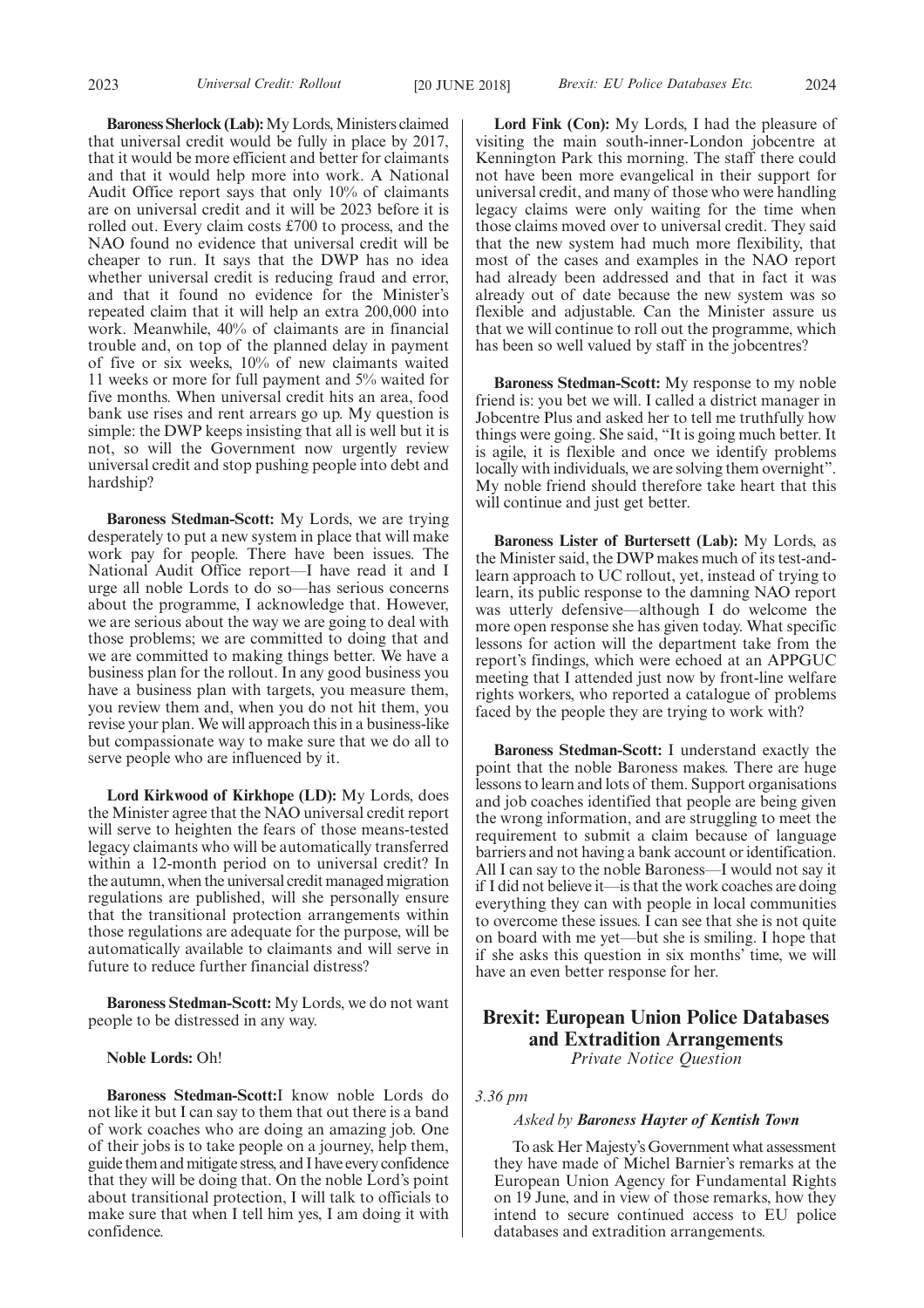**Baroness Hayter of Kentish Town (Lab):** My Lords, I beg leave to ask a Question of which I have given private notice.

**The Minister of State, Home Office (Baroness Williams of Trafford) (Con):** My Lords, we note Mr Barnier's comments, but we must bear in mind that this negotiation is only just beginning. We want to ensure that citizens across Europe benefit from the strongest possible security relationship between the UK and the EU after our exit, and to avoid a security gap. Our objective in negotiations will be to secure this outcome. In our view, this can be most effectively delivered through a comprehensive new internal security treaty.

**Baroness Hayter of Kentish Town:** My Lords, this and other matters are serious. The Government's red lines, such as ruling out the Charter of Fundamental Rights and the CJEU, will, as Mr Barnier says, at the moment deny us access to EU databases and things such as the European arrest warrant, the security pact, which the Prime Minister has discussed, and recognition of court judgments. Given the serious nature of this and all the other issues of the negotiations, which have never been in front of this House, does the Minister agree that we should have a proper debate here on how the negotiations are going and the Government's objectives? The debate could be on the White Paper, if it arrives on time at the beginning of July. If it is further delayed, we should nevertheless have a debate here on this range of really important issues.

**Baroness Williams of Trafford:** My Lords, I have on many occasions had debates on certain elements of the issues that the noble Baroness raises. I commend your Lordships' House for the quality of our debates on such matters. I am sure that the usual channels will, as they are wont to do, make time for such a debate. The issues that she raises are political choices. None of them are insurmountable as a legal barrier. We are not in Schengen now. We operated the EAW without CJEU jurisdiction up to 2014. The charter creates no new rights. EU citizenship matters only for those with constitutional barriers and we are already close to a solution on that in the withdrawal agreement, but I fully support her request for a debate.

**Lord Jay of Ewelme (CB):** My Lords, Michel Barnier said in his speech:

"To negotiate an ambitious new relationship with the UK, which we all want, we need more realism on what is possible and what is not when a country is outside the EU's area of justice, freedom and security".

Would the noble Baroness agree that we need much more realism on both sides, on the British side and on the European Union side, if the negotiations, which matter so greatly to the security of all our people, are to succeed? I was also greatly alarmed to hear that these negotiations have "only just" begun.

**Baroness Williams of Trafford:** As I said to the noble Baroness, Lady Hayter, these are political choices that will be decided in the course of the negotiations. I think that both sides will be realistic in the final analysis and in what is ultimately agreed. I have full confidence in that.

**Lord Paddick (LD):** My Lords, the European arrest warrant, as Mr Barnier said yesterday, is based on trust underpinned by the European Charter of Fundamental Rights, the jurisdiction of the European Court of Justice and the concept of EU citizenship and free movement. As the Government have rejected all these foundations, how do they expect to retain access to the European arrest warrant after we have left the EU?

**Baroness Williams of Trafford:** As to the European arrest warrant and other matters, as I said to the other two noble Lords, these are political choices. What we have in the EAW and other matters, such as ECRIS and SIS II, is strong co-operation between us and our European Union partners. I know the noble Lord will agree with me when I say that the most important thing when we leave the European Union is that we have a safe Europe in which our citizens can live.

**Lord King of Bridgwater (Con):** My Lords, does my noble friend agree that, whatever Monsieur Barnier may say on this matter, the heads of security and intelligence in the other member countries of the European Union will make absolutely sure that we preserve our relationship? Am I right in saying that, at the moment, we extradite five times as many people to them at their request—criminals and people they wish to charge, including terrorists—as we request they extradite to us? The interests of security are quite clear, whatever Monsieur Barnier might say. He made a speech to the Agency for Fundamental Rights. The most fundamental fundamental right is the right to life, which is what the security agencies are there to protect.

**Baroness Williams of Trafford:** My noble friend makes that point very articulately, and he is absolutely right on extradition—I am sure that he is. It is in everybody's interest that we preserve that national security relationship. The UK has played its part in the huge move, in the past 12 months to two years, to help European countries when they have faced difficulties through terrorist attacks. Our police have been at the forefront of some of the aid that we have given to our European partners. It would be a detrimental move for there not to be co-operation between the UK and our European partners once we leave the European Union. Life, as my noble friend says, is the most important thing here.

**Lord Anderson of Swansea (Lab):** My Lords—

**Lord Davies of Stamford (Lab):** My Lords—

**Lord Morris of Aberavon (Lab):** My Lords—

**Lord Taylor of Holbeach (Con):** My Lords, the noble Lord, Lord Anderson, was first to rise in his place.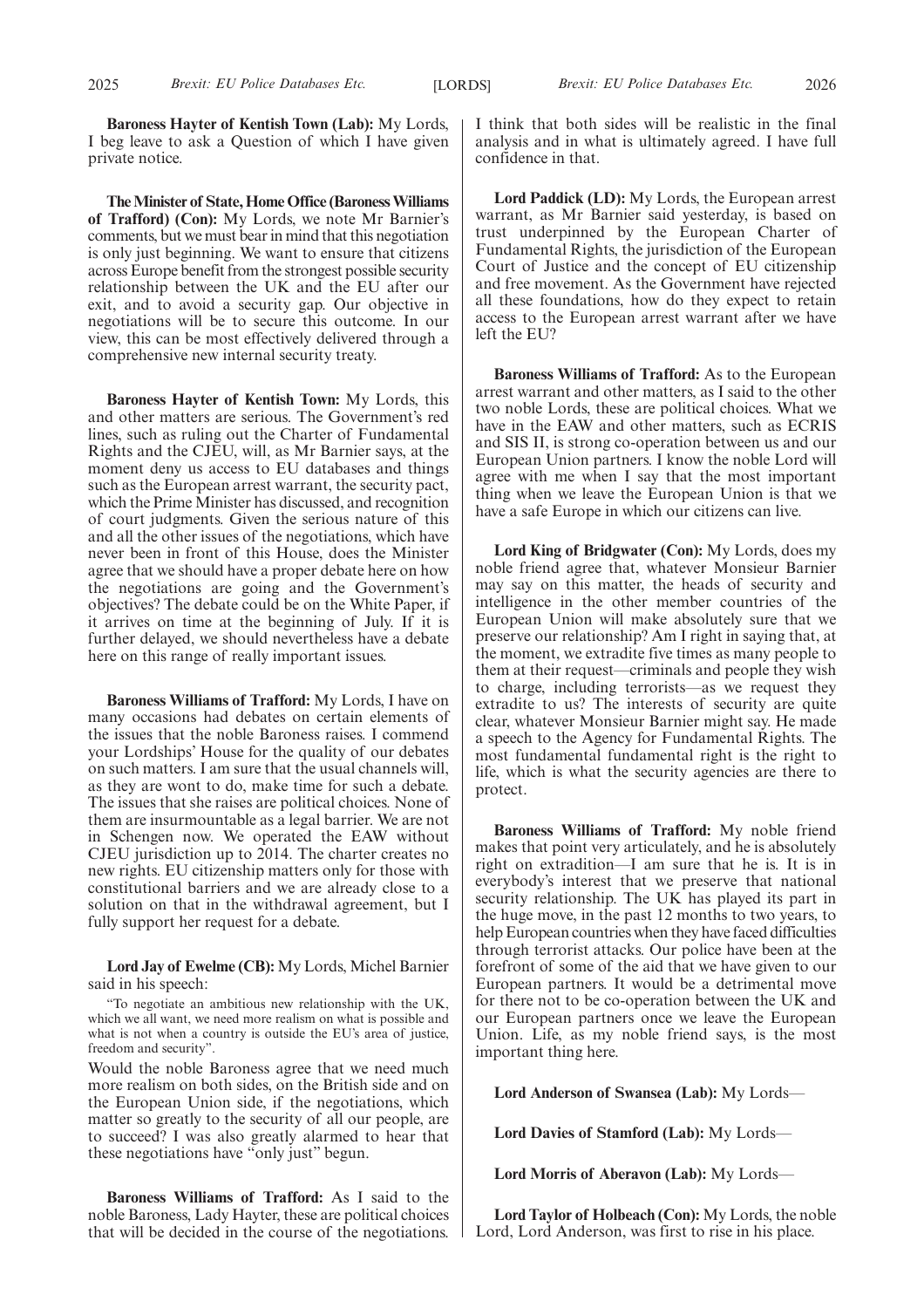**Lord Anderson of Swansea:** My Lords, is not the key consideration in these negotiations that there is a mutuality of interest between ourselves and our EU partners in the field of security? Monsieur Barnier must surely recognise that we have very much to offer, as was shown recently by the remarks of the director of GCHQ.

**Baroness Williams of Trafford:** The noble Lord is absolutely right. We have a mutuality of interest, as my noble friend has just pointed out—and, as I have said, it would be inconceivable that some of the work that we have done in co-operation with our European partners, which has been of mutual multilateral interest throughout the EU 27, would be lost in our exit from the EU.

**Baroness Ludford (LD):** My Lords, it is absolutely true that it is in everybody's interest to have security co-operation. However, when the Minister says that it is just a question of political choices, that is complacent and, in the words of the noble Lord, Lord Jay, unrealistic. There are legal constraints governing that co-operation. If you are going to have mutual recognition of judicial decisions, you have to have a common legal framework and a common jurisdiction. Nothing else is going to pass the European Parliament, I can be absolutely certain.

**Baroness Williams of Trafford:** I am sure that what is at the forefront of the European Parliament at this point in time—and I am talking about the politicians, not the bureaucrats—is the sometimes fragile security situation that we have had in Europe over the last two years. I will come on to the legal point. None of the things that we have talked about today are insurmountable. I am not arguing against a legal framework, but none of the issues are insurmountable legally.

**Lord Davies of Stamford:** My Lords—

**Lord Morris of Aberavon:** My Lords—

**Lord Blunkett (Lab):** My Lords—

**Lord Taylor of Holbeach:** I am sure that the House would like to hear from the noble Lord, Lord Blunkett.

**Lord Blunkett:** My Lords, I was Home Secretary when we entered the European arrest warrant as part of the negotiation at the time. I reinforce the points made by the noble Lord, Lord King, and my noble friend Lord Anderson. But I make a little offer. It is entirely right that we have to persuade Michel Barnier and others that it is in everyone's mutual interest to retain our facility and access to the EAW, but in 2014 many of us had a real task in persuading the coalition Government, I think probably because of the Liberal Democrats, that remaining in or re-entering—because we had the opt-out—the EAW was essential. I offer my heartfelt skill in negotiating with Michel Barnier, as we had to do with the coalition Government.

**Baroness Williams of Trafford:** I finish by thanking the noble Lord for his point.

## **Arrangement of Business** *Announcement*

#### *3.47 pm*

**Lord Taylor of Holbeach (Con):** My Lords, this may be a convenient moment for me to say a word about today's business. As noble Lords will be aware, the House of Commons is, as I speak, considering the vote on amendments to the European Union (Withdrawal) Bill. I am not in a position to say what the outcome is, but subsequent to the outcome of that Division we intend to consider any amendments from the other place later today. We expect to receive any amendments from the Commons at around or shortly after 4.30 pm.

When any amendments we receive are published, the Public Bill Office will be open for any Motions to be tabled in response to the Commons amendments for a period of 90 minutes after the Bill is received. The precise timings will be communicated on the annunciator. Within an hour of the end of the tabling period, the Public Bill Office will produce a Marshalled List of any Motions. There will be a further window of about 30 to 45 minutes before the House sits to ensure that noble Lords are able to consider those Motions.

To save noble Lords performing some agile mental arithmetic, it may be simpler for me to say that I do not expect us to begin further proceedings on the Bill before 7.30 pm. In the event that the rest of our business concludes before that, we will adjourn during pleasure until that time. I hope that noble Lords will consider that a satisfactory update without the final clincher.

# **Courts and Tribunals (Judiciary and Functions of Staff) Bill [HL]** *Second Reading*

*3.49 pm*

*Moved by Lord Keen of Elie*

That the Bill be now read a second time.

**The Advocate-General for Scotland (Lord Keen of Elie) (Con):** My Lords, the Bill is a vital first step in delivering legislation to underpin our ambitious and far-reaching programme to create a modern, world-class courts and justice system that is swift and straightforward and that works for everyone. Our programme of reform will also foster innovation and cement our reputation for global legal excellence.

In our manifesto, and in last year's Queen's Speech, the Government committed to modernising our courts and tribunals so they are fit for the 21st century. The way justice is administered and delivered in our courts and tribunals cannot stand still while the world changes around them. The justice system must embrace new technologies and seize the opportunities of the digital revolution. It must work for, and fit in with, the way people live their lives today. But modernisation must also ensure that the judiciary and staff who work in our courts and tribunals are empowered to deliver smooth and efficient justice. We have a world-class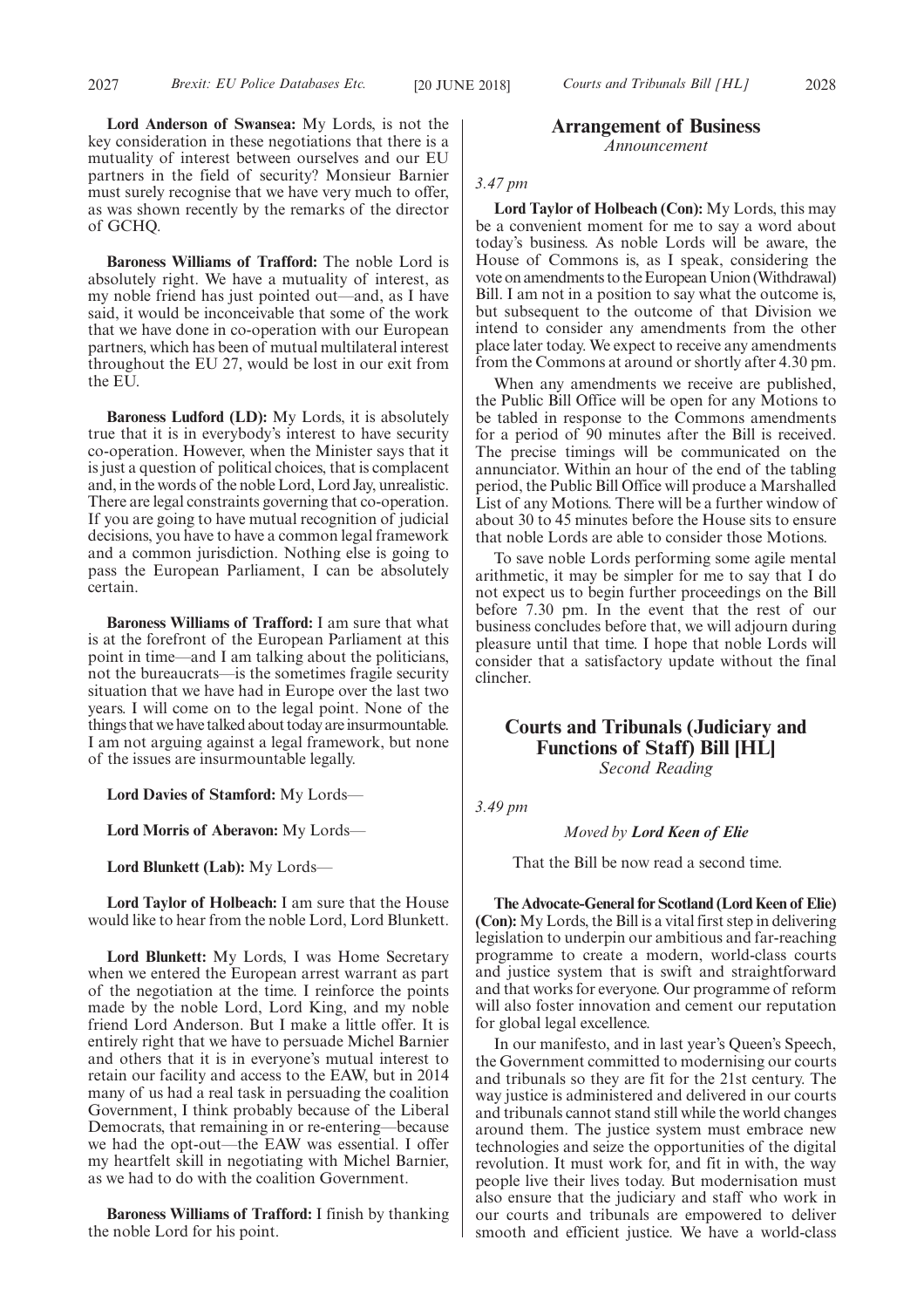#### [LORD KEEN OF ELIE]

judiciary, and through the Bill we want to enable it to continue to deploy its time and expertise where and when it is most needed.

The Bill will assist in a number of different ways. It will allow suitably qualified and experienced staff to be authorised to handle uncontroversial, straightforward matters under judicial supervision. This will free up judges' time to focus on more complex matters and will improve the efficiency and effectiveness of the courts and tribunal system. The independent procedure rule committees will determine which functions staff may exercise in each jurisdiction. These judicially led committees are the right bodies to take these decisions, and this will ensure that the powers are properly scrutinised by judges, practitioners and other interested parties.

The Bill will make it possible for staff to carry out judicial functions in the Crown Court, where the activities of court officers are currently restricted to "formal and administrative matters" only. The Crown Court judiciary currently spends far too much time on routine tasks which could be delegated, such as changes to the starting time of a hearing, or changing the pretrial preparation hearing date, even if the parties are all in agreement about these matters. The Bill also removes the post of justices' clerk, to enable the creation of a more flexible, cross-jurisdictional leadership role for authorised staff.

All this is subject to a robust framework of authorisation that affords the court and tribunal staff who exercise these functions the right protections and safeguards. Most significantly, the Bill makes such staff independent of the Lord Chancellor but accountable to the judiciary. Courts and tribunal staff will be able to exercise judicial functions only once authorised to do so by the Lord Chief Justice or his nominee, or the Senior President of Tribunals or his delegate. The judiciary will grant such authorisation only when satisfied that the relevant staff have the necessary competence and experience to exercise these functions. The Bill also applies to authorised staff the same protections that currently apply to justices' clerks and assistants to justices' clerks carrying out judicial functions in the magistrates' and family courts. This includes protecting them from costs in legal proceedings and indemnification in respect of anything they do, or do not do, when exercising judicial functions in good faith.

Alongside these changes, the Bill includes measures to ensure that the system of judicial deployment is as flexible as possible. It will give the Lord Chief Justice and the Senior President of Tribunals greater flexibility to make the best use of our judges' experience, expertise and time. The judicial measures in the Bill include enabling recorders to sit in the Upper Tribunal and senior employment judges to sit as judges in the First-tier Tribunal and Upper Tribunal. This will broaden the pool of expertise that the tribunals can draw from to help them meet business needs. They also include extending the range of High Court judges to act as arbitrators. This will help meet the growth in demand in recent years for arbitration—for example, to resolve cases in the Chancery Division of the High Court. They will also remove the restriction on a judge being the president of more than one chamber of the First-tier Tribunal or Upper Tribunal. This will give the Senior President of Tribunals greater flexibility to manage the leadership of the tribunals without having to recruit and appoint a new chamber president immediately that there is a vacancy. Taken together, these measures will enable the judiciary to respond to the changing demands of the case loads of different jurisdictions and will make the best use of the existing cohort of judges to benefit all users of our courts and tribunals.

We are delivering the court reform programme in partnership with the senior judiciary. I am pleased that the Lord Chief Justice and the Senior President of Tribunals have welcomed the Bill, commenting that its introduction is,

"a positive first step in legislation to deliver reform".

Most of the measures have already been before Parliament as part of the Prisons and Courts Bill, which fell when the general election was called. The Courts and Tribunals (Judiciary and Functions of Staff) Bill is very much a first step, and we will bring forward further courts legislation as soon as parliamentary time allows.

We have not stood still waiting for this Bill; we have been pressing on with reform in areas where primary legislation is not required and we are making significant progress in enabling access to justice through online and digital means. In May, we rolled out nationally an online divorce service, allowing couples to apply for uncontested divorce digitally for the first time. People can also now make pleas online for low-level offences, such as traffic offences, and they can respond to jury summonses, track social security appeals, and issue and respond to civil money claims, all online. Over 16,000 people have already engaged with these pilots and are getting straightforward, digital access to the courts for the first time. The Bill supports that wider reform by making sure that we make best use of our judiciary and courts staff as we develop these new approaches to delivering justice.

The Bill, and our wider package of reforms, will ensure that our courts and tribunals system is fit for the 21st century and the digital age. It will help to ensure that both the judges and staff of our courts and tribunals are able to respond to the changing demands of a reformed system and, ultimately, to deliver better services for court users. The Bill marks an important first step in delivering a reformed courts and tribunals system and I commend it to the House. I beg to move.

#### *3.57 pm*

**Baroness Chakrabarti (Lab):** My Lords, like many in your Lordships' House, I have spent much of my life critiquing, seeking to improve and sometimes downright opposing legislation that I have seen as flamboyantly intrusive and therefore unjust. Clearly, this Bill is not in that category. However, legislation can also be deficient for what it does not contain, as that might lead to injustice as well.

As the noble and learned Lord said, the Government's Queen's Speech promised a programme of reforms that would transform the way in which the UK justice system operates. He referred to that reform as "ambitious". Unlike last year's Prisons and Courts Bill, which dealt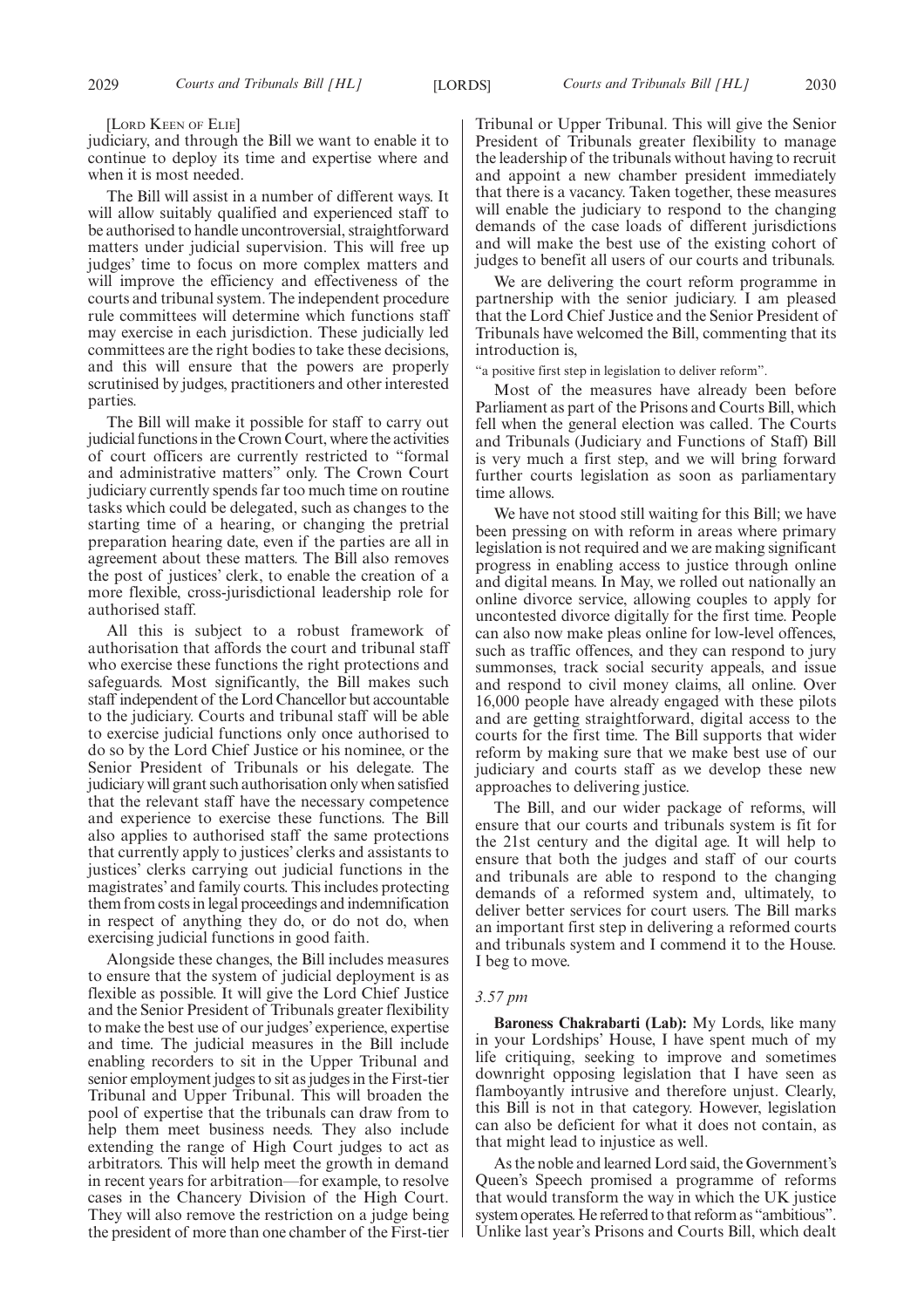head-on with those proposed reforms, this Bill is, by contrast, perhaps the beginning of a legislative drip feed.

Today of all days, we are conscious of the challenges and complexities of minority government. Clearly, one approach is the very skilful drafting of the scope of this Bill, with its very tight Long Title, perhaps to avoid controversy, amendment and so on. However, another approach in challenging times of minority government might be to be a little more ambitious and out in the open, and to pursue that ambition by consent. My hope would be that, during the passage and conduct of the Bill, the Government might consider moving from the more cautious to the more open approach to debating these matters—these ambitions and subjecting them to appropriate parliamentary scrutiny. As the Minister just said, the reform programme is moving ahead in any event, in the absence of primary legislation, and one might query the appropriateness of that.

The reform programme cost of £1.2 billion to the taxpayer seeks to "modernise" the courts service by transferring more court hearings online or operating them through remote video links. Digital hearings will have implications worth considering for the principles of open justice and for public confidence in the justice system. The Equality and Human Rights Commission has raised concerns about the potentially detrimental impact on people with certain challenges and protected characteristics, who are more likely to be excluded by digital processes. My noble friend Lord Beecham will deal with this in more detail a little later.

There has been no real parliamentary scrutiny of this programme—this expensive modernising series of measures—or of the associated court closures and staff cuts, even by the Justice Committee. Since 2010 the Government have closed literally hundreds of courts and cut thousands of vital staff, with the Ministry of Justice launching a new consultation on further court closures in January. Opposition research suggests that 80% of the courts sold so far have raised on average little more than the average UK house price. This raises concerns over long-term damage to access to justice for civil litigants and indeed victims of crime.

Reductions in the number of local courts pile further pressure on those remaining courts, which are already creaking under the weight of budget and staff cuts over many years. So we on this side of your Lordships' House ask and implore the Government not to proceed with any further court closures until legislation for this ambitious digitisation of courts programme is published and reforms can be subjected to full parliamentary and public scrutiny.

In May, the National Audit Office released a report on the Government's ambitious reforms and it is pretty damning. Again, my noble friend Lord Beecham will consider this in more detail later. We already have precedent, however, of reforms to the justice system conducted without sufficient research and consultation. That precedent—not a great one—is LASPO.

LASPO has been an unmitigated disaster, widely criticised by expert stakeholders including the Bar Council, the Justice Committee and the Law Society. The Public Accounts Committee made it clear that in bringing forward that legislation the Ministry of Justice had,

"not properly assessed the full impact of the reforms".

That impact has proved devastating for some of the most vulnerable people in our society, who as a result of those cuts have been shut out altogether from the legal aid system that we were once so proud of in this country.

The year before the relevant provisions of LASPO came into force, legal aid was granted in 925,000 cases. According to Amnesty, the year after it came into force assistance was given in fewer than 500,000 cases—a drop of 46% in legal assistance. This is not just a comparator. Drastic cuts to legal aid will and do have a direct relationship to pressures on judges and those who work in the court system when ill-advised and unassisted members of public turn up to seek justice.

Clause 3, as we have heard from the Minister, delegates judicial functions to authorised staff. This seemingly sensible and uncontroversial provision must be understood in the broader context of the wider reform agenda and the austerity measures behind it, because the savings generated through proposed reforms will arise only through the reduction of the court estate and through savings on judicial salaries. Further proposals include the relocation of many case management functions—listing, scheduling and so on—which currently take place within court buildings with the benefit of on-site judicial supervision. The implication is that these decisions will move to new off-site service centres which I think we have all experienced with varying degrees of satisfaction in relation to other services. Given their off-site nature, the implication that these service centres will be supervised by authorised staff, not judges, is worrying. To have authorised staff who are not subject to the training, experience, ethos and oaths that a professional judge is, and who are performing judicial functions but employed directly by HMCTS, raises questions worth considering of accountability and independence. Concerns that they would be subject to administrative pressures, such as meeting targets, are also worth thinking about.

The devil will, therefore, be in the detail of how these provisions might operate. Without limits on who can be authorised and what powers can be given to authorised persons, this delegation has the potential, as currently drafted, to change the essential nature of our justice system. Transparent and public scrutiny by parliamentarians with a democratic mandate is necessary. While acknowledging the great work over many years and the existing remit of the procedure rule committee, I really would query whether delegation of judicial functions can be thought of as a simple procedural matter for a rules committee as opposed to something worthy of secondary legislation in both Houses of Parliament. If one accepts the case for the limited delegation of some of the most straightforward decisions to authorised staff, it is then potentially objectionable that these relatively low-paid staff—quite possibly paid less than lawyers in other government departments and who have already been hit by the public sector pay caps—are being used to save money, if they are not to be offered proper remuneration for this new, more challenging and increased workload.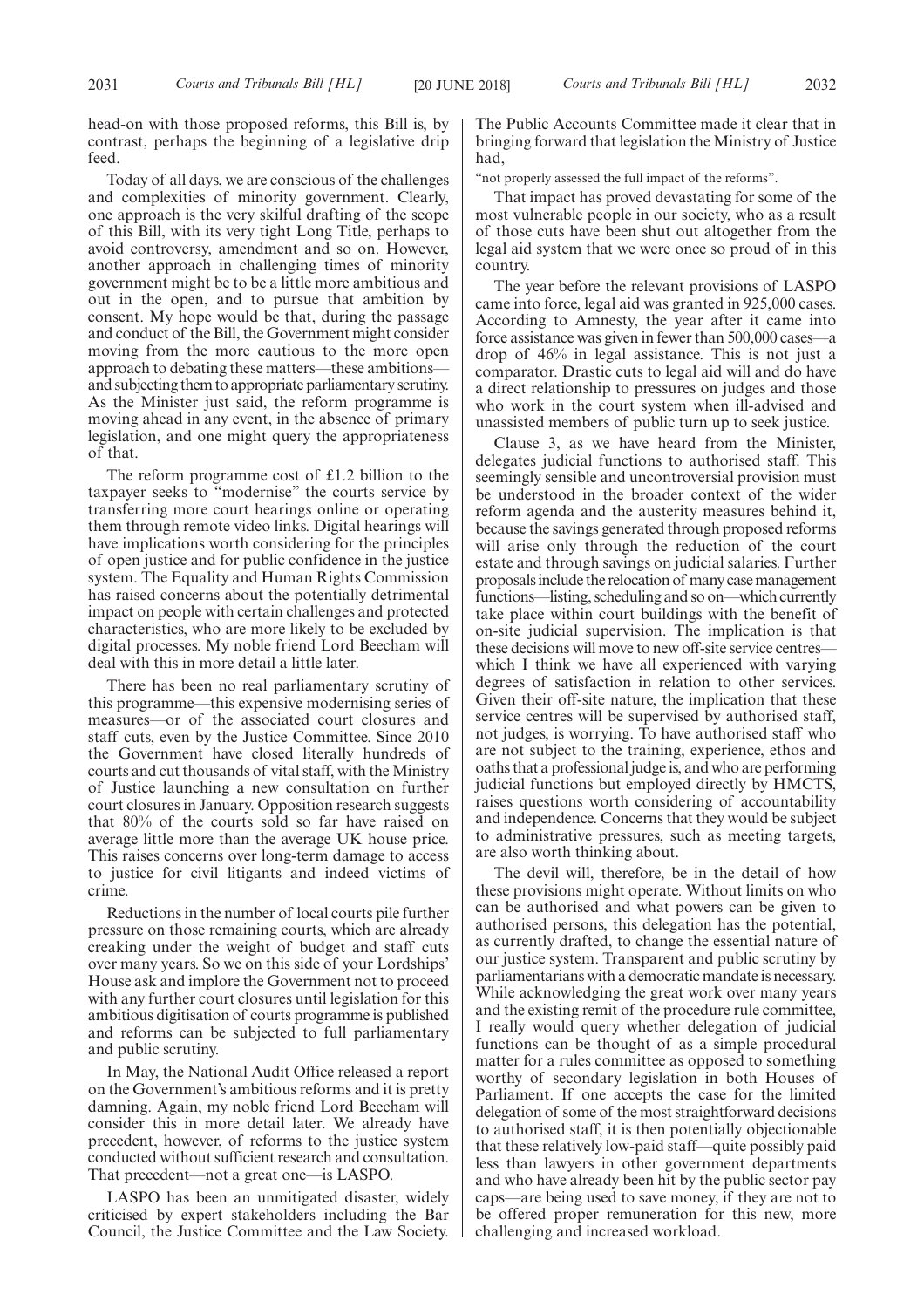#### [BARONESS CHAKRABARTI]

On this side of your Lordships' House, we will be seeking to probe the Government during the passage of this Bill and to push for a number of safeguards in the Bill, the first of which is limits to the delegation of these judicial powers to non-judicial personnel. The MoJ's own factsheet on delegation to staff says that delegated decisions are unlikely to involve contested matters; why should that not appear in the Bill itself? Most case management decisions are vital judicial functions and, therefore, should not necessarily be delegated. Decisions that impact on the fairness of the process itself are, and must remain, the remit of judges and involve carefully weighing submissions by parties. In addition to concerns around transparency, there is a danger that efficiencies gained by delegating case management decisions will be lost if the court has to reconsider many of these decisions at a later stage in the process. There ought, again, to be minimum qualifications for these authorised staff in the Bill. The Law Society has suggested, for example, that no one with less than three years post-qualification legal practice—that is, a barrister or solicitor—should be delegated any judicial function under this Bill. That is a suggestion worth considering. Three years of postqualification practice is not a high bar when you consider who may or may not take on a pupil or a trainee solicitor, for example, for supervision.

As your Lordships will have read, other interested parties have called for a statutory right of reconsideration allowing any party to a decision by an authorised person to have that decision reconsidered by a judge, as recommended by Lord Justice Briggs in his 2016 report. That statutory right would further assist in assuring compliance with Article 6 of the Convention on Human Rights, which requires decisions by an independent and impartial person.

Further, the Bar Council has called for key questions to be asked by your Lordships' House on the nature and extent of the suggested powers of authorised staff. First, will the staff members have the power to determine the outcome of any matter which is contested by the parties? Secondly, if so, what rights of reconsideration would there be and to whom, and will this be consistent across all jurisdictions? Thirdly, will there be a right of reconsideration, not just a review or appeal? Fourthly, will staff be legally trained and, if so, to what level of qualification? Fifthly, in order to achieve the savings required, what is the number of judicial posts that the Government would expect to lose; and what number of additional authorised staff will the Government need to recruit? Sixthly, what are the limits to the functions that case officers should perform, and should not these be in the Bill to allow them to be subject to proper scrutiny?

Other provisions about the flexible deployment of judges are clearly of far less concern in this Bill but, none the less, the further and increased deployment of temporary judges to any court or tribunal on which a deputy judge of the High Court is able to sit is still worth thinking about. Given the planned savings on judicial salaries, we have to ask whether these provisions are a short cut to make up for a shortfall in the recruitment of permanent judges. Any move towards increasing reliance in the system on temporary judgeswho will most likely seek a permanent appointment in the longer term—would be of concern because of independence, which is less likely when someone is a temporary judge. The Government must provide greater evidence of the need for such reliance on temporary judges and explain the proportionality of such measures.

A further omission from the Bill—a point well made by Women's Aid—is the provisions prohibiting the crossexamination of victims of domestic violence which we all looked forward to in the abortive Bill of last year. We should be concerned that those provisions are not in this Bill and ask for further assurances on them.

This is a wafer-thin Bill which, on its face, is apparently uncontroversial. However, as the Minister said, it is the beginning of the fulfilment of a further ambitious programme. The Government appear to be testing the waters for more controversial court reforms and it is vital that we understand the limited provisions in the Bill in the context of that broader agenda of reforms and devastating cuts. Nor should we be completely persuaded that the Bill in itself does not have the potential, as currently drafted and unamended, to profoundly impact upon our justice system as we have all understood and loved it. Without further careful scrutiny and additional safeguards, this governmental drip-feed approach has the potential to erode some of our most fundamental institutions.

#### *4.15 pm*

**Lord Beith (LD):** My Lords, when the Bill was published, I described it as,

"a little mouse of a Bill".—[*Official Report*, 6/6/18; col. 1306.]

I did so because it has been shorn of most of the provisions the Government had intended to include in legislation and is drafted in such a way as to try to discourage the addition of any of those provisions by way of amendments. That has to be set against the context of the Government's very ambitious claims about what they were going to do to assist the justice system. In 2017, the government website stated that the then Prisons and Courts Bill would,

"transform the lives of offenders and put victims at the heart of the justice system, helping to create a safer and better society".

But even if we look just at the briefing for the Queen's Speech for this Parliament about the Government's legislative intentions, it was a Bill that would,

"end the cross-examination of domestic violence victims",

by those accused of perpetrating the violence. It was a Bill which would allow for fixed penalties for minor guilty pleas; it would allow fixed terms for some judicial leadership positions on the basis that some might be attracted to those posts if they could serve a shorter term in them; and it was in the context of the Government talking about wide reforms of procedure and practice, many of which required legislation, including avoiding the waste of time and money in unnecessary and entirely formal hearings.

When the Lord Chief Justice—the noble and learned Lord, Lord Burnett of Maldon—appeared before the Constitution Committee of your Lordships' House on 25 April 2018, he said:

"At the heart of what is in contemplation is a change in procedures and practices, some of which will require enabling legislation, followed by rules and practice directions. Of course, the latter will be under judicial control. The question whether all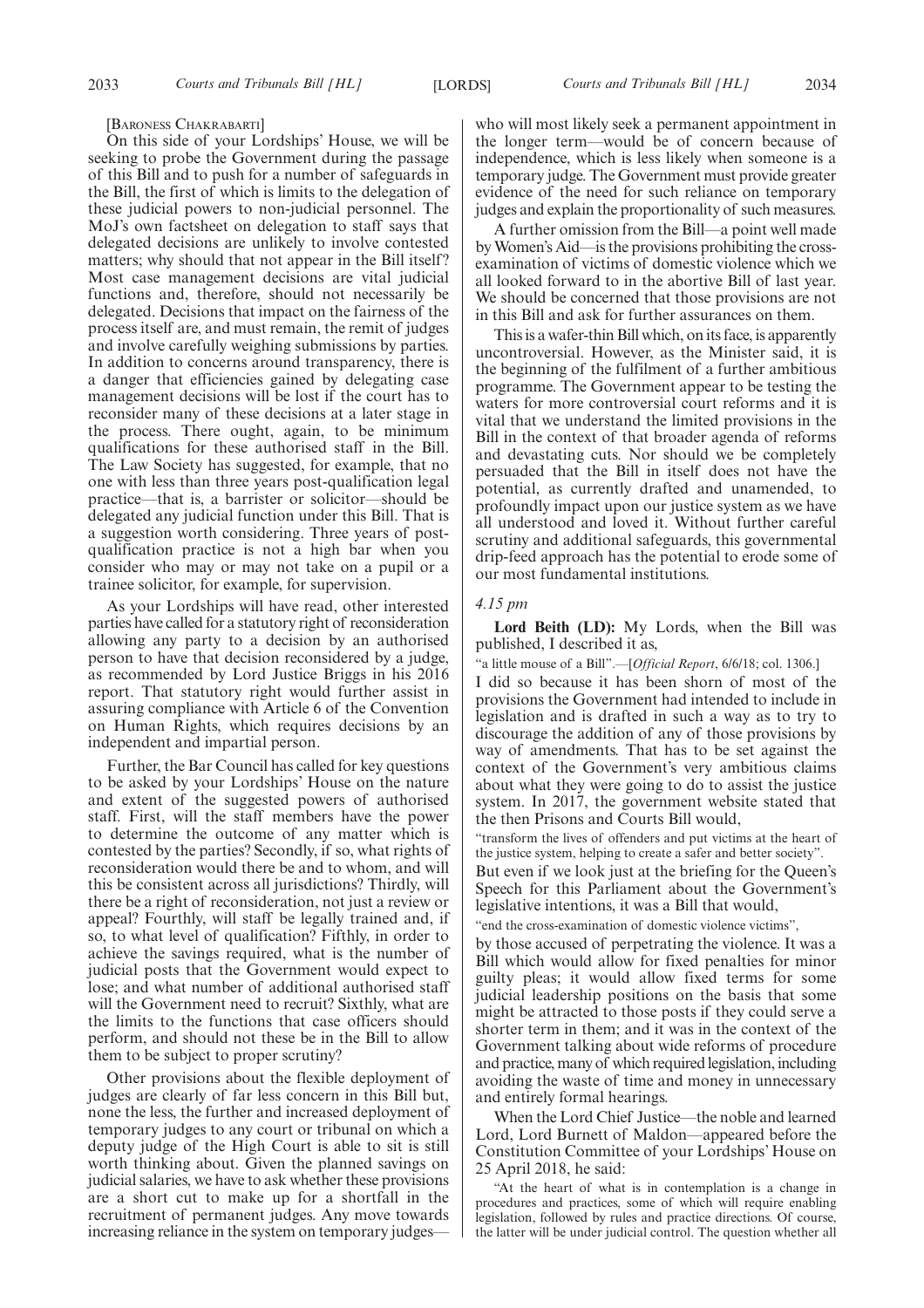but the most basic procedural hearings will be by telephone or videolink will, in the end, be for the judge to decide, having received representations if necessary.

We hope the legislation that fell at the last election will be back before Parliament fairly soon. Without it, some of the courts and tribunals, or at least some of what we do, will remain trapped in the mid-20th century. At a more prosaic level, modernisation will simply align the courts and tribunals with ways of operating which the outside world, and even Government, have long ago adopted".

That phraseology was echoed in the opening remarks of the noble and learned Lord, Lord Keen, but does not seem to be greatly furthered by this Bill. What we have here, apart from a few changes of title for one or two judges and justices' clerks, are some necessary and helpful provisions about the deployment of both judges and staff. Obviously they will have to be looked at in detail. Similarly, some of the issues raised by the noble Baroness will need to be looked at carefully. However, I think that there is generally a fair wind behind the belief that judges' time and that of staff in the court system can be better used. It is these useful provisions which justify spending a little time on the Bill.

However, there are many other major issues around our courts. Not all of them can be dealt with through legislation, but many require legislative backing. If you talk to members of the judiciary, they will pretty soon mention the condition of the court estate, the working conditions of court staff and the impact all that has on recruitment. The recruitment problem in the senior judiciary is something that the Government will have to consider, and along with that go the issues around the retirement age. More widely, the growing pay gap between criminal practice and commercial practice makes it almost impossible to recruit young people to the criminal Bar for the future. The *Times* recently reported that 15 City law firms, all Americanowned, offer newly qualified solicitors more than £100,000 a year. Against that background, it will be extraordinarily difficult to recruit the young people needed for the future of our courts both in advocacy and on the Bench. The development of problem-solving courts may need some more legislative encouragement.

I turn to a fundamental point which the Prisons and Courts Bill could have been used to improve: the fact that the courts can sentence only according to what is available. Prison is deemed always to be available, but non-custodial sentences are dependent on local services—whether they are in place at all, what their quality is, and what combination of services is required for a really serious non-custodial sentence. All those issues are uncertain. Moreover, commissioning is hopelessly divided. Prisons are commissioned nationally while these other services are commissioned largely on a local basis, so there is a mismatch that gives the courts fewer options for dealing with the offenders before them.

Some of these issues can be dealt with without legislation but some cannot. I hear Ministers such as the noble and learned Lord talk about bringing forward more legislation when parliamentary time allows. I look forward to the period that we are entering in Parliament, with 1,000 statutory instruments and four major Bills to do with exiting the European Union—I wonder how that phrase can be uttered seriously supposedly coming our way. I believe that a further draft Bill is sitting somewhere in the Ministry of Justice, ready to be brought forward, but I do not see when the parliamentary time will come. It makes me wonder what has happened to the significance of the Ministry of Justice in the pecking order of the Government's legislative programme. We have a two-year parliamentary Session, half of which we have used up. In that Session, the Ministry of Justice could not have a relatively uncontroversial Bill, which could have done considerable good; it had to be content with a totally shorn and reduced Bill and the vague hope of further measures when parliamentary time allows.

I will make one last point on the problem of parliamentary time. We know that it is a problem, although it does not seem so when you look at the agenda for these current weeks, dealing with the EU Bill; the pressures have not been so great but they will be pretty great in the year ahead. One thing that does not take up much parliamentary time is legislation by consolidation Bills. Law Commission Bills do not take up as much time as legislation that effects change in the law. The courts could be greatly assisted if the Government made more of the now rather neglected procedures of consolidation Bills; they would be greatly assisted if the current work being done on the consolidation of sentencing were achieved and brought forward by the Government in the more limited procedures that can be used when the law is simply being consolidated, not changed. The Government should look at that further and discuss giving it higher priority with the Law Commission. That can be done, at least, to assist the courts, even when parliamentary time is tightly rationed.

#### *4.22 pm*

**Lord Mackay of Clashfern (Con):** My Lords, I will immediately take up the point made by the noble Lord, Lord Beith, about consolidation. It is a rather important function of Parliament, but it is not a particularly attractive one. I served on the Consolidation Committee for some time. I remember that it is a committee of both Houses. We had the greatest difficulty in securing a quorum for the committee to proceed—and not because of the absence of Members of the House of Lords.

When I first looked at the Bill, what astonished me was that court staff were going to be authorised to advise judges on the law. I thought that that was rather strange. I thought that judges were supposed to know the law before they got to that position. Of course, when you look at it more carefully, the judges are judges of the family court and justices of the peace. There will be professional judges in the family court from time to time, as well as judges who are there effectively as magistrates. As I understand it—and certainly for all the time that I have known anything about it—justices' clerks have always been responsible for giving legal advice to magistrates in magistrates' courts. That was dispensed with only when the court had a stipendiary magistrate because he, being stipendiary, was thought to know the law and therefore not to require the advice of the justices' clerk.

It is a sad day for me to see the justices' clerk's title being set aside in a schedule to a Bill in Parliament. The office of justices'clerk is very old and very distinctive,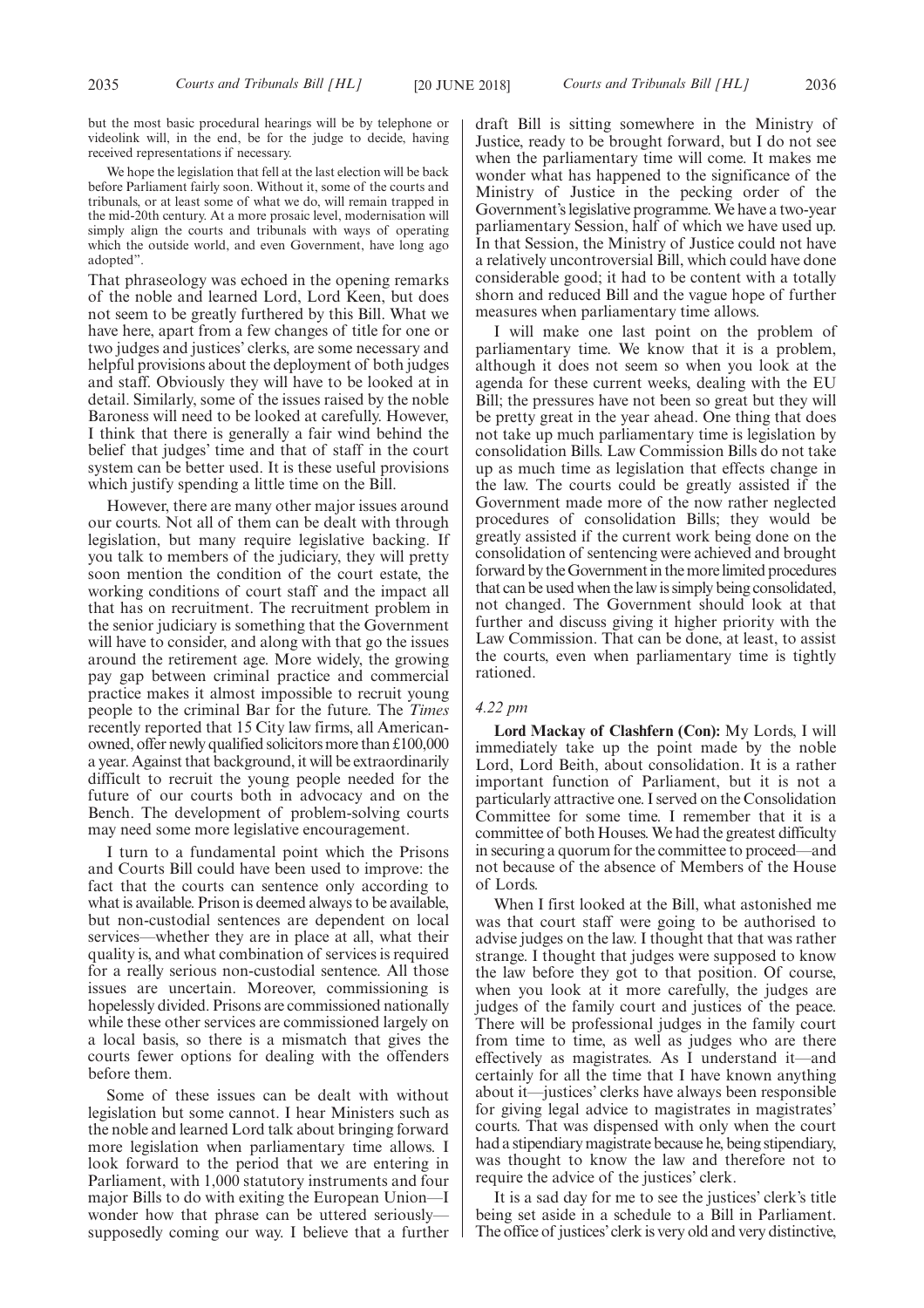[LORD MACKAY OF CLASHFERN]

but it will be replaced. Let me find the passage. Paragraph 7(a) of the Schedule says that,

"for 'justices' clerk' substitute 'designated officer for the court'".

Apart from anything else, it seems a little longer, so it will take longer to type—but it is anything but a distinguished-looking title.

Seeing my noble friend Lord Baker of Dorking not far away reminds me of a fact about justices' clerks that I learned long ago. It was the habit of the Lord Chancellor to attend the annual meeting of the justices' clerks of England and Wales. To one of these I went and I was told by the president of the Justices' Clerks' Society, who had recently been at an international conference of their brethren, that he had been told by the people there that they were astonished that a court official as important as a justices' clerk should be responsible to a Minister who was also responsible for prisons. Of course, in those days the justices' clerks were the responsibility of the Home Office, and the Home Secretary certainly had the undoubted privilege of being the Minister for Prisons.

That encouraged me to think that it was time for a change, so we had an arrangement under which the justices' clerks' policy department moved from the Home Office to the Lord Chancellor's Department. I regret to say that that very important judicial development has now been reversed, in that the justices' clerks, with all the other court staff, are in the political area of the Ministry of Justice, which has, as one of its most important functions, looking after prisons. So the whole improvement has been reversed, which is what you may call progress. So far as I am concerned, I think it rather unfortunate that there needs to be change of this title—but perhaps more enlightened people can advise me whether there is any option.

Another provision in the Bill changes the names of some officers. One that I would like to suggest, which my noble and learned friend knows all about, is the district judge (magistrates'court). That title was suggested instead of "stipendiary magistrate" because it was thought that reference to remuneration was not quite the right thing for somebody of that order. Therefore, this is what has happened. So far as I am concerned, after a good deal of time during which this has been running, it would be quite a good idea to forget the bracketed "magistrates' court". In the Bill we are talking about judges getting legal advice who are in fact lay people, whereas the district judge sitting in a magistrates' court is quite a distinct officer, so the necessity for the rather long title has now been removed.

One other point I will mention is not in the Bill, but the Bill changes the names of judicial officers and some of the masters now have a different title. I was in Edinburgh last Thursday when the President of the Supreme Court gave a lecture. One of the important functions of the Supreme Court is that it is the Supreme Court for the whole of the United Kingdom. Apparently when it was created—I learned this on Thursday—the staff of the Lord Chancellor's Department wrote to the Scottish authorities to say that the Supreme Courts of Scotland were now required to change their name to something else. Not entirely to my surprise, they got

a letter back to say that they were proposing to do no such thing and there are Supreme Courts in Scotland still.

However, the great jurisdiction of England and Wales has no Supreme Court; it is the Senior Courts. I do not know whether there is a junior court—I do not think expressly so; no doubt the magistrates' courts and possibly the family court are part of that section. Surely it is time to recognise that the Supreme Court of the United Kingdom is not a court of England and Wales. Therefore, there is no reason why we should not have the old names—the High Court and the Court of Appeal, as they were for a long time before the Supreme Court. I think that this suggestion probably comes within the Long Title of the Bill, but I would be glad to know whether it can be contemplated before I put down an amendment for that purpose.

#### *4.30 pm*

**Lord Thomas of Cwmgiedd (CB):** Perhaps I may turn to the last point made by the noble and learned Lord about the titles of the courts of England and Wales. If it is within the scope of the Bill, there may be some advantage in that. Beyond that, I do not wish to say anything about titles, as it has generally been my experience that once you start the debate on judicial titles it can take a whole afternoon to resolve them, and I know that your Lordships have a huge number of other things that may or may not happen later this evening.

I want to say a little bit about the Bill. When I was Lord Chief Justice, I firmly supported the original comprehensive Bill that covered everything. Some of the matters which the noble Baroness, Lady Chakrabarti, has referred to on a wider scale—issues of legal aid and the like—I am currently looking at as they affect Wales as chairman of the commission appointed by the Government in Wales to examine the justice system there, but I do not want today to go outside the scope of this Bill and its title.

I warmly welcome the Bill, as I warmly welcomed the many other clauses in the other Bill that was lost in 2017. It is essential to modernise the court system. It is very important that, wherever possible, savings can be made to make sure that every bit of the system is proportionate and affordable. The Bill reckons to save some £6 million. Bearing in mind the huge analysis to which all these figures have been subjected by accountants, consultants and Her Majesty's Treasury, I suspect that this is a realistic figure. That is not an insubstantial sum in the light of the current expenditure on justice. Therefore, although a lot could be said about other aspects of the justice system and about adding more things that need to be done, I hope that your Lordships' House will be able to pass this Bill as rapidly as possible.

Having abjured saying anything about titles, perhaps I may deal with just two provisions of the Bill. The first concerns flexible deployment. This is a very important step to be taken. During the past 15 to 20 years, the procedures of the courts and tribunals have come much closer together. It seems inevitable that one needs to deploy the judiciary flexibly. For example, I would hope that, where you have overlapping jurisdictions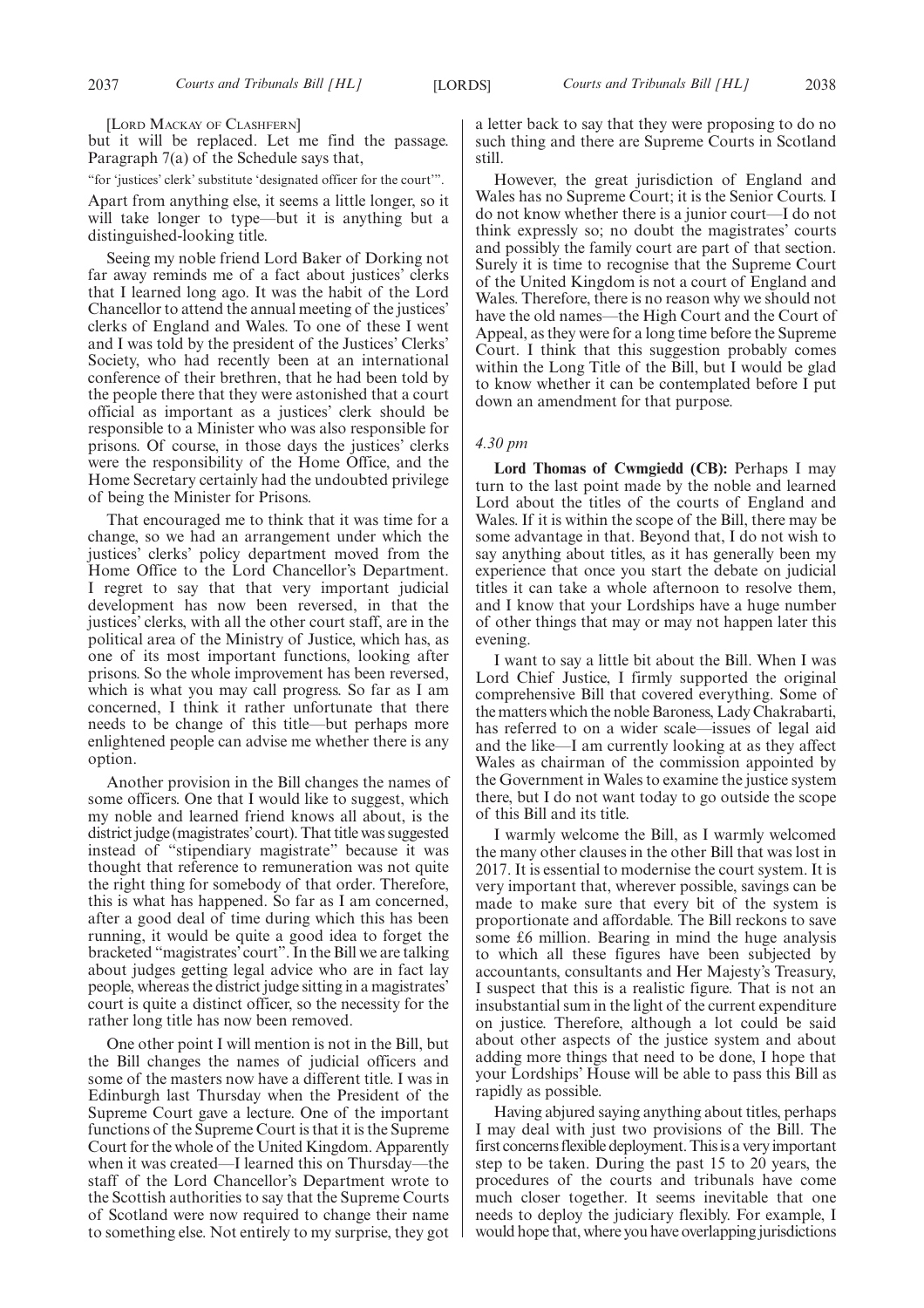such as occurs in relation to property and housing, one could use this Bill to go some way along the lines of a single court that deals with property. Those provisions are unarguably needed.

I can see that great concern might be expressed about the authorisation provisions, but it is important to stress the degree of control inherent in the Bill by the use of the rule committee. I was a member of and chaired, de jure and sometimes de facto, the Criminal Procedure Rule Committee, which I can assure you is a highly representative body with many representatives of the legal profession. Certainly, the committee will always try to reach a view by consensus—when I was a member of it for more than six years there never was a division; we always managed to agree.

It was suggested in the course of today's speeches that we may want to put restrictions on delegations. For example, would we impose a restriction such as, "If the matter is opposed, it cannot be dealt with through delegation"? A simple example shows how careful one has to be. If, for example, someone wants an extension of 14 days and someone else says, "No, you can only have seven", that is an opposed proceeding. Do we really want to put restrictions into this Bill? Experience has shown that detailed restrictions on procedure are a very real fetter on the administration of justice. For example, some of the impediments to improving the way in which witnesses can give evidence over a videolink have been caused by the detailed procedural provisions of some of the legislation of the late 1990s and early 2000s. When the Bill comes to Committee, I sincerely hope that serious consideration will be given to fettering the discretion in requiring matters to come to this House, or to impeding the ability of the Criminal Procedure Rules Committee to modernise, particularly as digitisation, artificial intelligence and smart codes for procedural regimes will be characteristics of the justice system within the next few years.

I therefore hope that the Bill can be subject to realistic scrutiny. This is a small part of what is essential. It is important to remind the House that there is no plan B for the modernisation of the system. If modernisation does not go through, the only prospect for our court system is significant decline. I therefore hope that the Bill will be given detailed scrutiny in Committee and that people will try to resist the temptation to hang too many other things within the scope of the Bill on it. I am anxious for the Government to realise they can put this through so they can get the other ones through and we can have a modernised justice system as soon as conceivably possible, because that is what we have to do to restore justice to the people at an affordable cost.

#### *4.37 pm*

**Lord Hodgson of Astley Abbotts (Con):** My Lords, I am most grateful to my noble and learned friend on the Front Bench for his introduction of the Bill, which I support, and in particular for his explanatory letter of 23 May, which laid out the background to it. As he knows only too well, I am not a lawyer, and speaking immediately behind a past Lord Chancellor and a past Lord Chief Justice on a technical Bill means that one needs to proceed with a certain degree of care.

More years ago than I care to remember, I attended a business school in the United States. The university used to arrange for distinguished visitors to come to lecture us. One such lecturer was a man called Peter Bauer who delivered a spellbinding piece of oratory. Peter Bauer's name may not be familiar to all noble Lords. He was Jewish and was born in Hungary in 1915. He came to this country in the 1930s and taught for the rest of his life at Cambridge and the London School of Economics, and later became a Member of your Lordships' House as Baron Bauer, of Market Ward in the City of Cambridge. His primary achievement was to revolutionise the way that foreign aid was distributed. He demonstrated how government-togovernment aid, if it was not largely absorbed in corruption, often went on prestige projects such as national airlines or building dams, which did little for the average person in the country. He argued that it was more effective to give aid at a lower level, and the modern NGO structure is essentially a product of his thinking. In that spellbinding lecture, he pointed out that for such developments to take place successfully a degree of stability was needed, stability provided particularly by the rule of law and specifically by a respect for property rights. That is the relevance to our discussion today. His vision further required not just an effective legal system but, equally importantly, one that was understandable and accessible for the man in the street. He said that, without this, the critical ingredient of public trust and confidence would be missing. As he put it that afternoon all those years ago, "The law is too important to be left to lawyers alone".

In my time in public life, one of my interests has therefore been to try to ensure that the law is kept up to date and is seen to be relevant by our fellow citizens. That lies behind my interest in the Bill today. As I say, it seems unobjectionable; nevertheless, I would like to raise a few points with my noble and learned friend. First, in his letter of 23 May, he wrote that one of the purposes of the Bill was to,

"make it easier for people to resolve disputes and secure justice". Amen to that, we all say, but—to touch on the point made by the noble Baroness, Lady Chakrabarti, in her opening remarks—to achieve that objective we need judges. To me as a lay man reading the newspapers, there appears to be a critical shortage of applicants for judicial posts. The reasons as I read them are pretty wide: they range from the financial, particularly the provision of pensions, to the physical state of our courts and indeed to the growing pressure being exerted on judges by social media. It will take time to resolve these challenges and some may not be resolvable at all. What could be done in the short term? One way would be to raise the retirement age. The compulsory retirement age of 70 makes appointments post 65 unlikely to be attractive either to the applicant or to the judicial system from the point of view of use of resources. With people living longer and healthier lives, many argue that ageism is a prejudice that we have yet to tackle successfully and properly. Why not kill two birds with one stone and increase the compulsory retirement age for judges to 75?

My second point concerns the point raised by the noble Lord, Lord Beith, about Law Commission Bills. In my view the Law Commission does incredibly valuable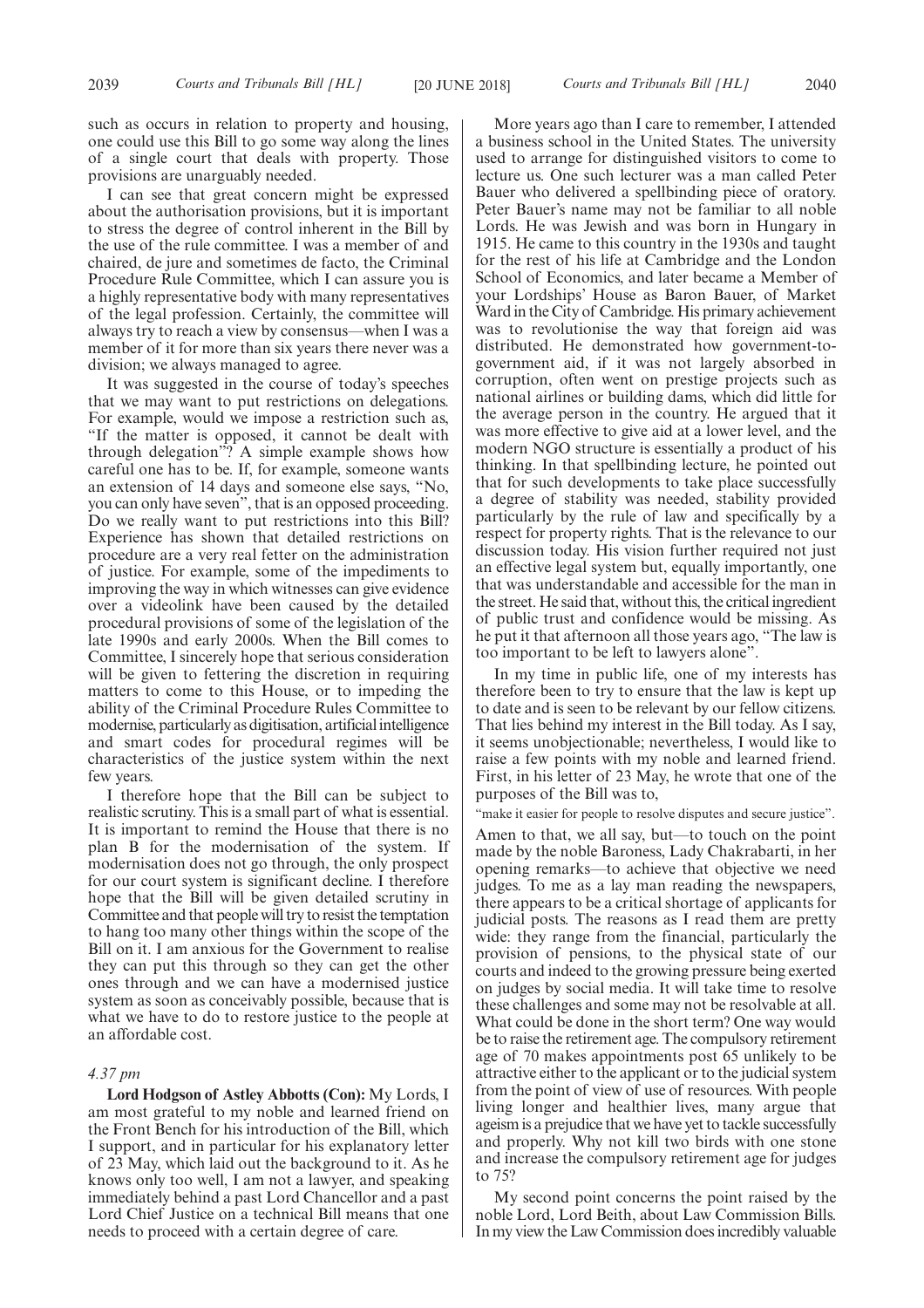[LORD HODGSON OF ASTLEY ABBOTTS]

work updating the law in an entirely apolitical way, but too much of that work is shunted into a siding and left to rust. Surely we should be able to find sufficient parliamentary time for a couple of Law Commission Bills, given their uncontroversial nature, as he pointed out. Two in particular that stand shovel-ready, to use the modern parlance, are of special importance. One is on election law. What could be of greater importance than maintaining public trust and confidence in our electoral system? It is worth underlining that point with a short quote from the briefing by the Law Commission at the time of the launch of its recommendations:

"It is widely acknowledged by those involved in administering the electoral process that this body of laws has grown so large, fragmented, complex and outdated that it is no longer fit for purpose".

Those are serious allegations that the Government should address by bringing forward this Bill. The other Bill concerns technical issues in charity law, in which I declare an interest because some of the recommendations arose from a report that I wrote for the Government as long ago as 2012 but which nevertheless the sector badly needs and would welcome. There have been endless—and I mean endless—promises about the intention to bring forward one or more Law Commission Bills. Perhaps my noble and learned friend can give me another endless promise when he winds up today.

The penultimate point is developments in the working practices of the tribunal system and some of the challenges that it now faces. For example, the Charity Tribunal, which arose from the Charities Act 2006, was designed to provide a quick, effective, user-friendly and economically attractive way for charities, many of which are quite small, as well as their regulator, the Charity Commission, to resolve differences.

I am not sure that our hopes during the passage of the Bill—cross-party hopes, I hasten to add—have been entirely fulfilled. Too many cases seem to have devolved to the familiar and expensive heavy artillery exchanges which take place in the courts. I do not suggest that individuals should be inhibited from employing legal representation, but the original vision was that the tribunal would provide surroundings—an atmosphere, if you like—in which interested parties could speak for themselves. This appears to be a diminishing hope. I fear that such developments are paralleled in other parts of the tribunal system. If you accept Peter Bauer's contention that the law should be accessible and comprehensible, such developments are surely unwelcome.

Finally, I have a specific, technical point. The Charity Commission is the statutory regulator for the charity sector. It has a huge and important task, given that there are 160,000 regulated charities and probably as many again unregulated ones. Yet if the commission wishes to seek clarity on a point of law by taking a case to the Charity Tribunal—it might wish to do so to get general clarity for a number of charities which might otherwise have to pursue their own case—it has no power to do so, but can do so only with the permission of and through the Attorney-General. For the regulator of a sector, that cannot be a sensible state of affairs.

Worse than that, the Attorney-General can be exceptionally slow in responding to such requests. For example, in September 2016, the commission requested the Attorney-General to refer the issue of the Royal Albert Hall Corporation—a long-running charity saga—to the Charity Tribunal. On 4 January 2018—four months later—my noble and learned friend replied to a Parliamentary Question of mine, stating:

"The Attorney-General requested further information … He has now received that further information and expects to make a decision early in the year".

Frankly, that is not good enough. This cumbersome and protracted procedure places the regulator of this important sector of our national life in an impossible position. We should surely move to a position where the Charity Commission is free to refer cases to the tribunal off its own back but must inform the Attorney-General that it is doing so.

The Bill has my support but, as other noble Lords have pointed out, we need to ensure that it represents more than just moving the furniture around if we are to keep pace with Peter Bauer's belief in the importance of transparency and relevance in our judicial system.

#### *4.47 pm*

**Lord Flight (Con):** My Lords, the Bill seeks to make reforms to the rules regarding the deployment of judges and to provide for the undertaking of some judicial functions by HM Courts and Tribunals Service professional staff. It contains three substantive clauses and one schedule. Clause 1 changes existing legislation to remove restrictions on how judges can be deployed, Clause 2 makes minor changes to the law concerning some judicial titles, and Clause 3 and the Schedule provide for court and tribunal staff to carry out some judicial functions and provide legal advice to judges. They would establish a unified system for the judicial oversight of staff carrying out those tasks across the various jurisdictions.

The changes are part of an ongoing programme of reform of the Courts and Tribunals Service and comprise some of the provisions previously in the Prisons and Courts Bill, which was dropped due to the calling of the 2017 election. But the Bill does not make much progress towards the logical solution of what is needed: establishing a dedicated housing court. The Bill has been criticised in Parliament and the press for including only some of the proposed reforms, and especially for failing to advance the use of online technology. In a recent report on the private rental sector, the Housing, Communities and Local Government Select Committee agreed that,

"A specialist housing court would provide a more accessible route to redress for tenants",

and urged the Government to issue "more detailed proposals" as soon as possible.

I had intended to table an amendment to give the Lord Chancellor the necessary powers to bring a single unified housing court into being, but apparently this has been ruled outside the scope of what is a two-topic Bill, although I would have thought it was the logical conclusion of those two topics. Anyway, it was intended to deal with business that relates to residential tenancies, which are currently split among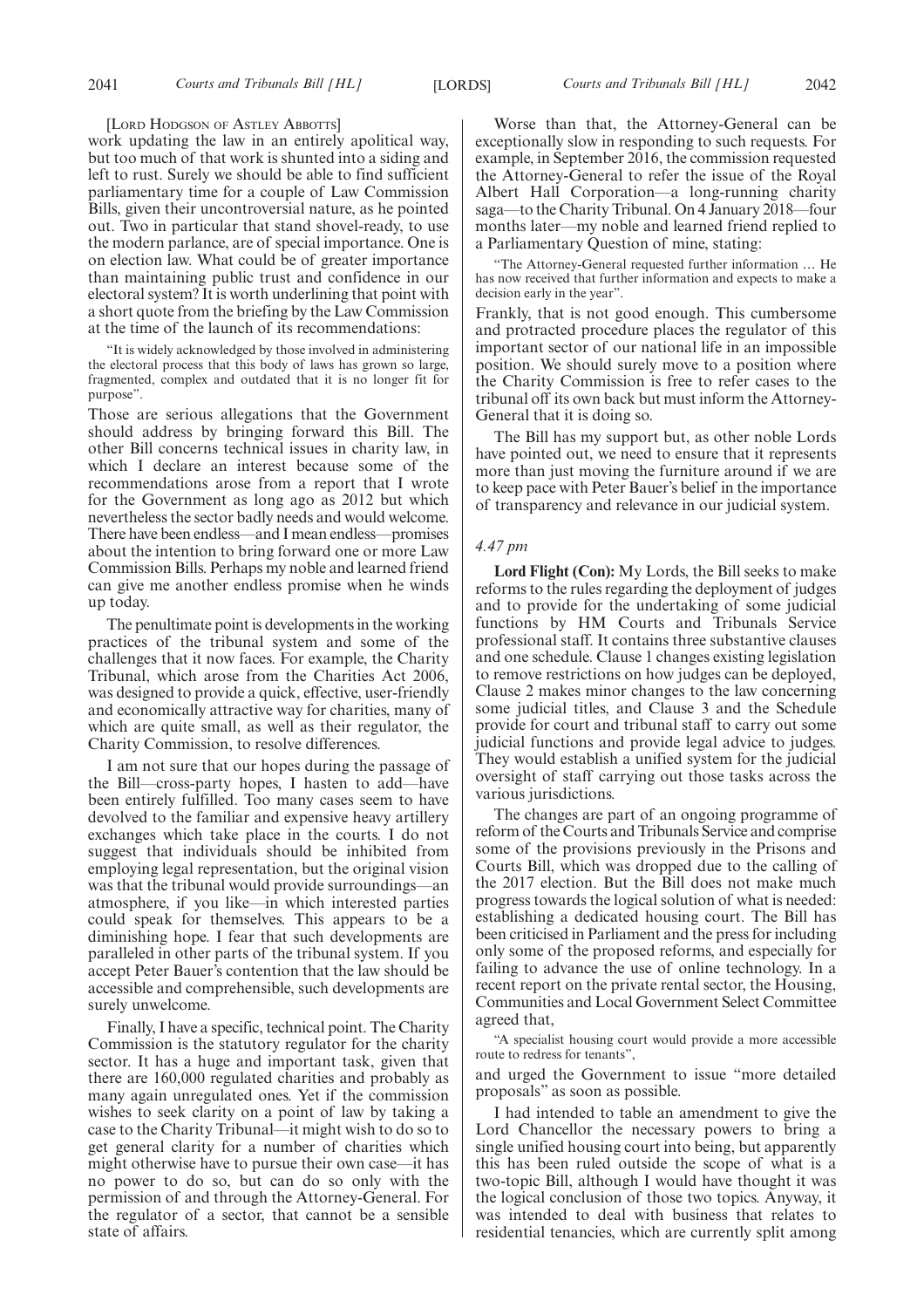the county courts, the First-tier Tribunal Property Chamber, the First-tier Tribunal General Regulatory Chamber, the Upper Tribunal and the magistrates' courts. The intent was to make such a court modern in outlook, using online processes as far as possible and sitting flexibly according to needs.

In a speech in May, Sir Geoffrey Vos, Chancellor of the High Court, outlined the problem of there being multiple bodies that can be approached when things go wrong between landlord and tenant:

Property legislation in recent years has bifurcated the responsibility for determining specific property disputes in numerous areas between the courts and the tribunals, such that in a significant number of cases, the parties have no choice but to engage in both types of proceeding. This increases the costs, causes additional delay, and in some cases, stress and frustration associated with an illogical judicial process. … But the great prize nonetheless remains an absence of duplication – in the modern jargon – a one-stop shop. For my part, I think a rationalisation of how we resolve disputes is overdue".

The Residential Landlords Association has found that there are over 140 Acts of Parliament containing more than 400 regulations affecting the private rental sector. A landlord or tenant can go to one of two tribunals, the county courts, the High Court or the magistrates' court to uphold their rights, depending on what their specific complaint is. In some cases, there is a need to go to more than one of these bodies. The Government propose, moreover, to increase the complexity with a further body, a new PRS housing ombudsman. It takes an average of 22 weeks to regain possession of property where a tenant is not paying their rent or is committing anti-social behaviour. I understand that average figure is from housing association and individual situations.

When Sajid Javid was CLG Secretary, in his speech to the Conservative Party conference last October, he pledged to look at establishing a new housing court as called for by the Residential Landlords Association, "so that we can get faster, more effective justice".

Since then, there has been little discernible action.

The Residential Landlords Association believes that the most efficient way of developing plans for the new court would be to build on the work of the existing First-tier Tribunal Property Chamber. The advantages of this would include: capitalising on the large number of cases decided on paper by the tribunal, making the process easier to access; using the mediation and enhanced alternative dispute resolution procedures the tribunal operates; enabling the use of the tribunal's in-house surveyors and inspectors and thereby saving costs; and being able to integrate with and take full advantage of the new online court, so the majority of records could be dealt with online. The more informal operation of the tribunal should make it less daunting for tenants and landlords. The tribunal currently holds hearings in local public buildings, making it physically easier to access. The tribunal tends not to award legal costs where there would be advantages if the current cost-limited model were retained.

I had hoped the amendment, which I am not able to table, would be a useful probing amendment to explore how and in what timeframe the Government plan to progress with establishing a dedicated housing court, which is much needed.

#### *4.54 pm*

**The Earl of Listowel (CB):** My Lords, I begin by following the noble Lord, Lord Flight, in his encouragement to the Government to move forward in these specialist courts, and declare my interest as a landlord. We have in England, according to the statistics from last March, over 120,000 children living in bedand-breakfast and temporary accommodation. The private rented sector can make an important contribution to dealing with that problem, if we can make it as attractive as possible—and these courts would make the private rented sector more attractive.

I thank the Minister for speaking to the Cross-Bench group and answering questions on the Bill and introducing it today. I particularly welcome it after listening to what my noble and learned friend Lord Thomas said about the potential savings from the Bill. Money is very short and we need to spend it where it can make most difference. I welcome particularly that aspect of the Bill, although there needs to be care where the savings are made. I welcome what the noble Baroness, Lady Chakrabarti, has said on ensuring that there is a high level of qualification requirement for people overseeing the new arrangements.

I declare my interest as a trustee of the Michael Sieff Foundation, a child welfare charity that has been working for the last four years to seek to support the implementation of my noble friend Lord Carlile's inquiry into youth justice. I am also vice-chair of the All-Party Parliamentary Group for Looked After Children and Care Leavers and treasurer of the All-Party Parliamentary Group for Children. I have been in those roles for 15 years, so I am particularly interested in the matters relating to family courts and youth courts.

I welcome the first clause in this Bill as it at least opens the possibility of ensuring that we get exactly the right judges into the family courts. The judges in the family courts have a very complex and difficult task; they need to be hugely empathetic and, to use that term, emotionally intelligent. It is a very specific requirement, so if this Bill allows an opportunity to encourage and find more appropriate judges in those courts, it would be most welcome. I look forward to probing that in Committee and outwith the Chamber.

Sir James Munby, the president of the Family Division, was speaking recently, and gave examples of families going to the private courts arguing about the length of their child's hair and asking a judge to sort that out, or asking what time exactly on an afternoon they can be dealt with. They can also come in with concerns about domestic violence, and the judge has to decide whether it is in the child's best interests to have a relationship with both parents or whether the risk of domestic violence is significant and it cannot be permitted. It is a hugely challenging role.

The noble Lord, Lord Beith, raised the issue of problem-solving courts. My noble friend Lord Carlile highlighted the need to develop those in his report about four years ago. We have moved forward on that very slowly; I believe that progress is imminent, and I would be grateful if the Minister could confirm that and assure us that the Government have very strong support for these courts. I believe that the Ministry of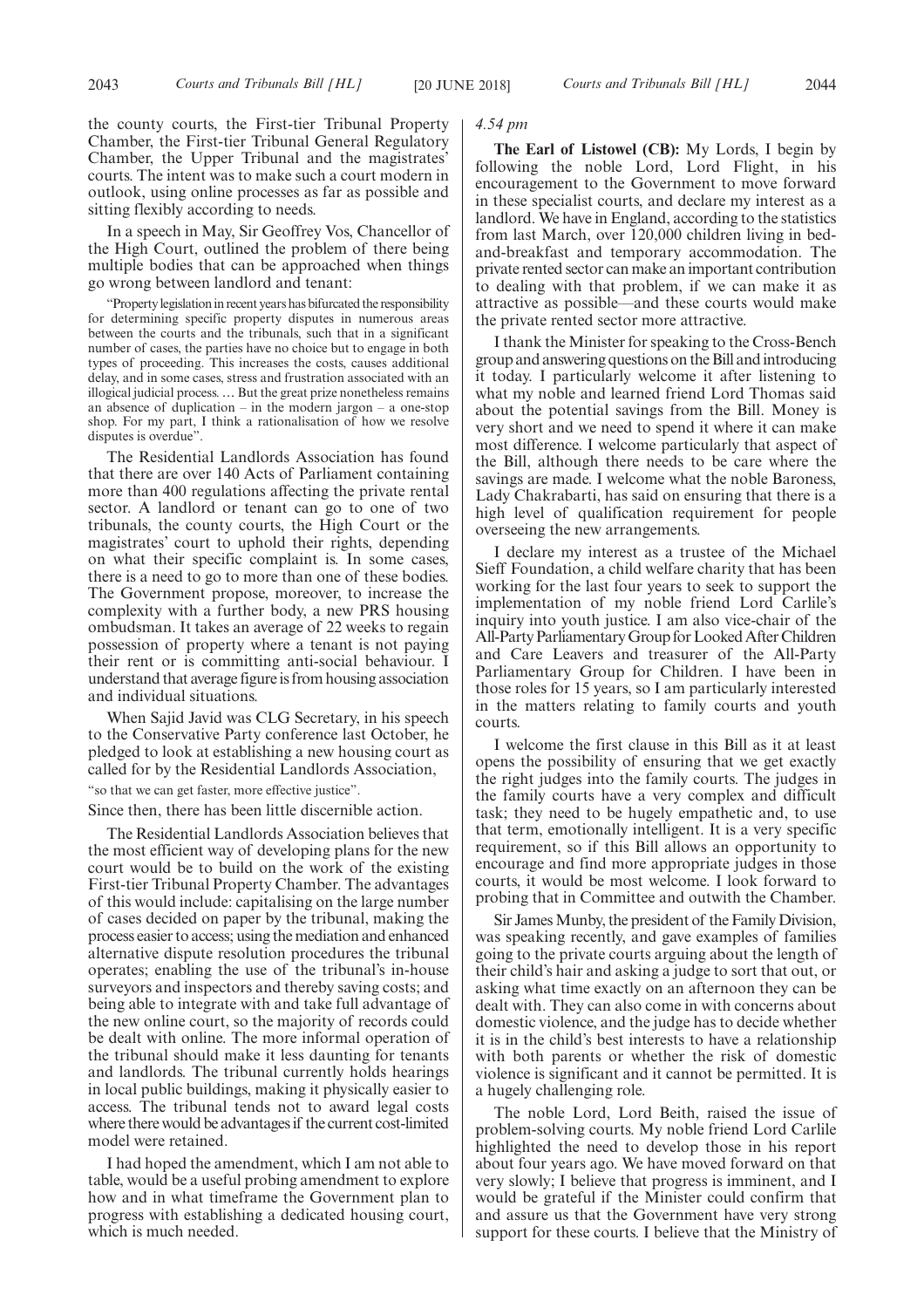[THE EARL OF LISTOWEL]

Justice innovation arm is taking that forward, but assurance from the Minister would be very welcome.

I was very sad to hear that the Family Drug and Alcohol Court implementation unit is to close in September. I learned this just this week from Sir James Munby—and I am sorry not to have given the Minister notice that I wished to raise it as a concern today. I am very concerned; I visited it several times and have seen parents being given certificates enabling them to retain their child, who otherwise might be taken into care. This wonderful court, introduced by the district judge Nicholas Crichton, allows judicial continuity over 12 months with a family. It allows the use of a multi-disciplinary team, including social workers and clinical psychologists, to work with these families. It is tremendously effective in preventing children being taken into local authority care. To go back to concerns raised by my noble and learned friend Lord Thomas, it may not save the courts or the MoJ huge amounts of money, but it saves local authorities huge amounts of money and saves society a great deal of money in the longer term.

I will read briefly from an article by Sir James Munby on the closure of FDAC, which is to be published shortly:

"In the same week as we saw the launch of the Care Crisis Review, undertaken by the Family Rights Group with the support of the Nuffield Foundation, came the news that the Family Drug and Alcohol Court (FDAC) National Unit has had to withdraw its application for funding to the Life Chances Fund because of lack of support from local authorities",

on which it now depends. The Government have historically funded its work, which has been most welcome. They have recently stopped doing so, which is why it needs local authority funding. In addition, he says, came the news that,

"the National Unit would be closing in September because of the lack of continuing funding from central govermment. This is grim news, not least at a time when, as both I and my designated successor made clear at the launch, the care system is in crisis".

That refers to the system of child protection for children in foster care. Sir James continues:

"FDAC is the most researched of the recent innovations in family justice. Rigorous, high quality academic evaluation … has proved, conclusively, that FDAC works … Similarly rigorous independent evaluation proves that FDAC saves the local authorities who participate significant sums of money: £2.30 for every £1 spent. FDAC is one of the most important developments in family justice in the last 40 years".

So, in parenthesis, in a Bill that is looking at modernising the justice system, we should certainly be discussing this, if not in the Chamber, then outside it. To continue:

"The continued expansion of FDAC is critically dependent upon the work of the National Unit, whose invaluable work, as midwife and then as health visitor, is so important in the planning, implementation and nurturing of each new FDAC. FDAC improves the life chances of some of the most vulnerable and marginalised parents and children in our society: it increases the sum of human happiness and decreases the sum of human misery—and it saves the system money".

I wish to detain the House for as little time as possible this afternoon. However, can the Minister say what assistance he might give me in seeking to ensure that no stone is left unturned in trying to avoid this closure? I would also appreciate advice from your Lordships on what might be done to prevent it. If any noble Lords are concerned about this, I would be grateful to hear what support they can give in raising this matter with the Government.

I look forward to taking part in Committee and to scrutinising this important legislation. I also look forward to the Minister's response.

#### *5.02 pm*

**Baroness Newlove (Con):** My Lords, this has been a wonderful debate. As someone who used to work in the courts, I have learned quite a lot about the history of titles in the courts, and so on. The speech given by my wonderful noble and learned friend Lord Mackay was delightful—and of course I have had the pleasure of working alongside the noble and learned Lord, Lord Thomas, on victims' issues.

As a former committal court assistant I was saddened to see that that role is now given and gone, as they say, because of money and wasting court time, but I was proud to sit alongside justices' clerks, which we are discussing in the Bill alongside other titles that are going. That role in courts is important, and it was very important to me when I sat alongside them when we were dealing with the Libyan bombers, who were very active in Manchester many years ago. That shows how important roles within our court system are very important to the people who use them. So I find this to be a small Bill which deals with a lot of functions that have carried on for many years and done a commendable job as they do this.

That brings me to why I want to speak here today. I commend the Bill, and there is little in it I can disagree with. It takes a pragmatic approach on how best to use the resource and expertise within our courts and will, I hope, give both court staff and our judiciary more fulfilling working days. However, I cannot help but feel that it has missed an opportunity to protect some of the most vulnerable in our society. So, standing here, it pains me that we are going for a quick win rather than concentrating parliamentary time on legislation that will have the most impact on the lives of users of our judicial system.

Speaking on behalf of victims in my role as Victims' Commissioner, and as a person who has gone through a 10-week court trial for my late husband's murder, what victims tell me they want—and, I believe, should have—is access to a fair judicial system that treats victims with care and respect. As originally drafted, it appeared that the Prisons and Courts Bill went some way towards achieving this. Indeed, as was mentioned, it was a starting point in ensuring that victims' voices were listened to.

The area that particularly concerns me—it was mentioned by the noble Baroness, Lady Chakrabarti—is the continuation of cross-examination of domestic abuse victims by perpetrators in our family courts. Over the last few months, I have been around the country speaking to many victims of this horrendous crime. Hearing their stories has left me shocked, as has the way that the courts have treated these vulnerable victims. Time is now of the essence. It is within our gift to transform these people's experiences now, if only we can implement the legislation. How can it be right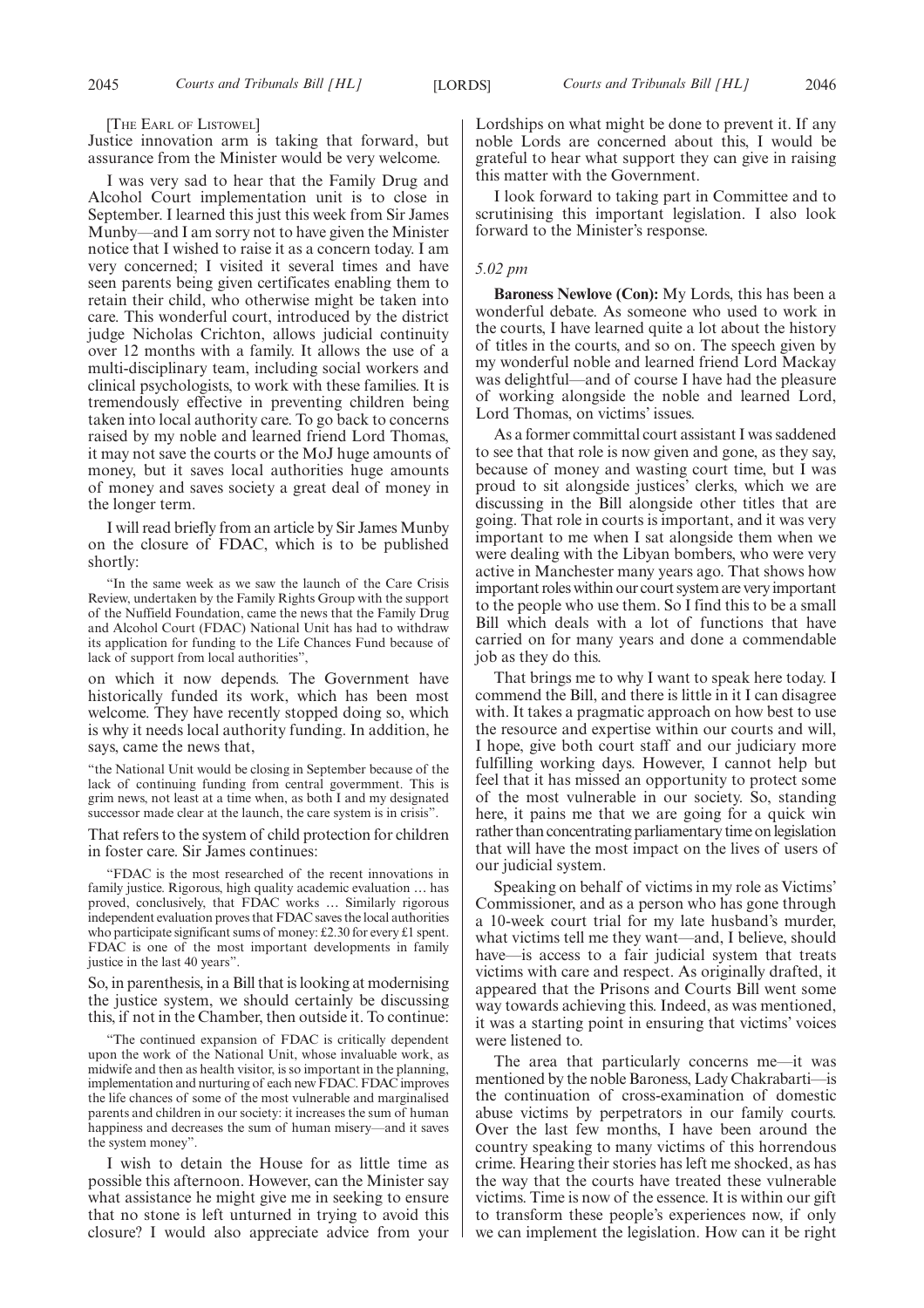that a victim can give evidence behind a screen in our criminal courts and yet, sadly, when they appear in our family courts, despite a restraining order being in place, cross-examination can be carried out by the individual who has made the lives of that victim and their children pure hell?

I thank Women's Aid for its briefing on some very important points. Its recent study carried out alongside Queen Mary University shows that nearly a quarter of domestic abuse victims are still being allowed to be cross-examined by the perpetrator in our family courts, and 61% are offered special measures. The original Bill put a precise prohibition on that practice.

My noble and learned friend the Minister says that the Government are still committed to a ban, but the parliamentary timetable is so frustratingly and agonisingly tight that I fear for many victims, especially where tactics such as gaslighting are used. Victims will continue to suffer a continuation of their abuse in our family courts because abusive partners are allowed to continue their controlling and coercive behaviour in plain sight, not only towards the victims but towards the children. I may add that victims feel, and say to me, that it appears when judges and Cafcass officers conclude with their directions.

How can we expect a victim in such a traumatic environment to give the best evidence and argue for the best scenario for their children—one that keeps them safe—when the person they are standing up against is the person they are most afraid of in the world? So I join Women's Aid in calling for a bar on the ability of perpetrators to cross-examine their victim to be enacted by the quickest available legislative vehicle. I challenge my noble and learned friend by asking: is this Bill not the very vehicle he has been waiting for? I also call on the Government to introduce a victim's advocate scheme in our courts, so that all victims of crime are truly supported through the judicial maze.

We do not have the luxury of waiting for this to be brought forward in the domestic abuse Bill. That Bill will not reach this place for some six to nine months at least. How many victims will be allowed to be questioned about their sex life by their abusive partners in that time, and how many will be manipulated into agreeing contact arrangements that put their children at high risk? I am not prepared to let this moment pass without making sure that those victims' voices are heard.

Victims must be able to access a system that helps them move towards a safer future for their family—not one that adds to the abuse and the anxiety of the situation they found themselves in in the first place. There are people in refuges who had businesses but are now scraping around for funding, while the perpetrators are able to start a new relationship and a new family and are smiling all the way. If we are talking about a digital platform and a common place, surely common sense must be put in our legislation.

#### *5.09 pm*

**Lord Marks of Henley-on-Thames (LD):** My Lords, when my noble friend Lord Beith asked a Question on 6 June about the proposed modernisation of the courts, he described the Bill—and he repeated this today—as, "a little mouse of a Bill".

The Minister then contradicted him in response, saying that,

"this is a mouse that roared".—[*Official Report*, 6/6/18; cols. 1305-06.]

I think there is consensus around the House today that, as it stands, the Bill is more of legislative squeak than anything approaching a roar. The Bill we all wanted to have would have covered the whole gamut of court modernisation and I fully endorse what the noble and learned Lord, Lord Thomas, said: the central point is that the alternative to comprehensive modernisation is significant decline.

I found Joshua Rozenberg's description of the Bill in the *Law Society Gazette* as,

"a little too late and quite a lot too little",

pretty accurate. In opening, the noble and learned Lord described the Bill as a positive first step in reforming the court system. Mr Rozenberg, however, criticised it as drip-feeding—a term also used by the noble Baroness, Lady Chakrabarti. The problem with drip-feeding is that you cannot see the entire flow, and the Bill gives little indication of the Government's direction of travel.

There has been little substantive criticism today of the specific provisions that have found their way into the Bill. I shall, however, make a couple of points on those provisions. First, Clause 1 allows for the more flexible deployment of judges, which is generally sensible and to be welcomed, as the noble and learned Lord, Lord Thomas, explained. I would, however, caution against rowing back from our developing reliance on judges' specialist expertise in centres across England and Wales, which has been uniformly beneficial. This was a theme pursued by the noble Lord, Lord Flight. It has been particularly true of specialist family judges, as forcefully argued by the noble Earl, Lord Listowel. It has been true also of mercantile judges, since last year called Circuit Commercial Court judges, which has ensured a spread of circuit judges with specialist commercial expertise in court centres across the country. It has been true also of judges of the Technology and Construction Court—the TCC—who handle difficult and lengthy cases in construction, engineering and IT disputes economically and efficiently in regional centres as well as in London. I also welcome the recently announced development of one overarching umbrella for specialist business and property courts across the country.

While there has been considerable cross-ticketing of judges, as it is inelegantly known, whereby judges from one specialism are deployed in a similar field, it is important that flexible deployment develops alongside and in sympathy with the continuing specialisation of judges where it is needed. I never again wish to argue a long and complicated matrimonial finance case, as I did some years ago, in front of a deputy High Court judge who was highly distinguished in his field as tax counsel but had entirely the wrong end of the stick—and, frankly, not a clue—about his task in a matrimonial context.

Secondly, I accept that, as proposed by Clause 3, suitably qualified staff should be able to make not only administrative decisions but some of the less significant case management judicial decisions. I agree that it is not a definitive criterion that such a decision should be unopposed. If that is to be the case, however, we need robust safeguards to ensure that decisions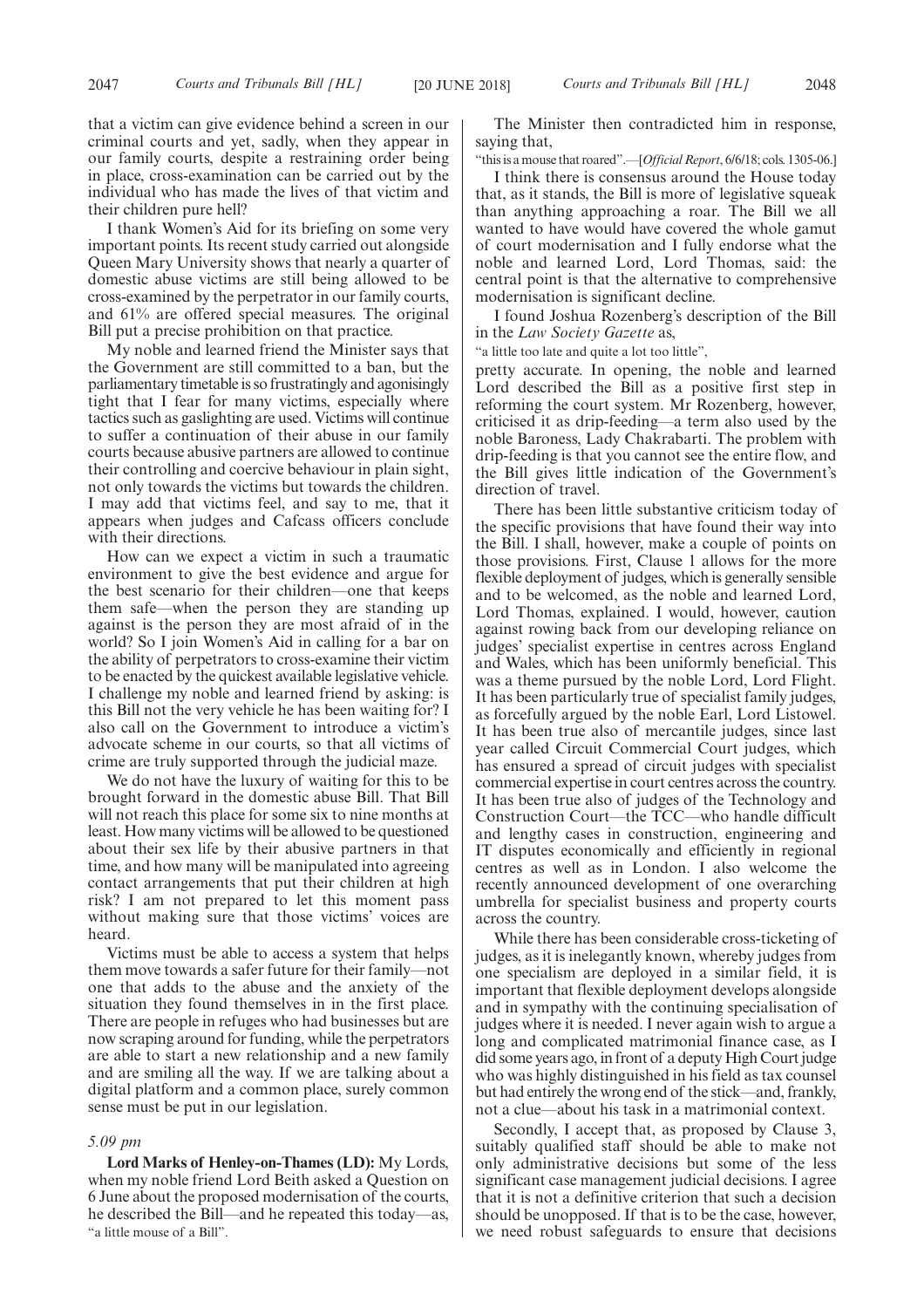[LORD MARKS OF HENLEY-ON-THAMES]

that should be taken by judges are indeed taken by judges and not delegated to too low a level. We must also guarantee that staff making judicial decisions are adequately qualified.

I am also concerned about the prospect of underqualified court officers giving advice to judges in the family court—they are often lay magistrates, as the noble and learned Lord, Lord Mackay, pointed out—or the magistrates' courts. I note that the Schedule will provide that qualifications will be determined by regulations to be made by the Lord Chancellor with the agreement of the Lord Chief Justice. It is vital that such regulations establish clearly that those advising magistrates and judges are completely qualified to do so.

We have heard in this debate much more about what the Bill does not do but should do than about what it in fact does. So, turning to what is not in the Bill, I note that the Long Title is relatively wide:

"To make provision about the judiciary and the functions of the staff of courts and tribunals".

It is certainly wide enough, I suggest, to accommodate the campaign of the noble and learned Lord, Lord Mackay, to give England and Wales back its supreme court, but not—sadly, I think—wide enough to comprise the campaign by Women's Aid to prevent victims of domestic abuse being cross-examined by the perpetrators of that abuse. Having listened to the speech of the noble Baroness, Lady Newlove, many of us would no doubt hope that the Government and the noble and learned Lord might see their way to extending the Long Title to encompass provision in that regard. Noble Lords may wish to explore the process of modernisation with inventive amendments within the Long Title, as it exists, in that context.

I suggest that there are three significant areas for improvement. The first area is judicial diversity. Since the report of the noble Baroness, Lady Neuberger, in 2010, we have made some considerable progress, particularly with the work done by the judicial diversity task force. However, we have a very long way to go. I would like to see this Bill require more action on judicial diversity, more women judges, more judges with BAME heritage and backgrounds and a more socially diverse bench generally, to make our court system look and in fact be more attuned to and more in touch with our society. We could start with taking on the recommendations of the organisation Justice in its excellent paper, *Increasing Judicial Diversity*. I am not sure that accepting the suggestion of the noble Lord, Lord Hodgson, that we increase the retirement age of judges, would help. Flexible, family-friendly hours and more job sharing for judges, on the other hand, almost certainly would.

The second area is accessibility. I suggested on 6 June that we need court staff, in person and over the phone, court documents and online resources all to be committed to helping court users, particularly litigants in person, to navigate their way through the litigation process. This would mean court officers changing their traditional position that they are not there to give advice. The noble and learned Lord, Lord Keen, gave me a very encouraging reply. He said that,

"there is no reason why reallocated court staff will not be in a position to provide advice".

#### But he then added the words,

"as they have in the past".—[*Official Report*, 6/6/17; col. 1307.]

I think that the added words were overoptimistic. Those of us who regularly attend court tend not to appreciate quite how daunting an experience going to court is for members of the public. Traditionally, court staff have taken the view that their job is to be detached, impartial and objective, giving the advice that is needed on procedure but leaving it to litigants to get advice from their solicitors and other advisers. However, more litigants in person and less legal aid make it essential that court staff are trained to give real assistance to all concerned, including advice not only on procedures but on completing documents and the evidence that people will need to prove a case. The noble Baroness, Lady Newlove, with her call for help for victims, adds to the point. That does not mean that court staff have to act as lawyers for individual parties, and they should not. But they should act as firm friends in court for those without lawyers—litigants in the civil courts and defendants in the criminal courts. That should be true whether the contact is face-to-face, over the phone, by email or through the court's online resources.

Thirdly and finally, we must make progress with the development of a fully online system, to enable cases that can be dealt with online to be processed efficiently and quickly through digital technology, with users feeling informed and not at sea. I accept that there has been considerable progress in pilot projects in this area, as the noble and learned Lord mentioned in opening. Online divorce; applications for probate, on which I should add that we never want to see the reintroduction of the ridiculous proposal for hyperinflated probate fees; online pleas in minor criminal cases; and huge numbers of debt recovery cases—these are all areas where the court could be made user-friendly and efficient with digital technology.

I look forward to working with the noble and learned Lord and others, in the likely absence of parliamentary time for other justice Bills, to inject a little more ambition into this Bill. If we can give the mouse if not a full-throated roar then at least a bit of an increase in volume, that will be all to the good.

#### *5.20 pm*

**Lord Beecham (Lab):**My Lords, I refer to my interests as an unpaid consultant of my former firm of solicitors and as the father of a practising barrister who specialises in employment and housing law and who would, I think, be very interested in the suggestion by the noble Lord, Lord Flight, of a housing court—a suggestion with which, with my other hat on, as a local councillor with concerns about these matters, I would also concur.

The National Audit Office report *Early Progress in Transforming Courts and Tribunals*, published six weeks ago, begins with a set of key facts, identifying the Government's expectation of savings of £265 million a year from 2023-24 onwards, with a staff reduction of 5,000—one third of the current staffing—and 2.4 million fewer cases held in physical courtrooms. The NAO describes the change as,

"a very significant challenge",

with changes,

"far broader than those in comparable programmes in other countries".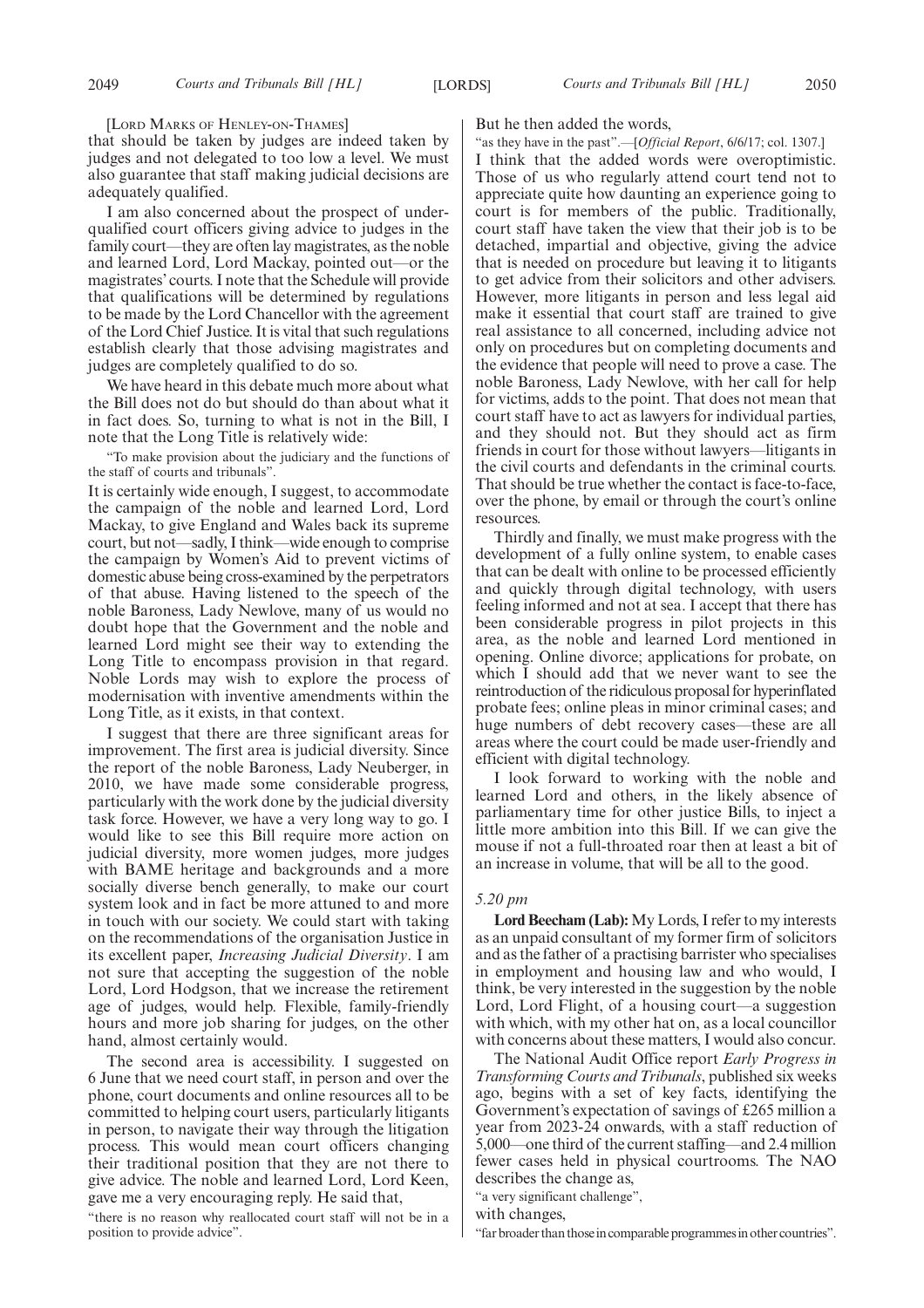The timetable has been extended from four years to six, interestingly without changing the budget, and this is still shorter than the smaller programmes of this kind in other countries.

Moreover, the Infrastructure and Projects Authority concluded in its latest assurance review that successful delivery of the programme is in doubt. It avers that less progress overall has been made, such that a spending gap of between £61 million and £177 million has appeared, depending on whether the Treasury will allow earlier underspending to be carried forward, while costs have increased and planned benefits reduced. The NAO points out that Her Majesty's Courts and Tribunals Service still needs to develop how the services will work and that,

"stakeholders do not fully understand how the reformed services will work in detail".

It concludes that a lack of clarity has contributed to delays and programme failings.

The NAO adds:

"Failure to sustain commitment from all delivery organisations will significantly reduce the likelihood of success and the benefits achieved … Delivering change on this scale at pace means that HMCTS risks making decisions before it understands the system-wide consequences".

To cap it all, it asserts:

"The benefits claimed so far by HMCTS exceed expectations but risk putting pressure on its ability to maintain services".

It concludes that, while it has improved,

"its governance and programme management … there is a long way to go",

and warns of major risks in a number of areas.

This damning critique may resonate with Members who recall the fanfare with which the coalition Government launched the disaster entitled universal credit—or discredit, as I and many others afflicted by the problems are apt to describe it. But the National Audit Office does more than list these problems. It states:

"The scale of the challenge is increasing and the programme is under significant pressure to meet what is still a demanding timetable".

It makes four critical recommendations, to which I invite the Minister to respond. It says HMCTS should allow enough time to engage with affected parties within the justice system, to consult widely and respond to the results, to provide more detail of how the system will work and to carry the staff along with it. It says HMCTS should resist pressure to claim savings until planned changes are fully embedded. It says HMCTS should provide greater transparency on objectives and progress. Finally, it says HMCTS should work with the department and the Treasury to address the system-wide consequences of planned changes. In more general terms, the NAO suggests that there should be greater transparency on the Government's objectives and progress, and clarity on how plans are adapted in response to risks.

We are, after all, dealing with a system through which 4 million cases pass yearly: 1.7 million criminal court matters, 1.9 million civil cases and 250,000 family court cases. Thanks to the massive cuts in legal aid and advice, which have led in some areas of law and in different parts of the country to the creation, in effect, of a desert of professional legal support, too many people have to struggle unaided with their legal problems or are driven to rely on claims management companies, the nefarious activities of which featured in our recent discussions on the Civil Liability Bill.

Inevitably, these changes in both the criminal and civil areas are impacting on the supply of qualified professionals, as well as the number of litigants acting in person, causing considerable delays in the court process. But we also have to consider other difficulties which are increasingly confronting people with legal problems. The court closure programme may be saving money for the Ministry of Justice, but it is increasingly impacting on court users in terms of cost and lengthy travelling times—an issue raised by the Law Society, which points to the impact on vulnerable court users in particular. More than 200 courts have been closed since 2011. Yet the MoJ has made the curious decision to close Cambridge magistrates' court, which already has videolink technology. It seems a rather strange choice for closure.

No doubt the Government's response will be to talk up the impact of increasing the use of digital technology in the conduct of legal processes—very much part of their reform programme—but I suspect I am not alone among Members of your Lordships'House in struggling with this new and constantly developing world and being ever grateful for what used to be PICT and is now PDS, the Parliamentary Digital Service, rescuing me from time to time. I find myself in the position exemplified by Groucho Marx, who once declared:

"A child of five would understand this. Send someone to fetch a child of five".

Even children of that age could probably match my performance—and, I suspect, others'—and therefore, almost certainly, that of many of those who will be having to rely on that approach as people involved in the justice system. I fear that, as we have learned from the introduction of universal credit and the dreadful record of the Home Office, the digital world is not one within which everybody is comfortably able to manage.

The Equality and Human Rights Commission draws attention to both pros and cons of the modernisation programme. It welcomes the opportunity to improve accessibility for some disabled people by providing alternatives to attending court in person; I would add some family cases, where one party, perhaps the wife or mother, cannot be face-to-face with an abusive partner—the sort of area that the noble Baroness was concerned about. But it has concerns that,

"people with certain protected characteristics are excluded by digital processes, and that video-link hearings and online courts negatively affect access to justice and fair trial rights. There are also implications for principles of open justice and for public confidence in the justice system".

One wonders, too, how far these developments will take us. Will we see the development of a "Justice Alexa", initially providing advice but ultimately deciding cases? The Law Society has expressed concerns that new technology has not been fully tested and evaluated, while court closures proceed in any event. It urges that before embarking on a significant court closure programme and much-increased reliance on new technology and online courts, there should be a full evaluation of these developments. Will the Government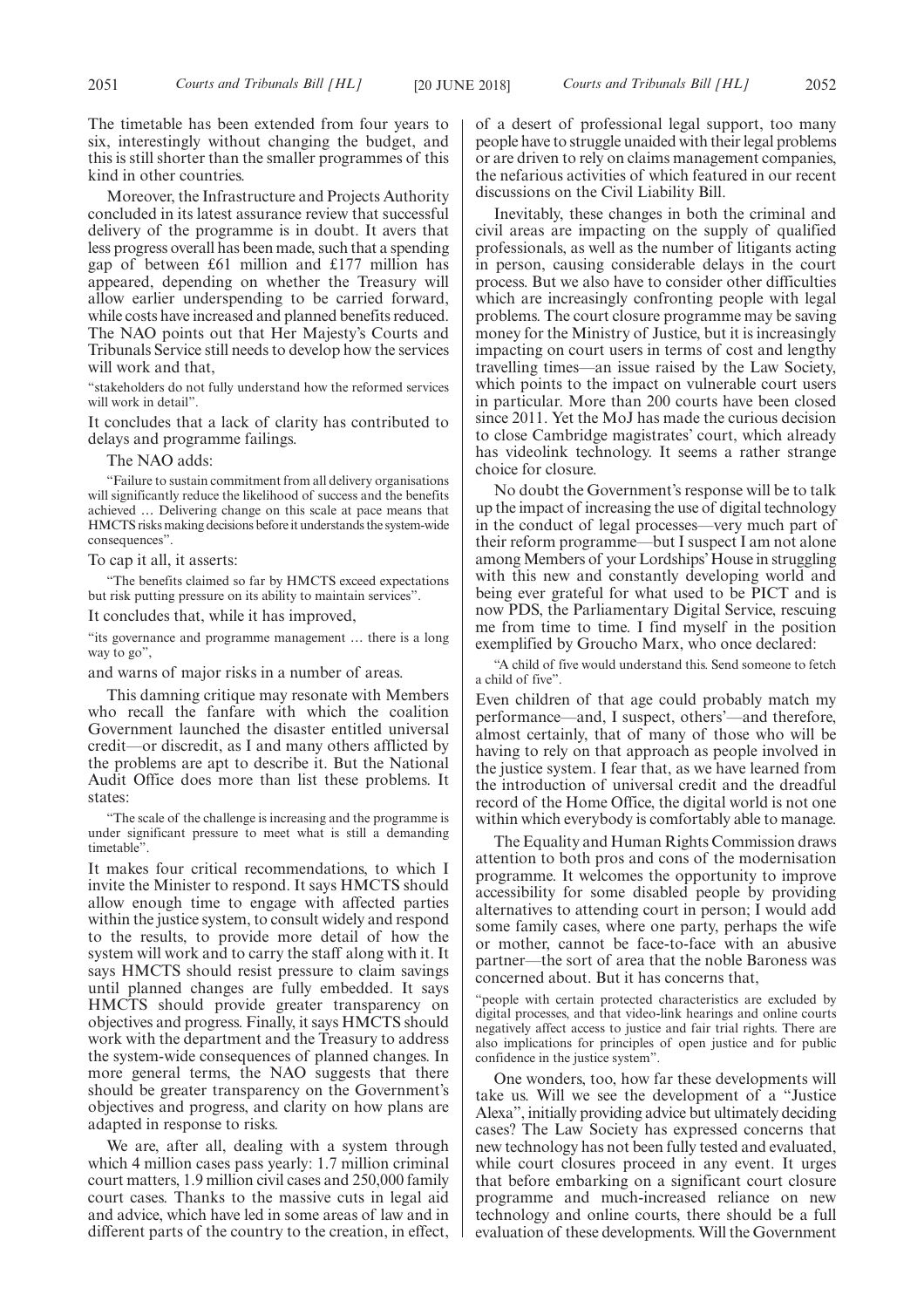#### [LORD BEECHAM]

agree, and with what sort of timescale in mind? In any event, what is the Government's estimate of the cost of the new technology on which £100 million has already been spent, or of the likely receipts from the sale of court buildings? As we have heard, 80% of those that have been sold only realised sums equivalent to average house prices—hardly a financial bonanza likely to contribute significantly to the programme.

We are at one with the Government in their intention to modernise the court system, with the important caveat that the objective must be to facilitate access to justice—including the areas raised by the noble Baroness, Lady Newlove, about victims of domestic violence—not merely to engender visible financial savings at the possible expense of those who really need the protection of the law.

#### *5.30 pm*

**Lord Keen of Elie:** My Lords, it is perhaps too late to bring our court system into the 20th century but this is the opportunity to take it into the 21st century. This may be a small step, but a small step on a long journey, when properly directed, will take us closer to our goal, and that is the intention of this legislation. To that extent it has been welcomed around the House. Let me address some of the points raised by noble Lords in the course of this helpful discussion.

First, we have seen the development of digital access, by way of pilots and its wider use, in conjunction with the issue of redundancy within physical court buildings. That means that there has to be a balance between the development of that digital provision and the closure of courts, as anticipated by the noble Lord, Lord Beecham. That will continue. However, it has to be a balancing act—we appreciate that—and judgments will have to be made. We should not allow one aspect of digitisation to run ahead of the necessary demands for physical court buildings, and we have that in mind.

The noble Baroness, Lady Chakrabarti, spoke of the need for legislation so that we could review what was happening with the digitisation process. However, with respect, the purpose of primary legislation is to implement law, not to review that which we can already do. Of course, there are means and methods by which we can keep in mind and review the progress of the changes that we are taking forward.

The noble Baroness also referred to Clause 3 of the Bill and the delegation of official functions. There are two aspects to this: the delegation of judicial functions and the provision for legal advice. The two are distinct and have to be understood as being so. One should not confuse the two or push them together.

On the question of legal advice, justices' clerks and assistant justices' clerks are highly qualified individuals who, for a long time, have been in a position of tendering legal advice within the magistrates' courts and the family courts. That, essentially, will continue; there will be no fundamental changes. It is hoped that these senior and well-qualified individuals will be able to deploy their talents beyond the magistrates' courts if necessary. That is one aspect of flexibility that is being considered. However, when determining their qualification and function in the provision of legal advice, it is intended that these provisions will be specified by the Lord Chancellor in regulations in order that we can maintain the present system with one or two developments to it.

The staff who will be authorised to carry out certain judicial functions—the "box work" of district and circuit judges—will be determined by the independent jurisdictional rule committees, which are the appropriate bodies to take these decisions and ensure that the powers are properly scrutinised by judges, practitioners and other interested parties. It will be part of the role of the rule committees in determining the functions to consider whether staff should be required to have particular experience or qualifications. That is the level at which this should be done.

The noble Baroness, Lady Chakrabarti, also referred to the use of temporary judges. We consider that there are appropriate safeguards in place with regard to the deployment of temporary judges. We have to remember that there are some highly experienced members of the legal profession who would prefer to maintain their position as temporary judges rather than go forward to a permanent appointment because of the flexibility it provides for them. That is an extremely useful resource and not one that we would wish to imperil.

The noble Lord, Lord Beith, reminded us that there were provisions in the Prisons and Courts Bill that went well beyond the provisions in this Bill. I fully accept that, and in particular the issue—also raised by my noble friend Lady Newlove, who is the Victims' Commissioner—of the cross-examination of victims of domestic violence. It does not fall within the purview of this Bill but we have it at the forefront of our minds and are determined to take it forward. It is an issue of parliamentary time.

The noble Lord also referred to the use of consolidation Bills. My noble and learned friend Lord Mackay of Clashfern alluded to the difficulties that sometimes arise in ensuring that the Joint Committee on Consolidation Bills is quorate. That is not because of the availability of Members of this House but possibly because of the non-availability of Members of the other House, given that it is a Joint Committee. We see the usefulness of consolidation as a way forward with regard to sentencing. I am aware of the work that the Law Commission has been and is still doing on this matter, but it will be necessary for some primary legislation to be brought forward in order, as it were, to establish a pathway for such consolidation provisions. We are conscious of that and again, we have it in mind. It is to be hoped that we will see some further developments in this area. Reference was also made to the utility of the Law Commission procedure for its own Bills, and again we are conscious of that when parliamentary time is limited.

My noble and learned friend Lord Mackay of Clashfern also alluded to the fact that while Scotland very sensibly managed to retain a Supreme Court, England and Wales rather lost their way in that regard. I am not privy to how it came about, but they agreed to cease to be a supreme court and became a senior court instead. It may be that there is room to revisit that issue at some point, but whether in the context of this Bill or otherwise is a different matter.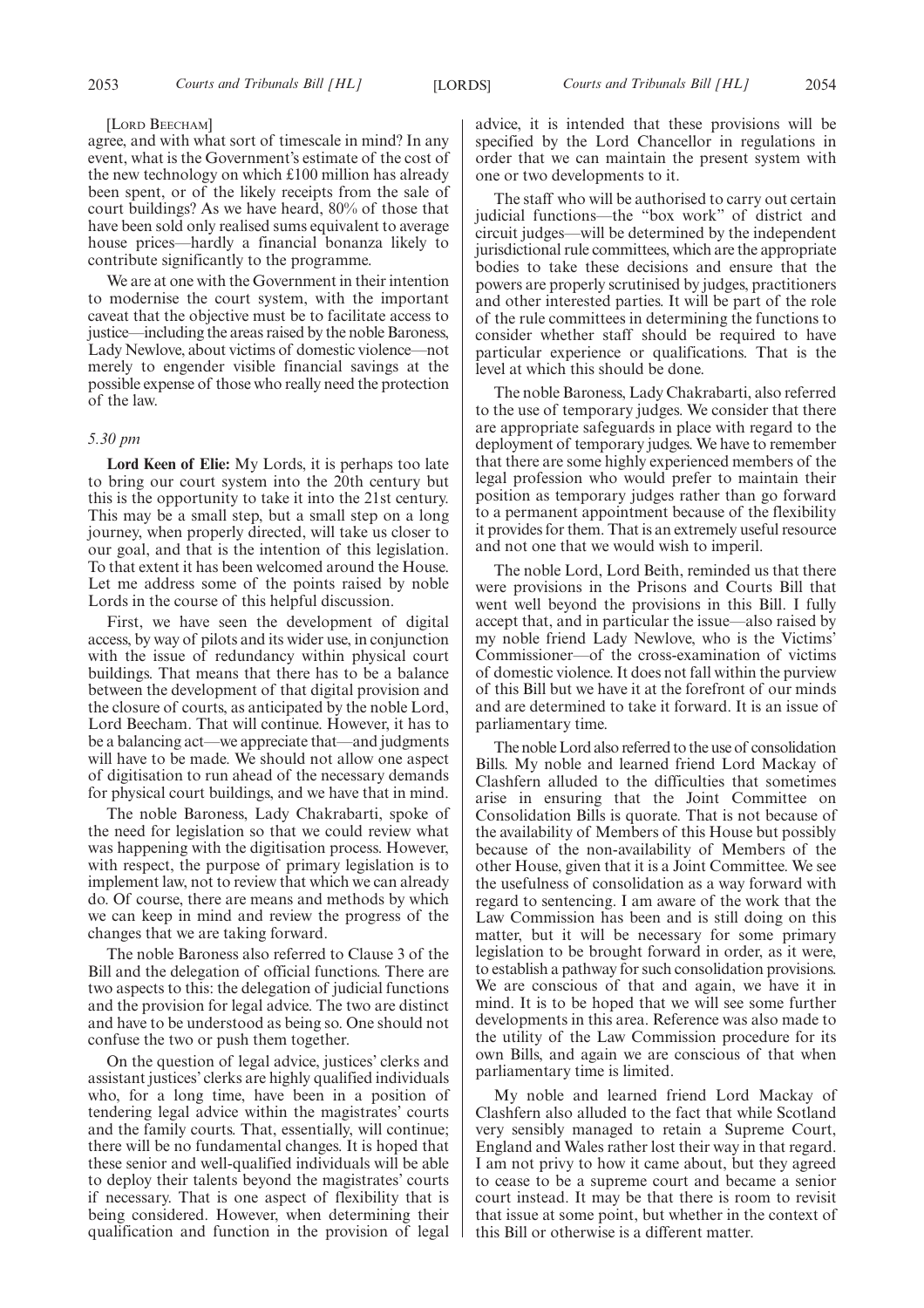The noble and learned Lord, Lord Thomas of Cwmgiedd, welcomed the Bill and I thank him for that. He referred to the importance of flexibility in the deployment of judicial availability, and the point made by the noble Lord, Lord Marks of Henley-on-Thames, is one I agree with entirely. While clearly wanting to have flexibility in the deployment of our judicial asset, we do not want to lose the benefit of the specialist expertise that has been built up in areas such as family law, mercantile law, and the example he gave us of the Technology and Construction Court. We and the Lord Chief Justice will be conscious of that when taking forward the powers here with regard to cross-ticketing, as I believe it is sometimes called.

My noble friend Lord Hodgson of Astley Abbotts raised the question of the judicial retirement age. What I would say at this stage is that we are awaiting the report of the Senior Salaries Review Body, which I think is due in the late autumn, with regard to judicial salaries and pension conditions. I am aware that there have been issues with the judicial pension situation in particular. Once we have the report, it may be possible to look again at the judicial retirement age. My understanding is that at present, the average judicial retirement age is 67 or 68, so it is not a case of the judiciary actually going as far as the existing ceiling. There may be other explanations for that, including the desire of some in judicial office to contemplate an alternative career structure when they cannot proceed beyond 70 on the judicial Bench. It is clear that that requires further consideration.

My noble friend Lord Flight raised the issue of a dedicated housing court. I am aware of the discussions that have taken place on this. Sir Geoffrey Vos recently alluded to the fact that property disputes can take place anywhere between the county court, the First-tier Tribunal Property Chamber, and the High Court. We intend to consult later in the year, I hope, on the provision of a housing court so that this issue can be addressed.

The noble Earl, Lord Listowel, referred to the Family Drug and Alcohol Court. I do not have up-to-date details on what is happening with the funding for that but I undertake to write to him in due course. I will place a copy of the letter in the Library.

On the points made by the noble Lord, Lord Beecham, particularly that we should engage and consult widely before taking further steps, the danger is that that will engender further delay in the implementation of a courts modernisation process, which should not be unduly delayed if possible. We consider that there is general consensus about the need to move towards a more effective, modern and efficient courts system, involving the digitisation of the courts process but remembering the risk that some people may somehow be excluded from access to justice unless their needs and requirements are catered for. We are conscious of that.

With that, I hope that noble Lords will accept that, as I said, this is a small step but a step in the right direction that takes us closer to our goal. I therefore ask the House to give the Bill a Second Reading.

*Bill read a second time and committed to a Committee of the Whole House.*

# **Gosport Independent Panel: Publication of Report** *Statement*

#### *5.41 pm*

**TheParliamentaryUnder-Secretaryof State,Department of Health and Social Care (Lord O'Shaughnessy) (Con):** My Lords, with the permission of the House, I will repeat the Statement made earlier today in the other place by my right honourable friend the Secretary of State for Health and Social Care about the Gosport Independent Panel. The Statement is as follows:

"Mr Speaker, this morning, the Gosport Independent Panel published its report on what happened at Gosport Memorial Hospital between 1987 and 2001. Its findings can be described only as truly shocking. The panel found that, over the period, the lives of over 450 patients were shortened by clinically inappropriate use of opioid analgesics, with an additional 200 lives likely to be have been shortened if missing medical records are taken into account. The first concerns were raised by brave nurse whistleblowers in 1991, but then systematically ignored. Families first raised concerns in 1998, and they too were ignored. In short, there was a catalogue of failings by the local NHS, Hampshire Constabulary, the GMC, the NMC, the coroners and, as steward of the system, the Department of Health.

Nothing I say today will lessen the anguish and pain of families who have campaigned for 20 years for justice after the loss of a loved one, but I can at least on behalf of the Government and the NHS apologise for what happened and what they have been through. Had the establishment listened when junior NHS staff spoke out, or had the establishment listened when ordinary families raised concerns instead of treating them as 'troublemakers', many of those deaths would not have happened.

I also want to pay tribute to those families for their courage and determination to find the truth. As Bishop James Jones, who led the panel, says in his introduction, 'what has to be recognised by those who head up our public institutions is how difficult it is for ordinary people to challenge the closing of ranks of those who hold power…it is a lonely place seeking answers that others wish you were not asking'.

I also thank Bishop Jones and his panel for their extremely thorough and often harrowing work. I particularly want to thank the right honourable Member for North Norfolk, who as my Minister of State in 2013 came to me and asked me to overturn the official advice he had received that there should not be an independent panel. I accepted his advice and can say today that without his campaigning in and out of office, justice would have been denied to hundreds of families.

In order to maintain trust with the families, the panel followed a 'families first' approach in its work, which meant that the families were shown the report before it was presented to Parliament. I too saw it for the first time only this morning, so today is an initial response and the Government will bring forward a more considered response in the autumn. That response will need to consider the answers to some very important questions. Why was the Baker report,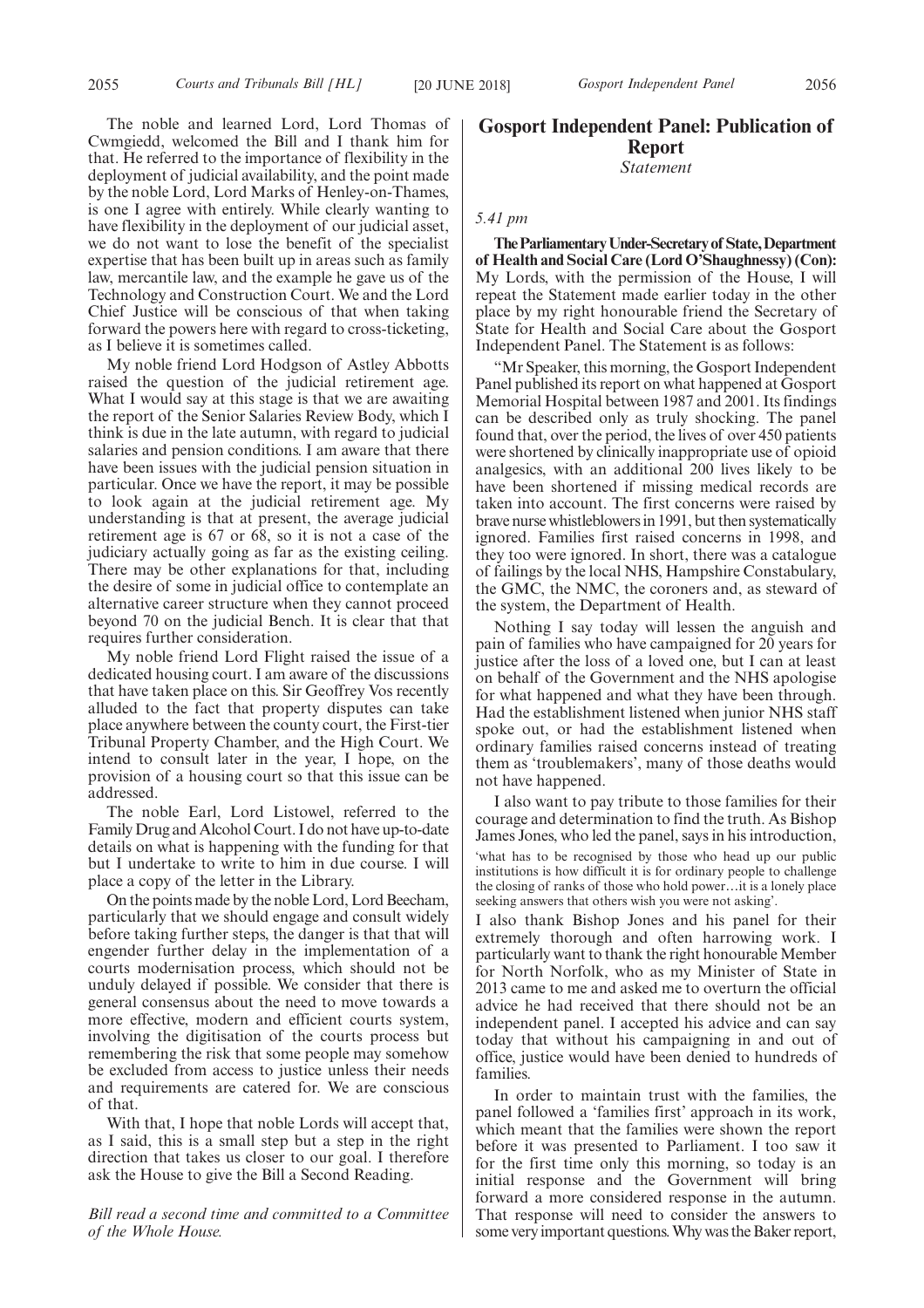[LORD O'SHAUGHNESSY]

completed in 2003, only able to be published 10 years later? The clear advice was given that it could not be published during police investigations and while inquests were being concluded, but can it be right for our system to have to wait 10 years before learning critically important lessons which could save the lives of other patients?

Likewise, why did the GMC and NMC, the regulators with responsibility for keeping the public safe from rogue practice, again take so long? The doctor principally involved was found guilty of serious professional misconduct in 2010, but why was there a 10-year delay before her actions were considered by a fitness-to-practise panel? While the incident seemed to involve one doctor in particular, why was the practice not stopped by supervising consultants or nurses, who would have known from their professional training that these doses were wrong?

Why did Hampshire Constabulary conduct investigations that the report says were,

'limited in their depth and … range of … offences pursued',

and why did the CPS not consider corporate liability and health and safety offences? Why did the coroner and assistant deputy coroner take nearly two years to proceed with inquests after the CPS had decided not to prosecute? Finally, more broadly, was there an institutional desire to blame the issues on one rogue doctor rather than examine systemic failings that prevented issues being picked up and dealt with quickly, driven, as this report suggests it may have been, by a desire to protect organisational reputations?

I want to reassure the public that important changes have taken place since these events which would make the catalogue of failures listed in the report less likely. These include the work of the CQC as an independent inspectorate with a strong focus on patient safety, the introduction of the duty of candour, the learning from deaths programme and the establishment of medical examiners across NHS hospitals from next April. But today's report shows that we still need to ask ourselves searching questions as to whether we have got everything right, and we will do this as thoroughly and quickly as possible when we come back to the House with our full response.

Families will also want to know what happens next. I hope that they and honourable Members will understand the need to avoid making any statement that could prejudice the pursuit of justice. The police, working with the CPS and clinicians as necessary, will now carefully examine the new material in the report before determining their next steps, in particular whether criminal charges should now be brought. In my own mind I am clear that any further action by the relevant criminal justice and health authorities must be thorough, transparent and independent of any organisation that may have an institutional vested interest in the outcome. For that reason, Hampshire Constabulary will want to consider carefully whether further police investigations should be undertaken by another police force.

My department will provide support for families from today, as the panel's work is now concluded, and I intend to meet as many of the families as I can before we give our detailed response in the autumn. I am also delighted that Bishop James Jones has agreed to continue to provide a link to the families and lead a meeting with them in October, to allow them to understand progress on the agenda and any further processes that follow the report. I also commend the role played by the current Member for Gosport, who campaigned tirelessly for an independent inquiry and is unable to be here today because she is with affected families in Portsmouth.

For others who are reading about what happened and who have concerns that it may have affected their loved ones, we have put in place a helpline. The number is available on the Gosport Independent Panel website and the DHSC website. We are putting in place counselling provision for those affected by these tragic events and those who would find it helpful.

Let me finish by quoting again from Bishop Jones's foreword to the report. He talks about the sense of betrayal felt by families because:

'Handing over a loved one to a hospital, to doctors and nurses, is an act of trust and you take for granted they will always do that which is best',

for them. Today's report will shake that trust, but we should not allow it to cast a shadow over the remarkable dedication of the vast majority of people working incredibly hard on the NHS front line. Working with those professionals, the Government will leave no stone unturned to restore that trust. I commend this Statement to the House".

#### *5.49 pm*

**Baroness Wheeler (Lab):** My Lords, I thank the noble Lord for reading out the Statement. I was able to hear only a little of the media coverage in anticipation of the report this morning, but I heard one of the relatives speaking about what she had been through over the past 20 years. It was heartrending. Our thoughts, sympathies and condolences go out to the families of those 450 patients whose lives were shortened and who have campaigned for so many years to find out what happened.

We also pay tribute to the relatives for their determination, tenacity and persistence, and to the parliamentarians and others who have played their part in helping to get the panel established or supporting the relatives who have lost loved ones. I include in this the organisation, Action against Medical Accidents, which helped the families to get inquests and to press for a full inquiry, as it has done on so many of these very difficult, awful occasions.

I finally place on record our thanks to all who served on the inquiry panel and offer particular thanks for the extraordinary dedication and calm, compassionate, relentless and determined leadership yet again of the former Bishop of Liverpool, James Jones, in uncovering injustice and revealing the truth about a shameful episode in our nation's recent history. In its own words, the panel finally,

"listened and heard the families' concerns".

The four key conclusions of the panel were that there was disregard for human life and a culture of shortening lives of a large number of patients; that there was an institutional regime of prescribing and administering "dangerous doses" of a hazardous combination of medication not clinically indicated or justified; that relatives were constantly let down by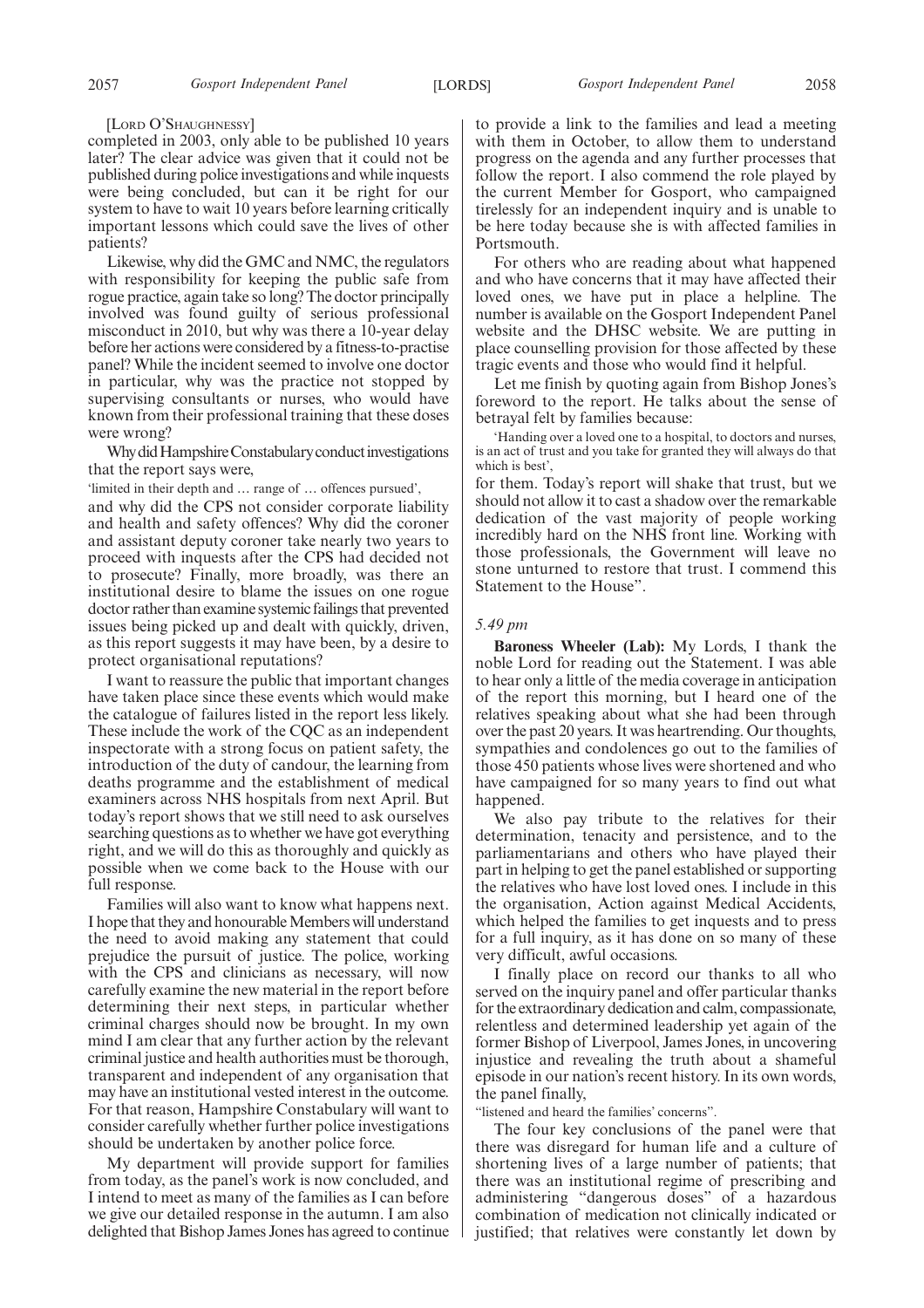those in authority in the hospital when they complained; and that senior management, Hampshire Constabulary, local politicians, the coroners system, the Crown Prosecution Service, the GMC and NMC all failed to act in ways that would have better protected patients and relatives.

As the panel comments, patients'and relatives'interests were,

"subordinated to the reputation of the hospital and the professions involved…a large number of patients and their relatives understood that their admission to the hospital was for either rehabilitation or respite … they were, in effect, put on a terminal care pathway".

The report is a substantial, 400-page document published only this morning and it will take some time for us all fully to absorb each detail. I welcome the Government's commitment to coming back to the House with a full response as quickly as possible. I also welcome the setting up of a hotline and making available counselling provision to those affected and who have lost loved ones, as well as the Secretary of State's commitment to meeting the families, with Bishop James continuing to act as a link.

Perhaps I may raise five key issues at this stage. First, can any further action be taken in respect of the 200 additional patients whose clinical notes or medical records were missing and who the panel considered to have been affected in a way similar to that of the 450 patients given opiates without appropriate clinical direction or as a result of the prescribing and administering opioids that became the norm at the hospital?

Secondly, on GMC and NMC failures in this matter, does the Minister accept that this underlines the urgent need for legislation to streamline their professional regulatory procedures and responses? In this instance, despite GMC disciplinary action against the doctor involved resulting in her being found guilty of serious professional misconduct, it did not have the authority to overturn the decision of its disciplinary panel not to strike the doctor off the register. I understand that a White Paper on regulatory matters issued by the GMC this week emphasises that, as matters stand, the GMC is operating under a legislative framework that is 35 years old and simply not fit for purpose. A Bill has been sought by this and the other professional bodies and promised by the Government, but we still have had no sight of it. Is it not now vital that such legislation is forthcoming?

Thirdly, on the key question of patient safety, in light of this inquiry, what changes have been made, or will be made, to the oversight of how medicines, particularly opiates, are dispensed in our hospitals? Is the Minister satisfied that oversight of medicines in the NHS is now tight enough to prevent incidents like this happening again? What are the wider lessons for patient safety and the need to build the safety culture in the NHS, and is additional legislation required to keep patients safe? Do the Government now regret the abolition of the patient safety agency? Do they consider that a new independent body is urgently required to pick up and take forward the PSA remit, and will the Minister promise to review this issue? Is there a need for the scope of the draft patient safety investigations Bill to be widened to reflect the learning from these tragic events?

Fourthly, there is the issue of how a proper inquiry in such appalling situations is actually started when there are ongoing police investigations and coroners' inquests to be held. Delay is built into the system from the outset. It is a key issue that we need to find a way through.

Finally, we have all welcomed the learning from deaths programme set up to build organisational learning on the sorts of failures that we are discussing today. How will the programme assist in helping learn the lessons in this report?

We will rightly acknowledge 70 years of the NHS and the great efforts of our NHS workers every day. On this occasion, however, the system has let so many down and we must all ask why.

**Baroness Jolly (LD):** My Lords, I shall crave the indulgence of the House for a moment while I read out the first two points in the summary and conclusions of the report:

"In waiting patiently for the Panel's Report, the families of those who died at Gosport War Memorial Hospital … will be asking: 'Have you listened and heard our concerns, and has the validity of those concerns been demonstrated?' … It is over 27 years since nurses at the hospital first voiced their concerns. It is at least 20 years since the families sought answers through proper investigation. In that time, the families have pleaded that 'the truth must now come out'. They have witnessed from the outside many investigative processes. Some they have come to regard as 'farce' or 'cover-up'. Sometimes they have discovered that experts who had found reason for concern had been ignored or disparaged. Sometimes long-awaited reports were not published". I commend my right honourable friend Norman Lamb for having a quiet word with the Secretary of State to ensure that this was moved forward.

This report makes for shocking reading. It hangs on a confusion of responsibilities between two organisations, the NHS and the police force, and there is a multitude of questions to be answered. I shall put only two questions to the Minister and hinge them on two points in the report. The first is paragraph 12.62. Health bodies felt prevented from taking action because police investigations were under way. The report points out:

"All concerned assumed not only that the police investigations took priority, but that they prevented any other investigations from proceeding".

There is clearly a need to clarify lines of responsibility between the police and the NHS regulatory bodies when there are allegations of wrongdoing and systematic failings of this kind so that organisations simply do not pass the buck. Can the Minister assure me that this work will start?

Secondly, how will the Government take forward the call for action in paragraph 12.60? I welcome the Minister's commitment to an independent inquiry in future in such circumstances to be carried out by the police force, but the report states that,

"the evidence … suggests that, faced with concerns amounting to allegations of unlawful killing in a hospital setting, there are clear difficulties for police investigation. It is not clear to the Panel how the police can best take forward such investigations, and how they are to know whose advice to seek from within the health service without compromising their enquiries. This is … significant if the problem concerns the practice on a ward where more than one member of a clinical team is involved. It is a need that calls for action across different authorities, rather than a matter for the police service in isolation".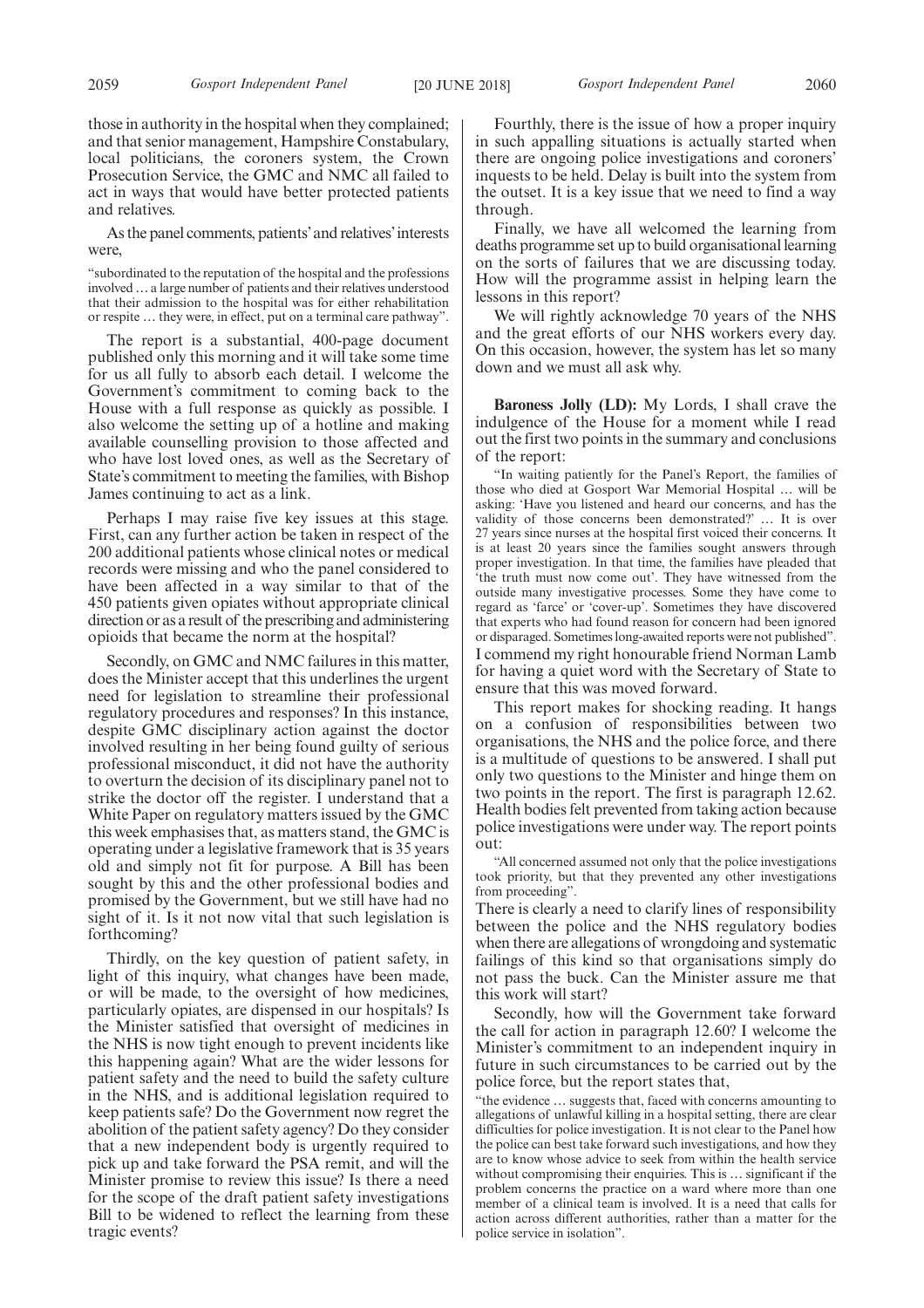2061 *Gosport Independent Panel* [LORDS] *Gosport Independent Panel* 2062

#### [BARONESS JOLLY]

We cannot guarantee that something similar to this could not happen elsewhere—please God that it does not—but what action will be taken to ensure that there is not such a muddle and confusion in a resolution? What processes are either in place or being put in place within NHS settings and with police forces to make sure that this does not happen again?

**Lord O'Shaughnessy:** I thank the noble Baronesses, Lady Wheeler and Lady Jolly, for their very perceptive questions—as ever. First, I extend my personal sympathies to the families and join my right honourable friend in expressing our apologies on behalf of the Government and the NHS for what has happened to them and their relatives. Like the noble Baronesses have done, I pay tribute to those families and all the others who have fought so tirelessly in seeking justice. As has been acknowledged, we owe a huge debt of gratitude to Bishop Jones and his panel.

The story told in this report is of a litany of failure across many institutions, which often had very closed cultures. Unfortunately, those piled on to one another across many different agencies of government, which is what created that highly unacceptable cover-up for so long. It is about getting to the bottom of that culture. Let us face it: unfortunately these circumstances are not unique. We come across this in different parts of our society all the time, and we need to get to the heart of that closed culture to lead to a culture of accountability and transparency.

The noble Baroness, Lady Wheeler, asked some specific questions, including about the 200 additional patients without notes. Clearly, further investigation is warranted because we need to substantiate that claim. It is obviously one of the work streams that will be going forward. She asked about streamlining professional regulation, given the obvious inadequacies of the GMC and NMC regulators during this process. As my right honourable friend the Secretary of State said, every part of government needs to look to itself with great honesty about what we need to do to put in place the right environment to prevent this happening again. I think we all agree on the need to move forward to streamline professional regulation. It is not something we have yet been able to do, but the tragic news we have been discussing today gives that fresh impetus. It is clearly something we will be looking at.

Patient safety is a great passion of the Secretary of State. There were changes in the oversight of medicines, particularly opioids, after the Shipman inquiry. The noble Baroness raised some good questions about whether there is a need for an independent body, or whether in the Health Safety Investigation Branch we have that body but its remit needs to be reconsidered as part of the Bill going through. I am sure that we will be doing that.

The noble Baronesses, Lady Wheeler and Lady Jolly, asked about the issues around inquiries. One of the things that has been exposed here is that there were overlapping inquiries that were impeding each other or preventing one another moving forward. Making sure that there is a clear process for how that ought to take place when someone—a family member, a staff member, the police—has raised a concern is something we have to get to the bottom of because that bureaucratic muddle was clearly at the heart of the delay and, because of the delay, more people died unnecessarily. It is not just a case of clearing things up and making them neater; it has a massive impact on harm.

The learning from deaths programme is a big step forward. It has been taken into many bits of the health service already. It is now moving into the primary care area. Trusts are already obliged to publish deaths that ought to be in the scope of mortality reviews. From next April, all non-coronial deaths will be subject to investigation by medical examiners. That is yet another part of the patient safety environment that we need to put together.

Going beyond that, there are clearly some very challenging questions that the criminal justice authorities, coroners, the Home Office, the Department of Health and Social Care and all parts of government need to ask themselves to see whether they are really doing everything they need to do to provide a safety net to make sure that when things go wrong we find out about them quickly, we stop them and we learn from them. In the next few months, as we move towards publishing a plan for what we should do next, it is imperative that all Members of this House and the other place, who have great contributions to make in this area, feel free to engage with this process and make their recommendations to it, so that when we report we have done as thorough and comprehensive a job as we possibly can so that we can prevent these tragedies happening again in future.

#### *6.03 pm*

**Lord Carlile of Berriew (CB):** Does the Minister agree that it is particularly shocking that those who did not cover up—the brave staff who expressed concerns about what was happening—were ignored for so long? Does he agree that the culture of closing ranks among some medical staff should be regarded in itself as serious professional misconduct by doctors and others? Does he also agree that there should be training in the whole of the NHS which makes it easier for staff to identify the excessive use of opiates and to have action taken upon it?

**Lord O'Shaughnessy:** The noble Lord makes two excellent suggestions. His suggestion about whether cover-ups should count as serious professional misconduct will be something the regulators will want to consider, as is better training on the use and prescription of opioids. We have made some progress in recent years. The freedom to speak up guardians are in place, and we talked about the learning from deaths programme. There is also the duty of candour. They are clearly steps forward but the panel has exposed that we are still not there yet. The suggestions the noble Lord makes are good and serious and we will want to consider them.

**Lord Hunt of Kings Heath (Lab):** My Lords, I had ministerial responsibility for this area in 2002 and the beginning of 2003, which is reported in the report. First, I associate myself with the Minister's remarks, his commendation of Bishop James and his panel and the apology that has been given. Reading this report, the question I think about is whether, if those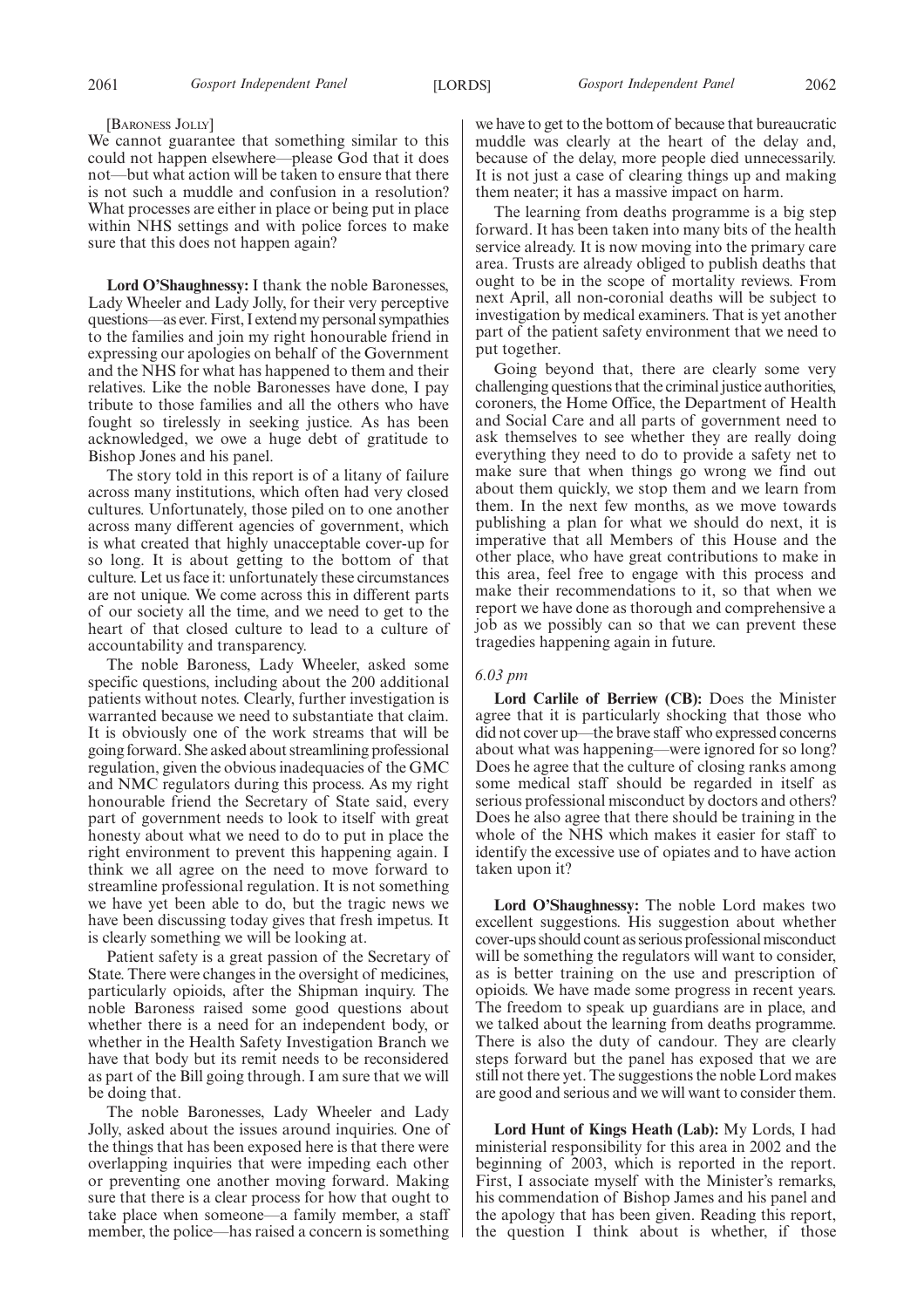circumstances arose now, the response would be very much different. I am not at all sure it would. First, the report shows the reluctance at local level to have what it saw as interference from the centre in causing inquiries to take place. Secondly, while the police investigations were going on the other inquiries felt they could do nothing, as the noble Baroness, Lady Jolly, said. Thirdly, once the police investigation had been completed and the decision that no prosecutions would take place had been taken, there was an agonised debate within the coronial system about whether inquests would be appropriate. The real issue seemed to be resources. The local coroner's office did not feel that it had the resources to conduct the inquests and if it did so it would undermine the rest of its important work. In the work now being undertaken, will a real effort be made to grip the issue of the deadening impact of police investigations in stopping us learning lessons immediately? Is the Minister confident that the changes in the coronial system will prevent the kind of unseemly debate that prevented inquests taking place for some time occurring in future?

**Lord O'Shaughnessy:** I thank the noble Lord for associating himself with that apology. He asked the right question. It was very well put. If the circumstances arose now, would the response be different? I think there is reason to believe it would be, for the reason I have set out—the improvements that successive Governments have made on patient safety—but we should not be complacent. We cannot assume that those things are enough. I hope they are an improvement. We believe they are an improvement, but we need to ask ourselves that very difficult question about whether they would be enough. That is what we will be doing through this process.

Resources are one of the issues. We need to make sure not only that there is clarity about the circumstances under which the different bodies can carry out inquiries without impinging upon inquiries by other bodies, but that they feel that they are capable of doing so. That is one of the things we are going to need to investigate.

**The Lord Bishop of Lincoln:** My Lords, I declare an interest as my wife is a lead clinician in the office of the Parliamentary and Health Service Ombudsman. My friend the right reverend Prelate the Bishop of Portsmouth cannot be in his place today as he is in his cathedral church with the families of those whose loved ones were patients at Gosport War Memorial Hospital, as they properly received the report prior to it being laid before Parliament. On his behalf, and sharing his profound concern and with some anger as a vicar and archdeacon in that area at that time, I politely remind the Minister of the evidence of disregard for human life, a culture of deliberately shortening life, and a regime of systematic overuse of opioids and of the way in which those raising concerns were treated as troublemakers. The Statement repeated by the Minister raises many questions. My questions and the questions of the right reverend Prelate the Bishop of Portsmouth are simple pastoral questions: how will the Government now guarantee the families the support they deserve? How and when will the Government act on the wider issues the report raises?

**Lord O'Shaughnessy:** I thank the right reverend Prelate for his comments and for conveying those of his colleague, the right reverend Prelate the Bishop of Portsmouth. It is absolutely right that he is where he is today, ministering to that group of deeply affected people.

The facts as he set them out, and as are set out in the Statement, are truly shocking: hundreds of lives prematurely shortened because of these practices; institutional behaviour led by an individual but with others being complicit in it; cover-ups; whistleblowers being discouraged; and so on. It is hard to imagine a worse scenario. What the panel and Bishop James Jones have exposed through working so closely with families is the extent of the behaviour and the poor practice that went on.

The question now is, quite rightly, what we should do about it, and the right reverend Prelate quite rightly takes the pastoral position. There is counselling on offer and a helpline for those who think that their families may have been affected—there may be yet more people who come forward. There is also a commitment from the Secretary of State, and indeed all Ministers, to meet families to provide them with the support and information that they may need. There is an intention to meet those families at an event convened by Bishop Jones in October, and the panel secretariat is setting up specific conversations between the advisory clinicians on the board and individual families. One of the needs for counselling, sadly, will be after those conversations, when the truth about specific cases comes out—which is why it is about providing counselling not just today but on an ongoing basis. I can give the right reverend Prelate a commitment from the department that we will provide that for as long as necessary.

**Baroness Masham of Ilton (CB):** My Lords, this tragedy has similarity to Shipman and Stafford Hospital. Does the Minister agree that there should be a far better and quick complaints procedure? This has been needed for years. Nurses should feel free and safe to bring up matters of worry concerning their seniors and colleagues, and relatives should have help to complain and be listened to.

Lord O'Shaughnessy: I completely agree with the noble Baroness. Clearly, improvements have been made freedom to speak up guardians came out of the Francis review into the Mid Staffs tragedy—but I reiterate the point that I made earlier: we cannot be complacent and just assume that what exists now is up to the task, as the noble Lord, Lord Hunt, said, of guaranteeing that this will not happen again. Looking at complaints procedures, protections for whistleblowing and so on will be part of the investigations that we make.

**Baroness Meacher (CB):** My Lords, the events at the Gosport War Memorial Hospital all those years ago are indeed shocking, but will the Minister consider that they are perhaps a symptom of the fact that we do not have an assumption in end-of-life care that patients' wishes must be respected? One aspect of this, perhaps slightly removed from Gosport but nevertheless relevant, is that, if people are terminally ill and enduring unbearable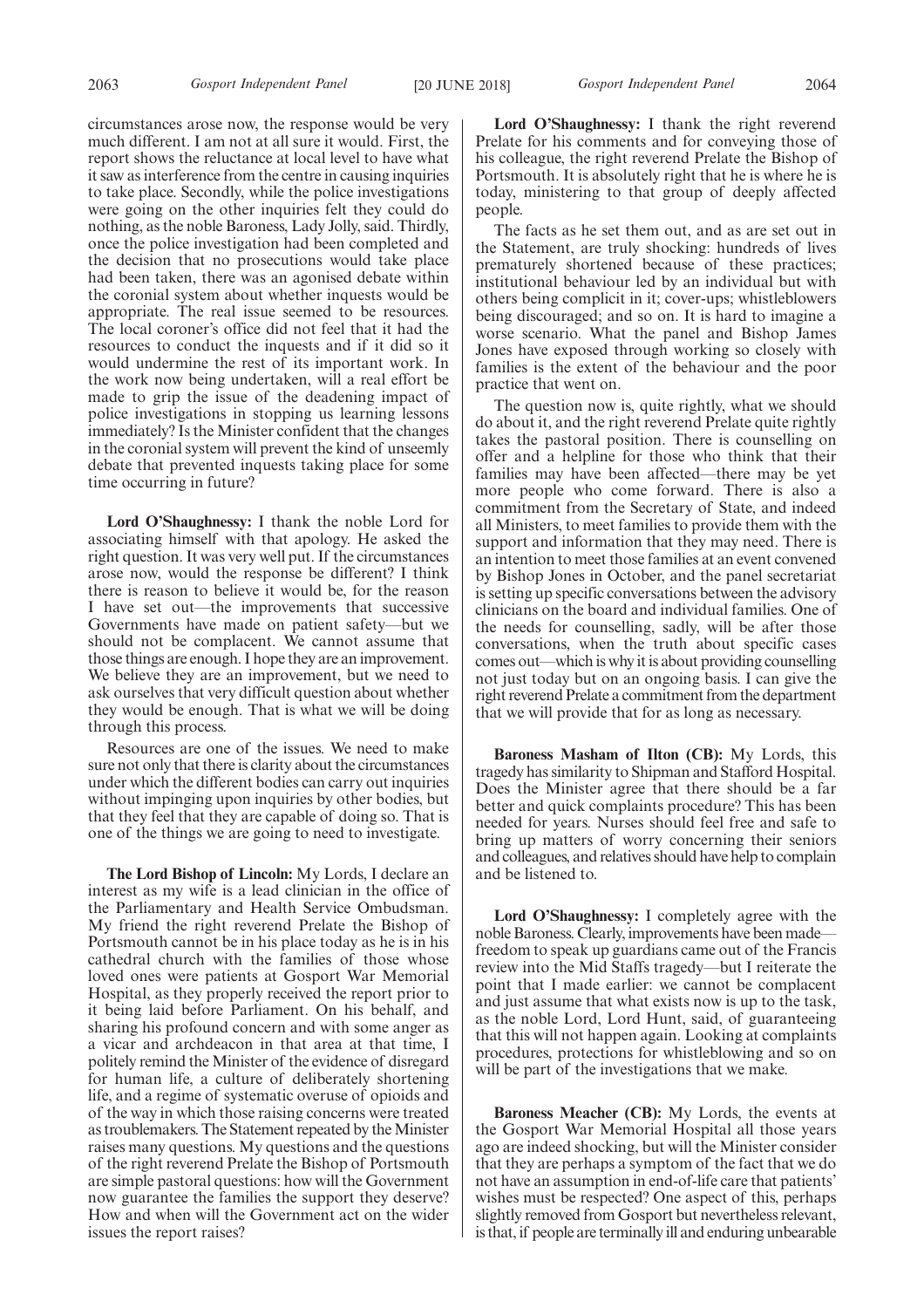#### [BARONESS MEACHER]

suffering but are mentally competent, they have no way of ensuring that they, the patients, can take control and decide when they have suffered enough. In this culture of paternalism—and this really does apply to Gosport—doctors take matters into their own hands and, in a situation such as that in Gosport, paternalistic decision-making by doctors can become extremely dangerous. Does the Minister agree that we need to bring to an end paternalistic decision-making by doctors without reference to patients' wishes, particularly in end-of-life care?

**Lord O'Shaughnessy:** Giving patients and of course their families much more control over the circumstances in which their lives end is clearly the right thing to do. Some very good practice has been going on—for example, Coordinate My Care across London makes sure that somewhere between 70% and 80% of people who would prefer to die at home are able to do so, as opposed to in hospital. However, it is important to emphasise that in this case by and large we are not talking about palliative care; only a small number of the people concerned whose lives were shortened were in a position where they were, in an objective sense, near end of life. Many were in after a fall, a hip replacement or something else from which they could easily have recovered and lived for many more years. That is the tragic fact. So, while I agree with the noble Baroness, it is important that we do not view the tragedy just in those terms; unfortunately, it is much broader.

**The Lord Bishop of Coventry:** My Lords, like others, I was very moved by Bishop James Jones's foreword and the way that, as the noble Baroness, Lady Jolly, put it, the panel thought to listen to and heed the concerns of those who have been aggrieved. I have been impressed by the methodology, I suppose, of the independent panel and the way it has done exactly as the Minister says: seek to work closely with the families and, so far as I understand, build its terms of reference from the particular concerns of the families, the aggrieved and the victims—the sort of questions they are wanting to ask. Have the Government made any assessment of whether independent panels are more effective than judge-led inquiries at not only excavating the truth in historic cases but, in so doing, thereby attending to the trauma of the bereaved?

**Lord O'Shaughnessy:** The right reverend Prelate makes a very incisive point about not only the personal qualities of Bishop James Jones in chairing this panel, with the great compassion, understanding and patience that he has displayed, as indeed has the panel, but about the methodology, as the right reverend Prelate put it, which has been non-confrontational, independent and family-focused. Unfortunately, we grapple with these problems across government from time to time, and this methodology gives us a new way of doing things. It will not be appropriate in every circumstance something smaller or swifter might be required; equally, it might be something that requires a judicial element—but it gives us a different way of doing things that provides a very sympathetic and compassionate way of listening to families and a way to get closer to the truth.

# **Branded Health Service Medicines (Costs) Regulations 2018**

*Motion to Regret*

#### *6.16 pm*

#### *Moved by Lord Hunt of Kings Heath*

That this House regrets that the Branded Health Service Medicines (Costs) Regulations 2018 do not propose any action to be taken in respect of the high cost charged by Concordia and other companies for the drug Liothyronine for the treatment of hypothyroidism, thereby depriving patients of the use of that essential drug, and further do not put an end to the practice of a growing number of Clinical Commissioning Groups refusing to follow the latest guidance from NHS England on making that drug available to NHS patients via referral to thyroid specialists (SI 2018/345).

**Lord Hunt of Kings Heath (Lab):** My Lords, ensuring that patients get quick access to the most effective drugs ought to be one of the essential aims of any Government in relation to the NHS, yet we know that NHS patients are at a serious disadvantage when compared to patients in, as an immediate example, Germany and France. This of course was a major subject in our debate on the Health Service Medical Supplies (Costs) Bill, from which these regulations emanate. While the eventual Act came about because of concern about certain companies abusing their position in relation to the prices of drugs, we also kept our focus on the overriding need to ensure that patients had access to effective medicines. This becomes ever more important at a time when clinical commissioning groups are being seen to ration services more and more widely. I want to bring to the House's attention a clear example of clinical commissioning groups ignoring guidelines in relation to this area—an extremely common condition—with many patients suffering as a result.

The regulations before us permit the Secretary of State to control the costs of branded health service medicines for companies that do not belong to the voluntary 2014 Pharmaceutical Price Regulation Scheme, belovedly known as PPRS. The regulations set out details of the new scheme. They do not identify specific companies or branded medicines. No doubt the Minister will point out that they apply only to branded medicines, while the medicine that I am dealing with tonight is a generic medicine. It is a device to enable us to debate this important point. However, the fact that the Government brought the legislation to Parliament and are bringing the regulations here shows that they understand that there was a need to deal with abuse in the case of branded medicines. One of the questions I want to put the Minister is: what about generic medicines? How do we ensure effective early action when it becomes likely, or obvious in fact, that some companies are taking the NHS for a ride?

Liothyronine—or T3, as I will call it, because it is a lot easier to pronounce—is the subject of my Motion. As many as one in 20 people in the UK is affected by thyroid disease. The symptoms of an underactive thyroid, which is the most common condition, are serious and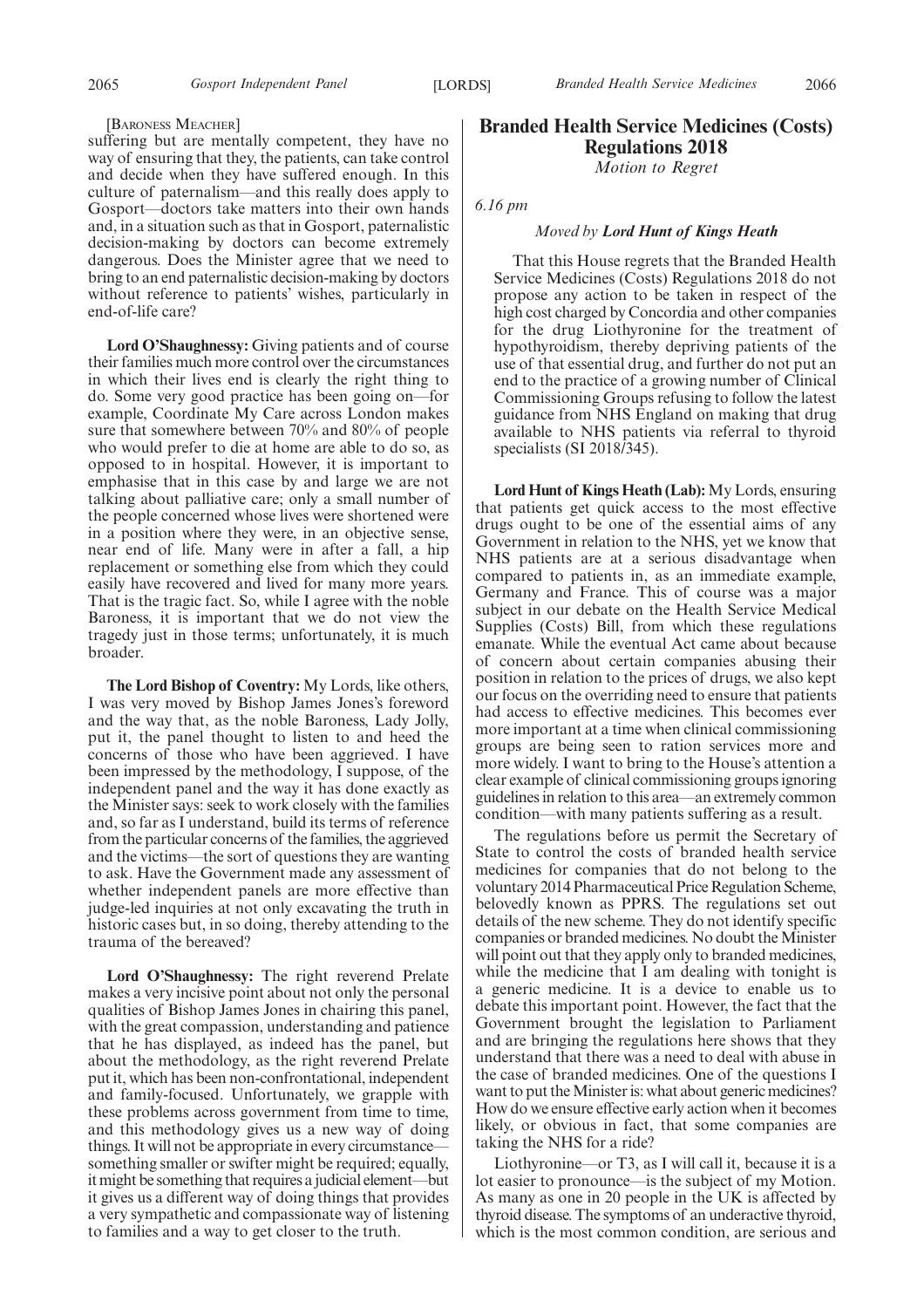require daily medication. Most patients resolve their symptoms with the standard medication, levothyroxine, otherwise known as T4, but there is a subgroup of patients for whom T3 can be an effective option.

T3 was de-branded in 2007, at which point its cost started to increase. Normally, after de-branding, the cost comes down. By July 2017, the cost had increased by a massive 6,000%. The price per pack had risen from £4.46 to a massive £258 in 10 years. Whereas prices on continental Europe range from 2p to 26p, the NHS pays more than £9 per tablet—this is a tablet that needs to be taken daily.

Concordia was the only manufacturer with UK marketing authorisation until very recently. Throughout the price increases, I understand that there was no intervention by the Department of Health until it referred the matter to the Competition and Markets Authority in 2016. In November 2017, the authority provisionally found that Concordia had abused its dominant position to overcharge the NHS by millions for this essential thyroid drug.

A final decision is still awaited. My understanding—I should be grateful if the Minister could confirm this—is that no intervention will be taken by the Department of Health until the final decision is made. Pace our previous debate about why Governments sometimes hold up making decisions while inquiries are ongoing, that reflects some of the problems in Gosport, which we are now seeing in a totally different area.

The trouble with the delay is that patients are suffering. Because of the high cost, in 2017 NHS England ran a consultation under the title *Items which should not Routinely be Prescribed in Primary Care: A Consultation on Guidance for CCGs*. T3 was included in the list to be considered as an effective product subject to "excessive price inflation". The issue was not the effectiveness of the drug; it was the fact that it was costing so much money.

There was a lot of consultation, including submissions by the British Thyroid Association and Thyroid UK that T3 should continue to be prescribed in primary care. However, NHS England's recommendation was:

"The Joint Clinical Working Group therefore recommended the prescribing of liothyronine for any new patient should be initiated by a consultant endocrinologist in the NHS, and that de-prescribing in 'all' patients"

in other words, patients who were already on T3—should not automatically occur,

"as there are recognised exceptions. The recommendation would therefore be changed to advise prescribers to de-prescribe in all appropriate patients".

So the consultation led to a change in the guidance.

But you have to read the guidance very carefully to understand what it is saying, and it is clear that, to put it at its kindest, clinical commissioning groups have perhaps misunderstood what the guidance stated. That has led to many of them informing clinicians in both primary and secondary care to withdraw T3 from all patients, some of whom have been prescribed it for years, and not allowing them to initiate a prescription, or to offer to refer it to an endocrinologist, as the latest guidance states that they should.

This is causing many patients a great deal of distress. It is making them ill again and impacting on their social and mental welfare. As the Thyroid Trust has pointed out, that is compounded because many GPs are not following treatment guidelines to fine-tune the dose of the standard medication for these conditions or to refer patients to see a specialist if well-being cannot be restored in primary care.

Where T4 is not working, it is important that T3, in combination or in its own, can be prescribed. Some patients are appealing against the decision of their CCGs, but this is daunting for an individual patient to do. I have had one description today, who said: "Applying for T3 is like wading through treacle with your legs tied together". What is particularly difficult for them is that the criteria for being an appropriate patient have not been listed. If you are appealing against a decision by a CCG, what chance do you have?

We know that at a meeting with NHS England fairly recently, it was admitted to patient groups—Thyroid UK and the Improve Thyroid Treatment Campaign—that what happened was not its intention; its intention was to reduce regional prescribing variations. Both organisations have asked for further guidance for CCGs whereby CCGs understand what they should be doing.

In a debate in the other place and in the noble Lord's Answer to me, Ministers have said that the South Regional Medicines Optimisation Committee has been considering the issue further and that it will issue a statement in due course. Has this august body issued such a statement? You can find this organisation on the web. It is not very transparent. At its January meeting, the matter was discussed and the minutes of that meeting are on the web. The papers have not been made available. There was a further meeting in May when this matter was on the agenda, but the minutes have not been made available, so the latest we have is what happened in January.

The list of members who attended the January meeting is there, and it is noticeable that 21 professionals attended the meeting with one lay member. Yet the terms of reference of these committees is to look at the outcome of medications for the benefit of patients. It is clear to me that it is a rationing body. Let me take one example. We already have guidance, but the committee was most taken by the fact that a sub-part of the south- west had produced its own guidance. Why is a subgroup of the NHS producing its own guidance when guidance is nationally based?

Patients are left in a hopeless position. It is clear that T3 should be initiated by an endocrinologist, but not what happens afterwards. That is being left for CCGs to work out for themselves, often to the detriment of the patient. Some endocrinologists are saying that they cannot prescribe because the CCG has said no. Some are prescribing, but patients have to visit them for their prescriptions thereafter. Some are trying unsuccessfully to pass care on to GPs, but GPs are saying that they cannot take over care without CCG permission. It is a Catch-22 position.

Some clinicians are helping patients by giving them private prescriptions, but these are expensive. The Brighton and Sussex University Hospitals NHS Trust is informing patients that their only option is to obtain the drug privately. For an NHS body to advise patients as such goes against the whole ethos of the NHS. I must say that I am very surprised at the trust doing so.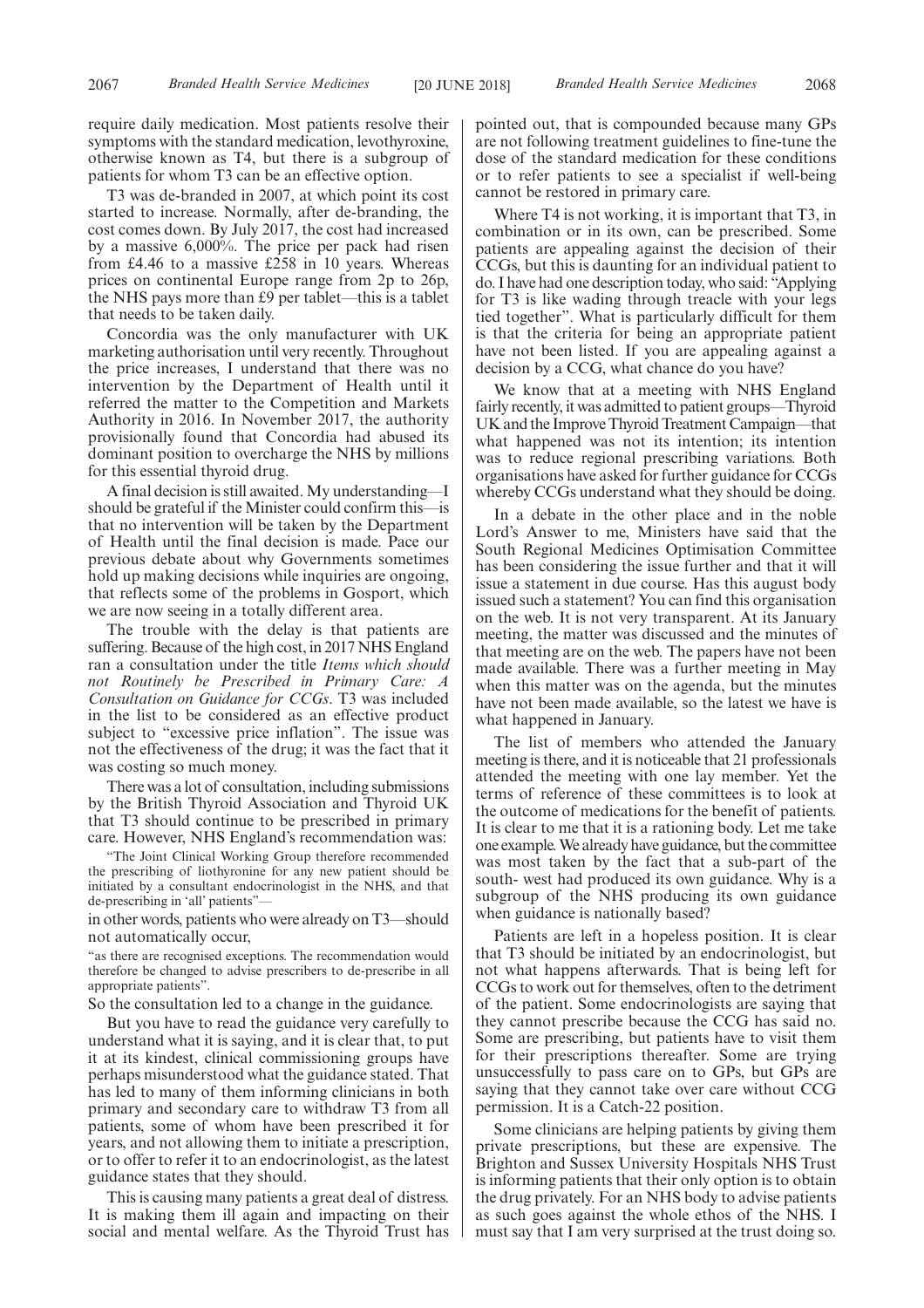#### [LORD HUNT OF KINGS HEATH]

I received details yesterday through Thyroid UK of a patient who is looking for a price to purchase T3 privately. She contacted Pharmacy2U and asked for a price for 56 T3 tablets. From four suppliers, only one could supply and that price was £774. That was for 56 tablets, one a day.

#### *6.30 pm*

I want to echo what Dr Anthony Toft said via the Thyroid Trust:

"The primary fault for the current situation lies with Government and by proxy, NHS management, in failing to deal with",

the escalating crisis. It is wrong, because what has happened is that the Government and NHS England have failed to deal with this abuse of price, and have put this drug on an exclusion list that was meant for dealing with less effective medicines. Patients are the sufferers.

I am using this debate to ask the Minister to take immediate action to deal with those wholly unjustified drug price increases to ensure that patients do not suffer from the outrageous prices that are being charged and, for once, to tell CCGs that, when guidance has been issued after a comprehensive consultation process, that guidance is to be followed. I beg to move.

**Lord Borwick (Con):** My Lords, I declare an interest in this debate, as I am a patron of both the British Thyroid Foundation and the Thyroid Trust. I have heard it said that, somewhere in the Lords, there is always an expert on any subject raised; all I can claim is personal experience. I have suffered from Graves' disease, which results in an overactive thyroid gland. Once it has had one episode, the thyroid can have an increased incidence of repeated episodes, and I had three in increasing frequency. The cure used often in the UK is to surgically remove the thyroid completely. Suddenly, the patient moves from too much hormone to none at all.

The thyroid, which is a small butterfly-shaped gland in the front of the neck, produces two hormoneslevothyroxine and liothyronine—known as T4 and T3. As the noble Lord says, it is much easier to use those words. As T4 is a base stage, T4 makes T3 and the vast majority of patients, perhaps 80% and including me, can convert T4, the inactive hormone, into T3, the active one. Some cannot do so or can only do so inefficiently. The level of research is so low that, alas, we do not know for sure why this is. It may well be a faulty gene.

The trouble with thyroid patients is that their experience of the disease is so varied and the effect on their bodies is sometimes so profound, that they can be "hard to treat". This is a marvellous medical euphemism that carries a wide range of patients with it, from ones who feel well when they are actually quite close to death, like me, to those whose low thyroid level makes them apathetic, befuddled and exhausted. The latter are the most frequently occurring cases. The majority of them are female and they are often overweight, finding that diets tend not to work for them, however hard they try to lose weight. As the thyroid affects the speed of every single cell in the body, including the brain, a nasty aspect of the disease is known as "brain fog". That is the inability to think anything through at all, let alone explain what is wrong with you. That aspect, coupled with hormone tests that can declare that everything is within normal limits when they are still wrong, makes some patients particularly "hard to treat".

With a high level of thyroid activity, life may feel quite pleasant. Even Brexit seems to be simple. A high thyroid level has something in common with being mildly overserved, even tipsy, and yet I know someone who sadly died of this disease and, for a few, the symptoms can be dramatically unpleasant, even as severe as psychosis. With a low level of thyroid, everything can be too complex, too difficult, too depressing or gloriously clear but wrong. Endocrinologists are doctors with immense patience. Overall, any imbalance in thyroid hormones, which can occur rapidly or very slowly, from high to low or low to none, can trigger brain fog and a range of other debilitating and diverse symptoms.

This liothyronine problem affects a group of patients who may appear to have the right level of T4, but who cannot make sufficient quantities of T3 from it. T3 was made by a single supplier for a time, Concordia, a company that I have met and been impressed by. It deals with a wide variety of generic drugs to be supplied to the Department of Health. These drugs are subject to several layers of regulation, including on price and quality. Most important is consistency, as the thyroid patient is peculiarly sensitive to inconsistency. Consistency depends in part on modern methods of manufacture, and the problem that Concordia faced, it tells me, was a need to update the manufacturing equipment with a large capital investment for a small number of patients.

To put the problems into context, the Department of Health buys a vast number of generic drugs. Millions of different patients need thousands of different drugs, and it is amazing how few problems occur. This is because of the great work done by the unsung heroes of the department's regulatory agencies. All this takes place without much political input, and probably is the better for that, but a price that goes up so much raises an eyebrow or two, particularly compared to a price that is so much lower abroad. Even if the price increases had been agreed with the department, as Concordia informs me they were, the solution is likely to involve negotiation between the manufacturer and the department. Competition is likely to play a part here, and I gather that there are now three manufacturers in the market to provide T3 for UK use and prices are falling.

The bottom line is that, where there is a portfolio of generic drugs, used by different patients for different syndromes, the marginal price of any one drug in any one quantity is somewhat arbitrary. Should it be a loss leader or priced as the star of the portfolio? It is clear to me that the pricing, like thyroid disease, only becomes noticeable when it varies quickly or goes out of control. What caused a problem was misinterpretation of health department advice into suddenly not prescribing T3 to patients who had been happily taking it for years. I am not sure that a referral to the Competition and Markets Authority did anything other than raise the stakes, when negotiation is surely the best way to deal with the problem.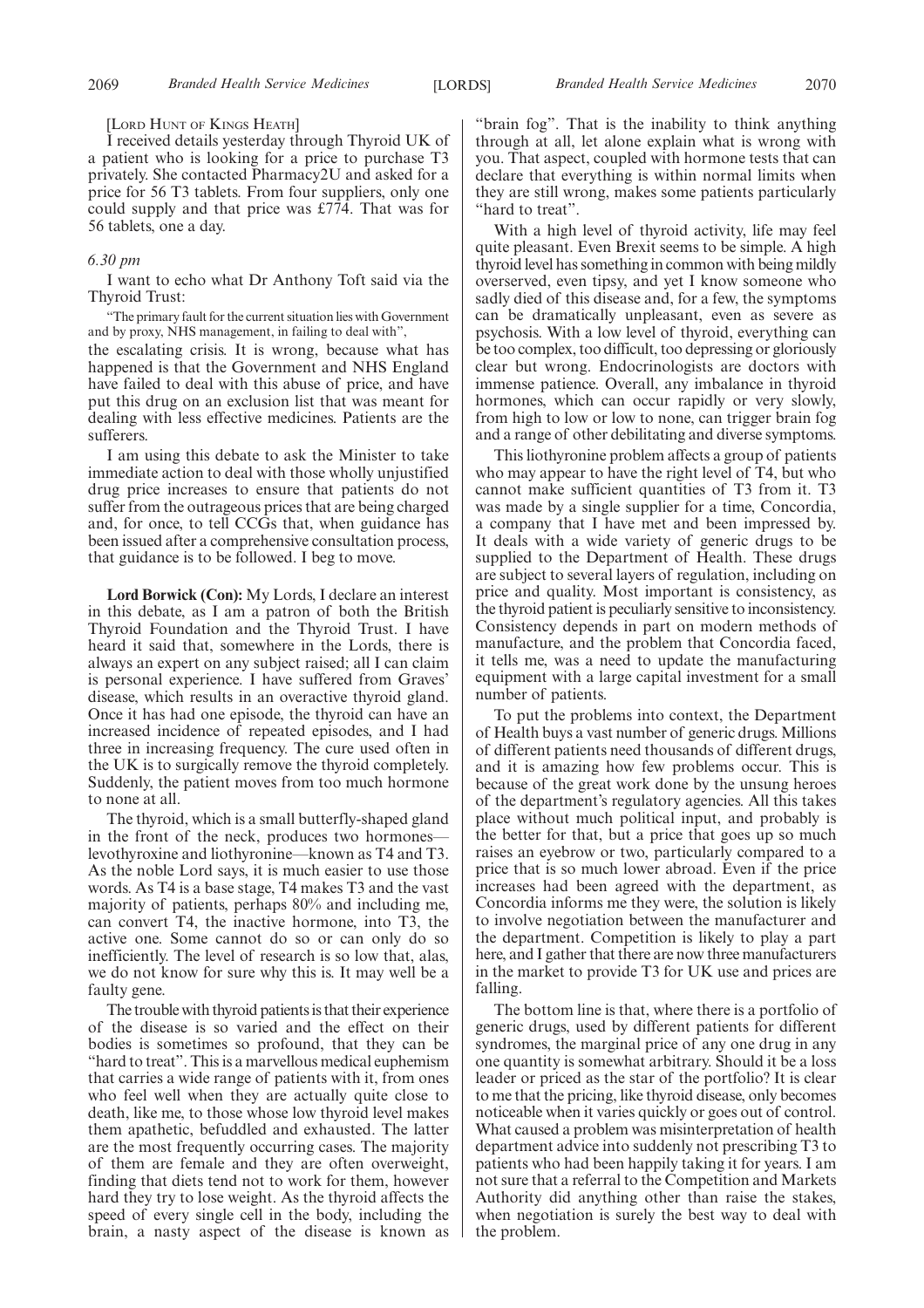While liothyronine is available at a lower cost from European suppliers, there have been calls for the NHS to source directly from overseas. This initially may seem appropriate, given that patients are currently being told to purchase directly from these overseas suppliers themselves, with a private prescription from their NHS GPs, who tell them that their practice or CCG will not pay.

The Thyroid Trust has given permission to me to share the alarming case of Maureen Elliott in South Thanet. Maureen was well for 10 years on liothyronine and agreed to stop taking it when her doctor flagged up the high cost to the NHS. Subsequently becoming very unwell without it, she was referred to an NHS endocrinologist, who confirmed that she should have it, yet the instruction she was given was to buy it herself from abroad. With prices from different suppliers varying wildly, from more than £600 to £50 a packet, and inconsistent quality, she has found the whole experience extremely stressful as well as expensive. Why should she and others have to do this as individuals, when the Department of Health could be doing it, presumably with the capacity to drive a better bargain?

However, if the quality control requirements of the UK's Medicines and Healthcare products Regulatory Agency have triggered prices here to be higher than elsewhere, is the liothyronine from manufacturers that do not hold a UK marketing authorisation of questionable quality? Given the negative effect on patients such as Maureen, perhaps the Minister can help to stress to doctors that T3 has not been banned, that he agrees that some patients need it, that although it is expensive it is valuable to certain patients and that doctors should not restrict access for existing patients prior to clinical assessment by a specialist.

**Lord Turnberg (Lab):**I want to restrict my observations to the case of the treatment of hypothyroidism, and elaborate just a little on the wise words of my noble friend Lord Hunt of Kings Heath.

We have here an unhappy coincidence of bureaucratic errors on the one hand and what can be described only as corporate greed on the other. The end result is that patients with hypothyroidism are suffering. I suppose that I should just say a little about this condition, in which these patients fail to produce enough of their own thyroid hormone, for one reason or another. Although I am no longer on the medical register, I do not feel too constrained: it causes a range of unpleasant symptoms and can be life threatening. It causes symptoms, some of which may sound familiar to your Lordships, including extreme tiredness and a general slowing down, which makes you gain weight, thickens your skin and makes you lose hair. It comes on insidiously, so that it can sometimes be difficult to diagnose. It is worth noting, as I think my noble friend said, that up to 5% of the population, or one in 20, are said to suffer from hypothyroidism—and, worst of all, it can cause heart attacks, if not treated.

Yet treatment is very easy indeed—just one tablet a day of the hormone thyroxine gets rid of all the symptoms and can make people normal again, which works for the vast majority. But here is the rub: a few patients do not feel better, and they need to take the more active metabolite of thyroxine, liothyronine, or T3, to make them well. There is some controversy over why some patients need that more expensive treatment. Do they have a problem with converting thyroxine to the active principle or not? That has not been resolved scientifically, but there is little doubt that, clinically, some patients get better only on the active metabolite, T3. That being so, clinicians should be able to prescribe it. Certainly, that is the case in many countries around the world.

Prescribing T3 here in the UK was never a problem until 2007, when the Canadian manufacturer, Concordia, got hold of it and was given the sole contract by the NHS to produce it. It was then that, as a monopoly supplier, it put the price up several-thousandfold, as we have heard, so that now the price has risen to over £900 for 100 tablets. Then, of course, NHS England found it increasingly unaffordable. So instead of trying to find cheaper suppliers, it put in draconian conditions on doctors under which it may be prescribed. On top of that, those conditions are so ambiguous that CCGs, GPs and consultants are fearful of prescribing it, so they have stopped. As we have heard, patients who have been on it for years now cannot get it and suffer the consequences. So what do the patients do? They go online and buy it privately in Europe for around  $\epsilon$ 30, instead of £900 for 100 pills.

I have three questions for the Minister. Will the Government try to move the Competition and Markets Authority along after its preliminary hearing that the manufacturers should repay the several million pounds that they owe to the NHS? Will they consider purchasing the medicine from an alternative supplier, possibly elsewhere in Europe, for a fraction of the cost? Will he press NHS England to produce some straightforward, unambiguous guidance for patients and doctors about how it can and should be prescribed? I would be happy to help, if he would like that.

**Lord Lucas (Con):** My Lords, I ask my noble friend to turn his intelligence and attention to how the NHS can get best value in the purchase of out-of-patent medicines, branded and generic. I have had the pleasure of reading the 2014 pharmaceutical price regulation scheme. If any noble Lord is in need of tickling his belly button with his jaw, I suggest that he does the same. It is the most astonishing system, guaranteed to produce lush profits for manufacturers, giving the NHS almost no purchase whatever on the price being charged. It is done in the name of promoting innovation and promoting the UK industry, but there does not seem to be the level of intelligence—meaning not mental intelligence but investigation and the understanding that would be necessary to make sure that that was the case.

#### *6.45 pm*

There is a great deal to be gained for the NHS by challenging this. As it comes up for review at the end of this year, it is a very good time to try to bring some commercial sense into it. The noble Lord, Lord Hunt of Kings Heath, has illustrated very well one particular compound that is causing problems. My noble friend will know that I am interested in apomorphine, which is presently used for treating Parkinson's disease, a very simple chemistry devised in the 19th century by boiling morphine with concentrated acid. It does not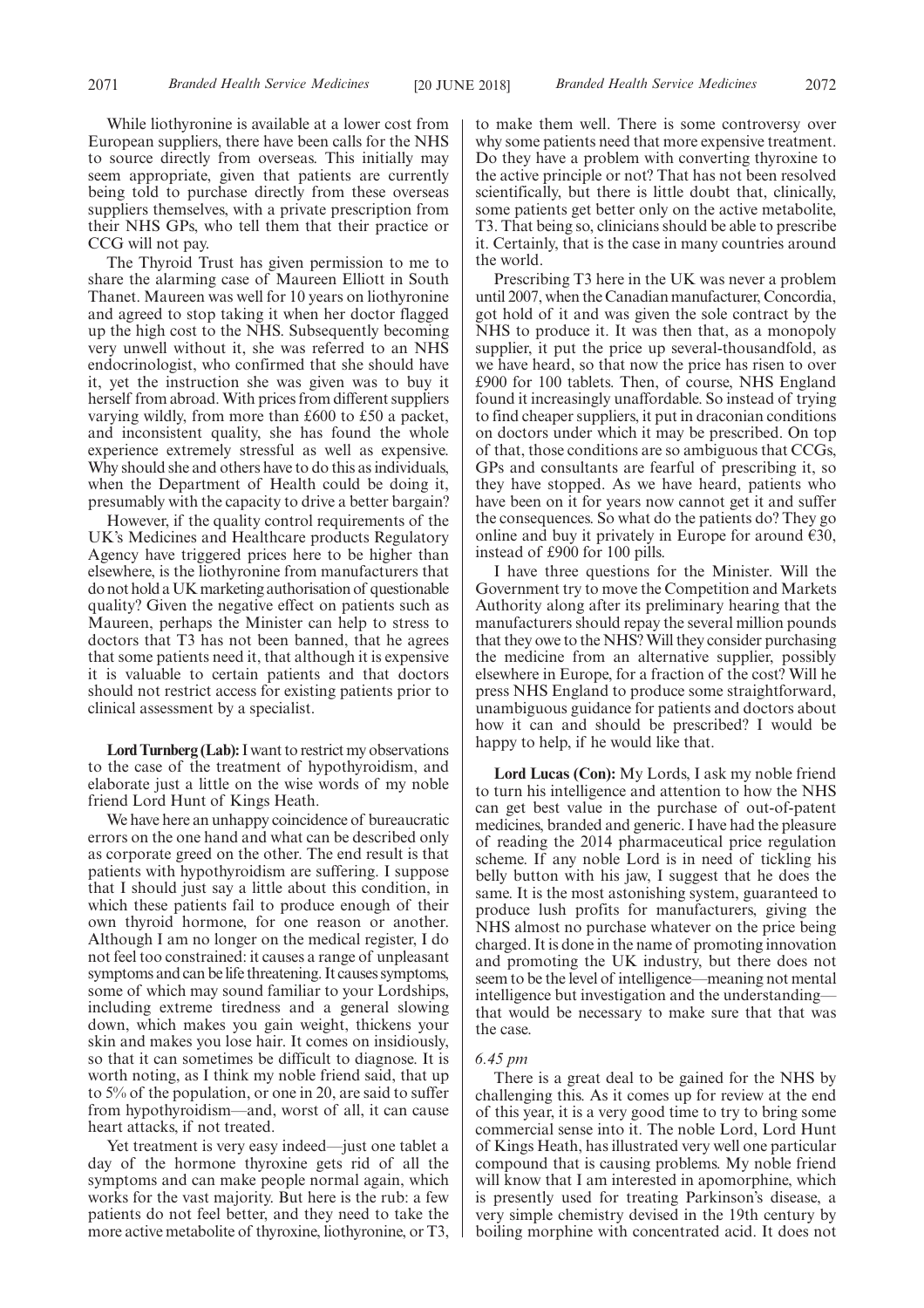#### [LORD LUCAS]

actually have any morphine-like properties. You can buy it easily on the wholesale market at one-1,000th of the cost charged to the NHS for apomorphine in pill form. There must be some added value between a half-kilo bottle of apomorphine and a succession of pills—but a thousand times?

Again, there is one supplier. It is not a big market, worth a few tens of millions a year, and someone else does not come in because there is the barrier of the regulatory agency. If you came in, all that would happen is that the existing supplier would drop prices ahead of you, and your costs in getting your authorisation and setting your marketing system up would never be recovered. Although it is nominally open to challenge, actually it does not work that way. You just get one company holding that monopoly year after year and being able to make huge profits out of a steady market. It is not generating a market or innovating in any significant way; it is just a market that exists because this is a current pattern of treatment that has been demonstrated to work by physicians in that area.

I have some suggestions to my noble friend. Why not look at a much more comprehensive system of tendering? Imagine that the NHS was to say that it knew roughly how much apomorphine it was going to use in five years and that it would let a contract for five years' supply, including the cost of getting permission from the medicine regulatory agency, and see who would bid it a price. It is inconceivable that you would not end up with the NHS buying five years' supply for the cost of six months' supply previously. The risks to the NHS compared with the current system must be really small.

Alternatively, why do not we create some centre of excellence in fine organic chemistry—say, in Huddersfield University, or somewhere like that? My work shadowers are from there this week, so I am biased in their favour. We could get them to act almost as a state generic medicines manufacturer, and be responsible for the supply of these relatively simple medicines, such as apomorphine. I imagine that T3 is pretty easy to make by those stages, too. It would bring real benefit in terms of intellectual knowledge and the ability of our manufacturing sector to the UK. There are other ways in which to do these things, it appears to me. I am sure that my noble friend can think of some. Possibly just thinking of some and being really serious about pursuing them will be enough to bring the current manufacturers to the table.

Whatever we do, we cannot continue with the current system. The NHS is paying tens of billions of pounds a year for these medicines, and it is paying far too much—and it is time that that ended.

**Baroness Jolly (LD):** My Lords, I thank the noble Lord, Lord Hunt of Kings Heath, for bringing this slightly interesting regret Motion.

It is clear that the issue at stake is the appropriate treatment of hypothyroidism. We have to trust clinicians to prescribe based on what they consider is best for their patients, as the noble Lord, Lord Turnberg, said. I have done an awful lot of reading about this over the last few days, and, although it depends on which article you read, it seems that a significant number of women have this condition: one figure I was given was 10%. In fact, for the last 25 years I have been diagnosed as hypothyroid. I take T4— levothyroxine—which is cheap as chips and costs the NHS about £1.30 every month. But of course, not everybody responds to that, and the alternative is the very much more expensive T3. Some 10% to 20% of patients diagnosed with hypothyroidism come into this category. It is therefore important that the patient receives the right drug. We have heard completely unacceptable tales of patients, as a result of decisions made by clinical commissioning groups, surfing the internet to see what they can get. I did exactly the same last night—having a look to see what I could get—and, again, the T3 was ridiculously expensive, whereas T4 was hardly worth buying online as you could get it very much more cheaply.

What is to be done about this? I was going to explain what it is like when you develop hypothyroidism, before you are diagnosed, and so I thank the noble Lord, Lord Borwick, because his description was lovely: "pathetic, befuddled and exhausted". I went to see a doctor because my brain was in a fog. I explained it to him and he said, "What do you expect? You work full time and you have two toddlers". So I was sent away. Curiously enough, at a family event—a lot of my family are doctors or nurses—my mother-in-law asked me, "How long have you had a thyroid problem?" and I said, "I didn't know I had a thyroid problem". I went to see my GP, who said, "No, you haven't got a thyroid problem at all. Who said you had one? Gosh—what does a paediatrician know about it?" Eventually, I had to leave my practice and go to another one to get a diagnosis. I am sure that that is not normal, but it was quite an interesting experience for me. Since then, I have been as fit as a flea. The medication works like a magic charm; very quickly you feel normal and well again. So I cannot overstate to Members of your Lordships' House how important that prescription was.

I emphasise to the Minister what other noble Lords have said today. We must use the purchasing power of the NHS to drive down the costs of T3 in order to make the argument go away. That might be done by effective negotiation, as the noble Lord, Lord Lucas, said, or in another way, but it is completely scandalous that patients have to buy their own drugs online, and CCGs should therefore review or rework their guidelines as a matter of urgency. Drug companies must not hold the NHS to ransom over the cost of medication that will make patients feel absolutely well again.

On the issue of the costs of medication, one of the non-medical side-effects of having a diagnosis of hypothyroidism was that any other drug I had became free. It is on a list of conditions which, if you have them, mean that any other medication you need becomes free. At that time I was in my early 30s and working. It was very nice to have free prescriptions; I tried to pay for them but they would not let me. However, it means that for the NHS, an awful lot of money is spent inappropriately. Can the Minister give an indication of whether the department has any indication of how much this costs the NHS? I am happy for the NHS to pay for my levothyroxine, but it should not have paid for all other medication I was in receipt of—although,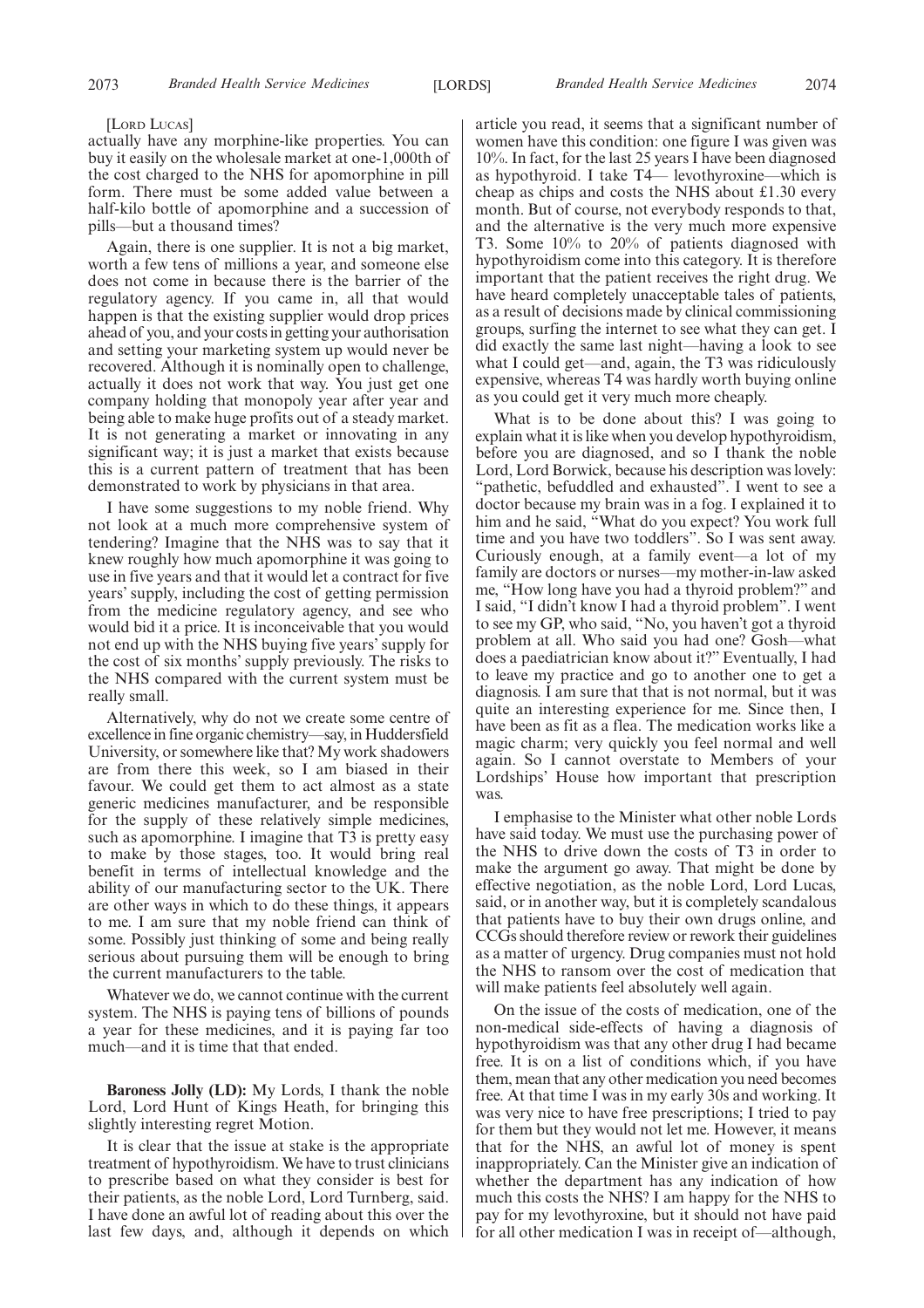now that I am old, it comes free anyway. How sustainable is this in the current climate, and when was the principle last reviewed?

My takeaway issue for all this is that, whatever happens, we should ensure that the cost of T3 is driven down. However, I would also like the Minister to take this other issue away and—not as a matter of huge urgency—come back to me with some answers.

**Baroness Wheeler (Lab):** My Lords, I thank my noble friend for tabling this Motion and for his excellent speech setting out the concerns we all share about NHS patients getting access to the drugs they need and how a number of CCGs are in effect placing a ban on expensive branded medicines—in this case ignoring NHS England's advice concerning T3 in the treatment of hypothyroidism. I look forward to the Minister's response to the key questions put forward by noble Lords on this issue.

The Motion has the full support from these Benches. I also commend the work of the British Thyroid Association and Thyroid UK in highlighting this issue, and the very helpful information on their websites, as well as the expert explanation from my noble friend Lord Turnberg on hypothyroidism. The websites include case studies of patient voices which clearly show the impact and suffering of patients who are either denied T3 or who are taken off it because of a decision made by their CCG. It is especially upsetting when patients who have successfully taken the drug for a number of years suddenly have to go back on to a drug, mainly T4, which they already know does not provide them with the treatment they need or will make them ill again. The case studies refer to both the T4 drug and the natural desiccated thyroid—NDT—drug, which I understand is the treatment given before T4 came on to the market but which is not now available in the NHS as it has to go through the Food and Drug Administration process, and it is not known when the branded NDT products will be licensed.

My noble friend and other speakers described their concerns over current CCG decisions that go against NICE guidelines and the advice of NHS England, and the increasing rationing of key services, so I will not repeat them and will await the Minister's response. The NHS England recommendation and guidance on T3 needs to be clear and unambiguous. I hope that the Minister will acknowledge the confusion and concerns, and will ensure that NHS England informs CCGs that they must both comply with their guidance and amend it to end the scope for CCG misinterpretation. I hope that he will also acknowledge that access to T3 on the NHS is a matter of urgency for many patients and that he will give serious consideration to the call from Thyroid UK and ITT for the procurement of T3 from outside the UK for NHS prescriptions until its UK cost comes down.

On the regulations, I note paragraph 4.7 of the Explanatory Memorandum, which deals with provisions of the Health Service Medical Supplies (Costs) Act 2017 that have been included. This includes the promise of the annual review of the operation and objectives of the statutory scheme which is to be published and put before Parliament. Can the Minister tell the House

what the current thinking is in terms of the review process and timing, and say when he would expect the first review to be completed?

The impact assessment also states that the implementation of these regulations will generate a saving of £33 million to the NHS between April 2018 and March 2019. The Department of Health and Social Care says that this will enable the provision of additional treatments and services estimated to provide NHS patients with an additional 2,213 quality-adjusted life years, valued at £133 million. Can the Minister explain to the House exactly how the Government have calculated the savings, and can he give more details of how this money is to be spent in the NHS?

The Explanatory Memorandum also says that the regulations set out other instances when the Secretary of State can give a direction specifying the maximum price of drugs—for example, when there are supply issues with respect to a particular branded health service medicine and the Secretary of State is satisfied that a new temporary minimum price needs to be provided to help resolve the supply issue. Can the Minister explain to the House how the Secretary of State is to decide on the temporary minimum price?

Finally, in respect of the provisions in the regulations for manufacturers and suppliers to pay 7.8% of their net sales income to the Government, the impact assessment provides for those in the PPRS with annual NHS sales above £5 million to make percentage payments based on the difference between allowed percentage and actual percentage growth in NHS expenditure on branded medicines. Can the Minister provide more clarity on how this 7.8% figure has been reached?

#### *7 pm*

**TheParliamentaryUnder-Secretaryof State,Department of Health and Social Care (Lord O'Shaughnessy) (Con):** My Lords, I begin by thanking the noble Lord, Lord Hunt of Kings Heath, for tabling the Motion on this topic, and I thank all noble Lords who have contributed for their, as ever, wise and incisive interventions.

As we have discussed this evening, there are two separate but intertwined issues here. The first is the appropriate treatment and associated clinical guidance from NHS England to CCGs about the use of the two drugs under discussion in the treatment of hypothyroidism. The second is the powers we have and the actions we take in clamping down on unjustified high prices in generics. I will deal with them in that order, as well as answering other questions that noble Lords have posed.

As we have heard in very evocative descriptions from my noble friend Lord Borwick and the noble Baroness, Lady Jolly, hypothyroidism can be a very debilitating condition in some perhaps slightly unexpected ways, but it can affect every area of someone's life. One of the principles on which the NHS is founded is that, if someone has a clinical need for a medicine, it is right, provided that it can be done cost-effectively, that they get the most appropriate medicine for their condition.

The drug levothyroxine, T4, is beneficial for the majority of patients with hypothyroidism, as we have heard, but it does not treat the condition in all patients. For some, the alternative drug, liothyronine, commonly known as T3, which is the subject of this evening's debate, is a treatment which better alleviates their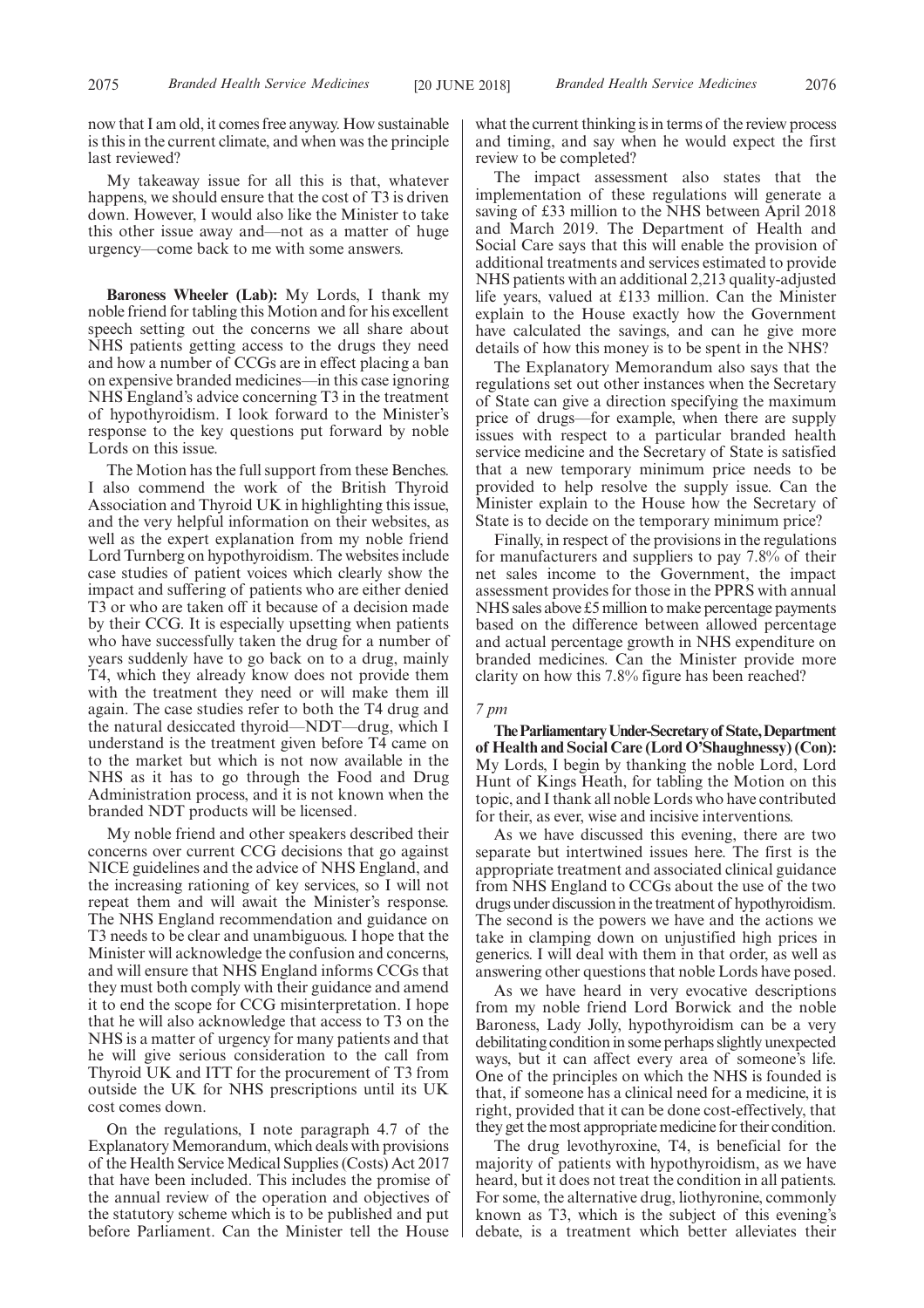#### [LORD O'SHAUGHNESSY]

symptoms. NHS England has set out that liothyronine should be prescribed for patients only where levothyroxine does not alleviate symptoms. Following its recent consultations, NHS England guidance states that, where clinically appropriate, liothyronine can be prescribed but its use should be initiated by a consultant endocrinologist in the NHS.

My noble friend Lord Borwick shared the case of Maureen Elliott, and I would be very grateful to him if he could give me details of her case. The care and medicines that have been provided to her do not appear to be in line with NHS England's guidelines, and that obviously raises some very serious concerns. As I have said, patients for whom liothyronine is deemed clinically appropriate should receive it on the NHS and should not be asked to purchase it abroad. I ask my noble friend and indeed all noble Lords who have contributed to this debate to share details of the case. Tonight, I will commit to pursuing further with NHS England ways in which they can clarify to CCGs the guidelines setting out the circumstances under which liothyronine should be prescribed, including looking at whether greater clarity on the criteria for appropriate patient usage is merited. I will also inform the House—through a letter to the noble Lord, Lord Hunt, a copy of which I will place in the Library—about the progress that we are making on the regional medicines optimisation committee.

I want to touch on one other area that my noble friend Lord Borwick described, and that is the poor understanding of that group of the population who are not able to turn T4 into T3. He mentioned that there might be a genetic factor and I would be interested in pursuing that further. Clearly, some very interesting work on rare diseases is going on in the NHS at the moment through the 100,000 Genomes Project. This might be a qualifying illness where the conversion does not take place naturally, and that might be something that we can pursue. I will take that up with him separately.

As the noble Lord, Lord Hunt, freely admitted, the Motion expresses regret that the Branded Health Service Medicines (Costs) Regulations 2018 do not propose any action in respect of the high cost charged for liothyronine. However, he also knows that this relates to the new statutory scheme to regulate the cost of branded medicines, so that is not the vehicle by which we would act in generics. Nevertheless, it provides a good opportunity to discuss the actions that we are taking, not just in regard to this medicine but more broadly, to clamp down on excessive prices for generic medicines.

For unbranded generic medicines, the Government do not set selling prices. Instead, we rely on competition between suppliers to keep prices down. Several noble Lords expressed concern about the prices that we pay for medicines, but I should stress that the available evidence demonstrates that in general our system works well. Recent studies by the OECD and*Milbank Quarterly* have shown that the UK has among the very lowest prices for generic medicines as a group in the developed world. However, there are occasions when there are only one or two suppliers, so there is no effective competition.

As several noble Lords set out, for a long time Concordia was the sole supplier of liothyronine. That is why the department took action in the summer of 2016, asking the Competition and Markets Authority to investigate this product. The CMA has very extensive powers to investigate companies suspected of abusing a dominant position in the market, and my department has been supporting the CMA in its investigation. As a result of this investigation, the CMA provisionally found that the manufacturer abused its dominant position and overcharged the NHS by millions of pounds for liothyronine tablets. The CMA also found that, although the price of liothyronine went up by almost 6,000%, production costs remained broadly stable.

I should stress that the findings are provisional at this stage. There has been no definitive decision that there has been a breach of competition law. The CMA is carefully considering representations from the company before deciding whether the law has been broken. In response to the question from the noble Lord, Lord Turnberg, I hope that the CMA's decision will be issued this year. If it finds that the company has infringed competition law, it can issue it with a penalty of up to 10% of the company's global turnover and direct it to lower the price. Noble Lords should be assured that on top of any CMA penalty, where companies have breached competition law we will also seek damages and invest that money back into the NHS.

In addition to the CMA's investigatory work, the department, since last year, now has stronger powers to set the prices of generic medicines following the Health Service Medical Supplies (Costs) Act 2017, which we discussed at about this time last year. We can now also set the prices of generic medicines from companies that are members of the voluntary PPRS. Concordia is in the PPRS, so it is important to say in response to the question posed by the noble Lord, Lord Hunt, and my noble friend Lord Borwick that before the 2017 Act we would not have been able to act on the price, even if we had wanted to, without referring it to the CMA.

The department has also taken new powers to require pharmaceutical companies to disclose information about the sales values and costs of medicines in order to support the department's powers to set selling prices. These are set out in the Health Service Products (Provision and Disclosure of Information) Regulations 2018, which come into force on 1 July.

Several noble Lords asked why we are not setting a selling price for liothyronine. I also note that my noble friend Lord Borwick said that Concordia had told him that the department had agreed the price of liothyronine. However, following investigations in the department, I can confirm that that is not the case.

On the face of it, I understand the attractiveness of price setting in this case but at this point in time, when the CMA is carrying out an investigation—and notwithstanding the discussion we had earlier—it is the right approach for that to continue, while also taking steps to make sure that appropriate prescribing behaviour goes on within the NHS. Therefore, in this case I believe it is appropriate to separate the two issues. I have confidence in the CMA's work on this case and I want it to conclude its investigation and come to the judgment that it sees fit.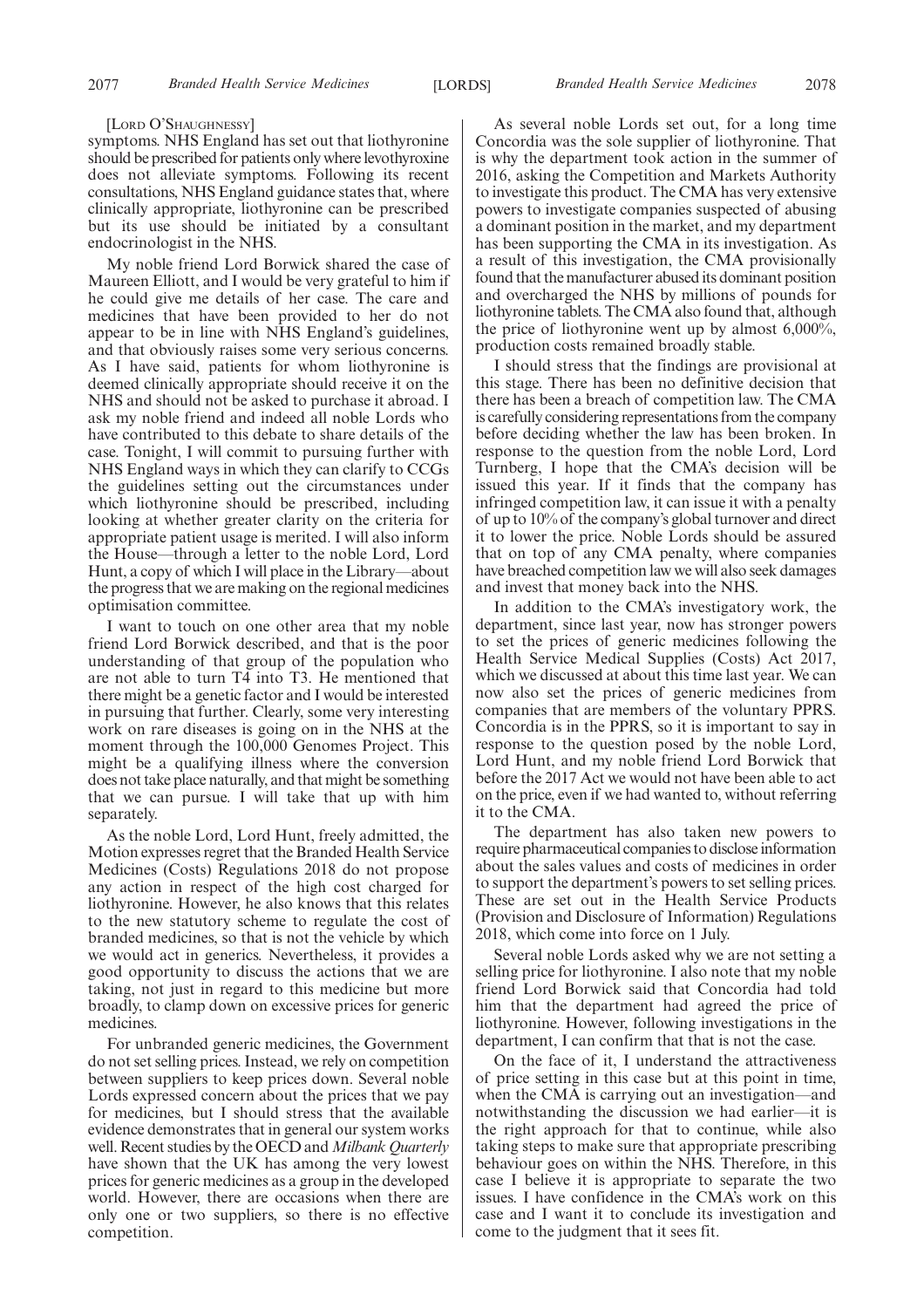However, this is not the only tool in our box. We are actively monitoring the price increases of other generic medicines and, where they are not already under investigation by the CMA—and once our information requirements are in place—we will open discussions with some companies shortly, although noble Lords will appreciate that it would be wrong to disclose which companies or which drugs are involved at this stage. Where we believe that a lower price is justified, we may consider imposing a price if the company is not willing to lower it voluntarily. I can confirm to the House that we have the powers to do so and are prepared to act if necessary.

However, we need to act carefully. Typically, where there is little or no competition for an off-patent or generic medicine, this is because, as has been stated, it is a relatively low-volume product. As a result, manufacturers do not benefit from economies of scale and, if they think the price is too low, they may withdraw their product from the market. This would mean that patients would not have access to their medicines at all, which could obviously have detrimental impacts. We have seen that happen in other European countries.

However, in the case of liothyronine, I am pleased to tell the House that there are now multiple marketing authorisations in the UK for the drug. Increased competition traditionally leads to more resilient supply chains and lower prices. We will be watching carefully to see whether that happens in this case and are prepared to act if it does not.

In response to a specific question from my noble friend Lord Borwick about whether regulatory requirements from the MHRA were the cause of the price increase, I know that Concordia suggested this and we have discussed it with the MHRA. However, it is unlikely that that could have led to a price increase of 6,000%. Liothyronine is an old product and when Concordia applied for a marketing authorisation, it was only right that the MHRA required compliance with the minimum standard. But as I said, I do not believe that is a justification for that scale of increase.

My noble friend also talked about imports from other countries. Medicines licensed in the UK and other member states can be parallel imported as long as the imported product has no therapeutic difference from the UK product. As has been stated in this case, small differences in the formulation can significantly change the therapeutic effect on the patient. That is not to say that imported products are unsafe, but if a patient changes to a different source of the product their symptoms may not be controlled to the same extent, which only emphasises how important it is to get the right medication for the right patients through the NHS.

My noble friend Lord Lucas made some observations about the current operation of the PPRS. It undoubtedly has some flaws, which we will attempt to rectify as we negotiate a new one. In 2016-17, the PPRS paid £1.7 billion back to the NHS from drugs companies. I should also point out that it does not apply to unbranded generics, of which liothyronine is one, but it obviously applies to the vast bulk of medicines bought by the NHS. He suggested tendering for generics, which the Commercial Medicines Unit and NHS England are starting to do. It is also one of the options under consideration for getting the prices of specials down, which, again, was something we made progress on in discussions on the Bill last year.

My noble friend made an interesting and radical proposal for a state generics manufacturer. Intermountain Healthcare, which serves the Mormon community in Utah, is setting up a not-for-profit generics manufacturer. I have asked the department to get in touch with it, to understand the work it is doing. It might be possible through a university but I am not sure that state aid rules would allow us to set up a state-owned generics manufacturer. Once we have left the European Union, however, perhaps that could be one of the Brexit dividends.

The noble Baroness, Lady Jolly, asked specifically about the cost of other free medicines. Prescription entitlements were last reviewed under the last Labour Government, who looked at the cost of making all drugs free, which would be about £500 million. As the noble Baroness knows, when the coalition Government came in we decided that that would not be the right use of money and there is no intention to review that at this point. I am sorry to disappoint the noble Baroness.

The noble Baroness asked specific questions about the regulations themselves, which I think was the first time they were discussed this evening. I am grateful to her for that. I will need to write to her on some of the specifics but the review will be completed on 1 April 2019, so I can provide her with that reassurance. We have calculated the QALY benefits of specifying prices in the usual way and I am happy to write to the noble Baroness on the technical aspects of that.

She also asked about deciding on temporary pricing. As I have hinted, this is something we are starting to test. We are taking on these powers and we need to move cautiously. Ideally, we do not want to exercise them at all but if we do, we will do so in consultation with industry bodies.

I hope I have answered noble Lords' questions. I thank the noble Lord, Lord Hunt, for using the regulations to highlight the challenges we face in prescribing the right medicines for hypothyroidism and in making sure that we have the right powers to ensure that the NHS is not being ripped off by unscrupulous providers of any kind of medicine. In the commitments I have given to pursue this issue, I hope I have satisfied the noble Lord, Lord Hunt, and other noble Lords of the seriousness with which we take this issue. On that basis, I hope he feels able to withdraw his Motion tonight.

#### *7.15 pm*

**Lord Hunt of Kings Heath:** My Lords, I am very grateful to the Minister and to other noble Lords who have taken part in this interesting debate. The noble Lord, Lord Borwick, really put his finger on it when he said that the key point is the misinterpretation of guidance. As my noble friend Lord Turnberg said, essentially, the system has gone the wrong way about this. Instead of trying to deal with the prices, guidance has been produced that is pretty restrictive and then CCGs have reinterpreted the guidance to make it even more restrictive. As the noble Baroness, Lady Jolly, said, the problem is that if you cannot drive down the cost of T3, the emphasis is almost bound to be on clinical restrictions, which are hard to start with and are then misinterpreted.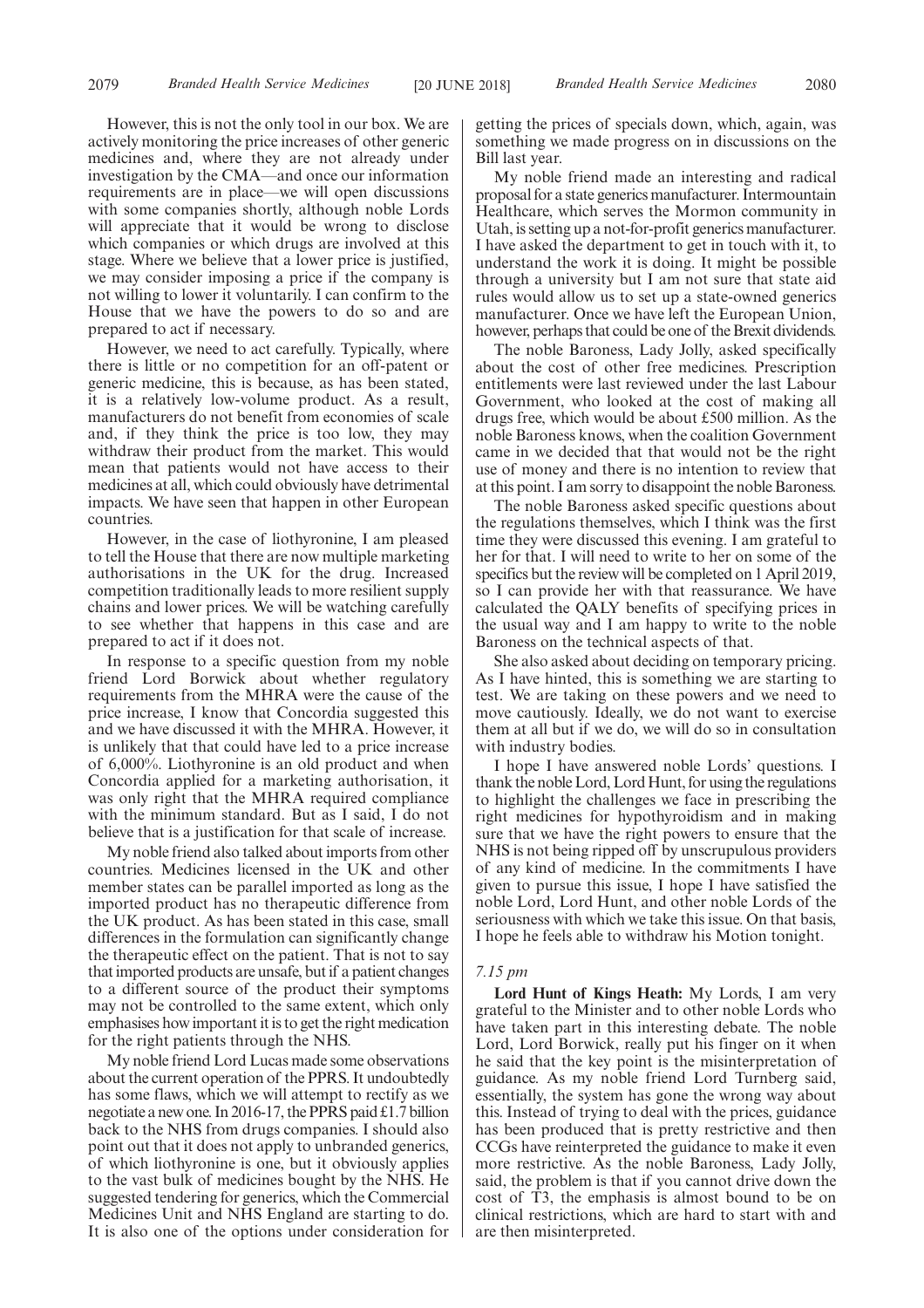#### [LORD HUNT OF KINGS HEATH]

On the point raised by my noble friend Lady Wheeler, who asked a number of questions about the regulations before us, I just say to the Minister that I hope that the review, to be published in April 2019, could be shared with noble Lords in one way or another, because I think that there will be general interest in it. I am grateful to the Minister, because he said that the Government are committed to pursuing further with NHS England the way that the guidance has been interpreted. He has also promised me a progress report on the delightful workings of the south regional medicines optimisation committee, which I am sure all noble Lords will be very anxious to see. He has also invited us to send to him details of cases where there is clear evidence that the guidance is not being pursued. We will pursue that; it is all very helpful.

On the issue of pricing and competition, I very much take the Minister's point about the unbranded generic market generally working well; I agree with him. Clearly there is an issue when it is not working well. One question I will put is whether the department should have intervened earlier; I think it might have done. Hopefully, in the future, it will be able to do so. On PPRS, the noble Lord, Lord Lucas, made a very interesting intervention—but, from my point of view, the PPRS agreement was a good one, as it basically stabilised the costs of branded drugs to the NHS because of the rebate scheme, which meant that, if the costs went above a certain limited level, the extra cost was paid back into the NHS. The problem is that it was not paid back to the NHS—it was paid to the Treasury, because it discounted in advance the likely rebate. The tragedy—and why this is very important in terms of future negotiations on PPRS—is that, if that rebate money had then been routed towards investing in new medicines, we would have had a win-win situation where, essentially, the pharmaceutical industry would have paid for its investment in new medicines. The noble Lord will know that one of the issues facing the branded pharma industry is that the NHS is a lousy customer when it comes to the uptake of new medicines. This is a separate issue, but one that is really important for the future.

Overall, I am very grateful to noble Lords who have taken part in this excellent debate. Considerable progress has been made and the commitments given by the Minister are very welcome indeed. I beg leave to withdraw the Motion.

*Motion withdrawn.*

*7.19 pm*

*Sitting suspended.*

# **European Union (Withdrawal) Bill** *Commons Amendments*

*7.30 pm*

#### *Motion*

*Moved by Baroness Evans of Bowes Park*

That the Commons amendments be now considered forthwith.

**Lord Adonis (Lab):** My Lords, on behalf of the serried ranks behind me I enter a note of dissent and say how surprised I am that the Bill is returned to us this evening before your Lordships have even had a chance to read the *Hansard* account of what was said in the House of Commons just three hours ago, still less to consider it. Our Printed Paper Office in midafternoon did not even have a copy of David Davis's critical Written Ministerial Statement published at 1pm. I had to tell the Printed Paper Office that I thought it existed and the Printed Paper Office had to tell me to go to the Vote Office in the House of Commons to get a copy because none was available in your Lordships' House.

Throughout the passage of the Bill I have made an issue of these important procedural points, at the cost of making myself less than wildly popular with the Whips, because, as is becoming increasingly clear, what is happening on the Bill is a dry run for the decisions that Parliament will take on the EU withdrawal treaty—or the lack of a withdrawal treaty—in the months to come. Those decisions are probably the most important that we will take in our time as Members of this House and this Parliament and I therefore wish to put on record what I think many Back-Bench Members of your Lordships' House believe, which is, first, that it should ultimately be for the House and not for the Whips, still less for the Government, to decide when and for how long we debate these vital matters of state, and secondly, that we should not bow to the instructions of the Government Chief Whip when the noble Lord, Lord Taylor, is behaving unreasonably.

**Noble Lords:** Oh!

**Lord Adonis:** It is not reasonable for us to consider the Commons Reasons before we have even had a chance properly to read and consider what the House of Commons said.

*Motion agreed.*

## *Motion A*

*Moved by Baroness Evans of Bowes Park*

That this House do agree with the Commons in their amendments 19R to 19T.

COMMONS AMENDMENTS IN LIEU

*The Commons disagree to Lords Amendment 19 but propose Amendments 19A and 19B in lieu*

**19A** Page 8, line 43, at end insert the following new Clause—

**"Parliamentary approval of the outcome of negotiations with the EU**

(1) The withdrawal agreement may be ratified only if—

(a) a Minister of the Crown has laid before each House of Parliament—

(i) a statement that political agreement has been reached,

(ii) a copy of the negotiated withdrawal agreement, and

(iii) a copy of the framework for the future relationship,

(b) the negotiated withdrawal agreement and the framework for the future relationship have been approved by a resolution of the House of Commons on a motion moved by a Minister of the Crown,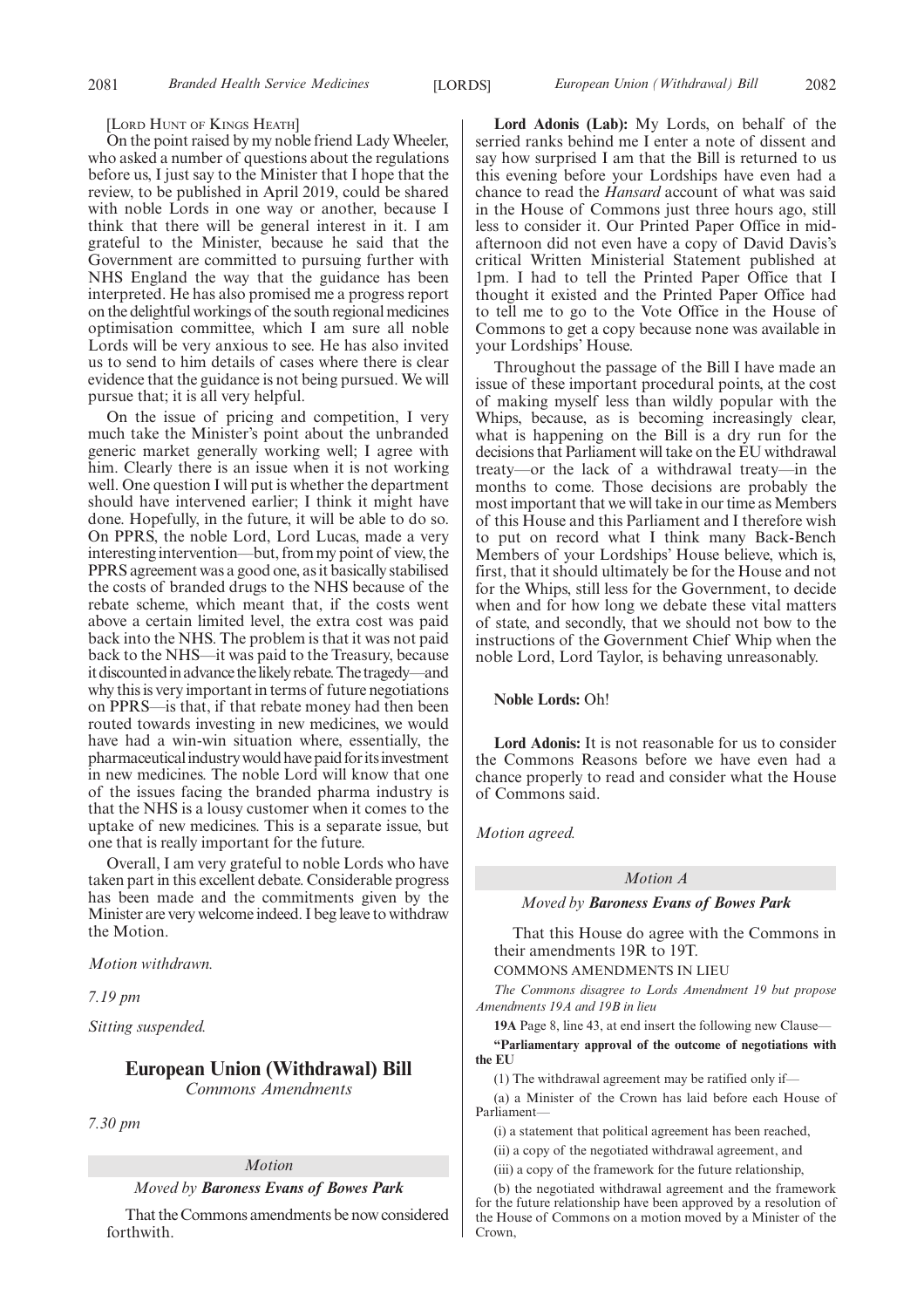(c) a motion for the House of Lords to take note of the negotiated withdrawal agreement and the framework for the future relationship has been tabled in the House of Lords by a Minister of the Crown and—

(i) the House of Lords has debated the motion, or

(ii) the House of Lords has not concluded a debate on the 17 motion before the end of the period of five sitting days 18 beginning with the first sitting day after the day on which the House of Commons passes the resolution mentioned in paragraph (b), and

(d) an Act of Parliament has been passed which contains provision for the implementation of the withdrawal agreement.

(2) So far as practicable, a Minister of the Crown must make arrangements for the motion mentioned in subsection  $(1)(b)$  to be debated and voted on by the House of Commons before the European Parliament decides whether it consents to the withdrawal agreement being concluded on behalf of the EU in accordance with Article 50(2) of the Treaty on European Union.

(3) Subsection (4) applies if the House of Commons decides not to pass the resolution mentioned in subsection  $(1)(b)$ .

30 (4) A Minister of the Crown must, within the period of 28 days beginning with the day on which the House of Commons decides not to pass the resolution, make a statement setting out how Her Majesty's Government proposes to proceed in relation to negotiations for the United Kingdom's withdrawal from the EU under Article 50(2) of the Treaty on European Union.

(5) A statement under subsection (4) must be made in writing and be

37 published in such manner as the Minister making it considers appropriate.

(6) This section does not affect the operation of Part 2 of the Constitutional Reform and Governance Act 2010 (ratification of treaties) in relation to the

40 withdrawal agreement.

41 (7) In this section—

42 "framework for the future relationship" means the document or documents identified, by the statement that political agreement has been reached, as reflecting the agreement in principle on the substance of the framework for the future relationship between the EU and the United Kingdom after withdrawal;

46 "negotiated withdrawal agreement" means the draft of the withdrawal agreement identified by the statement that political agreement has been reached; "ratified", in relation to the withdrawal agreement, has the same meaning as it does for the purposes of Part 2 of the Constitutional Reform and Governance Act 2010 in relation to a treaty (see section 25 of that Act);

54 "sitting day" means a day on which the House of Lords is sitting (and a day is only a day on which the House of Lords is sitting if the House begins to sit on that day);

56 "statement that political agreement has been reached" means a statement made in writing by a Minister of the Crown which—

(a) states that, in the Minister's opinion, an agreement in principle has been reached in negotiations under Article 50(2) of the Treaty on European Union on the substance of—

(i) the arrangements for the United Kingdom's withdrawal from the EU, and

(ii) the framework for the future relationship between the EU and the United Kingdom after withdrawal,

(b) identifies a draft of the withdrawal agreement which, in the Minister's opinion, reflects the agreement in principle so far as relating to the arrangements for withdrawal, and

(c) identifies one or more documents which, in the Minister's opinion, reflect the agreement in principle so far as relating to the framework"

**19B**: Page 15, line 12, at end insert—

*"( ) section (Parliamentary approval of the outcome of negotiations with the EU),"*

#### LORDS NON-INSISTENCE, AGREEMENT AND AMENDMENTS

*The Lords do not insist on their Amendment 19 and do agree with the Commons in their Amendments 19A and 19B in lieu and do propose Amendments 19C to 19E, 19G to 19L and 19P as amendments to Commons Amendment 19A—*

**19C** Line 17, after "five" insert "Lords"

**19D**: Line 18, after "first" insert "Lords"

**19E**: Line 30, leave out "28" and insert "21"

**19G**: Line 40, at end insert—

"(6A) In subsection (1) "framework for the future relationship" means the document or documents identified, by the statement that political agreement has been reached, as reflecting the agreement in principle on the substance of the framework for the future relationship between the EU and the United Kingdom after withdrawal."

**19H:** Line 41, at end insert—

""Commons sitting day" means a day on which the House of Commons is sitting (and a day is only a day on which the House of Commons is sitting if the House begins to sit on that day);"

**19J**: Line 42, leave out from beginning of line 42 to end of line 46

**19K**: Line 46, at end insert—

""Lords sitting day" means a day on which the House of Lords is sitting (and a day is only a day on which the House of Lords is sitting if the House begins to sit on that day);"

**19L**: Line 54, leave out from beginning of line 54 to end of line 56

**19P**: Line 37, at end insert—

"(5A) A Minister of the Crown must make arrangements for—

3 (a) a motion for the House of Commons to approve the statement mentioned in subsection (4), to be moved in that House by a Minister of the Crown within the period of seven Commons sitting days beginning with the day on which the statement is made, and

(b) a motion for the House of Lords to take note of the statement to be moved in that House by a Minister of the Crown within the period of seven Lords sitting days beginning with the day on which the statement is made.

(5B) Subsection (5C) applies if the Prime Minister makes a statement before the end of 21 January 2019 that no agreement in principle can be reached in negotiations under Article 50(2) of the Treaty on European Union on the substance of—

(a) the arrangements for the United Kingdom's withdrawal from the EU, and

(b) the framework for the future relationship between the EU and the United Kingdom after withdrawal.

(5C) A Minister of the Crown must, within the period of 14 days beginning with the day on which the statement mentioned in subsection  $(5B)$  is made-

(a) make a statement setting out how Her Majesty's Government proposes to proceed, and

(b) make arrangements for—

24 (i) a motion for the House of Commons to approve the statement mentioned in paragraph (a), to be moved in that House by a Minister of the Crown within the period of seven Commons sitting days beginning with the day on which the statement mentioned in paragraph (a) is made, and

(ii) a motion for the House of Lords to take note of the statement mentioned in paragraph (a) to be moved in that House by a Minister of the Crown within the period of seven Lords sitting days beginning with the day on which the statement mentioned in paragraph (a) is made.

(5D) A statement under subsection (5B) or (5C)(a) must be made in writing and be published in such manner as the Minister making it considers appropriate.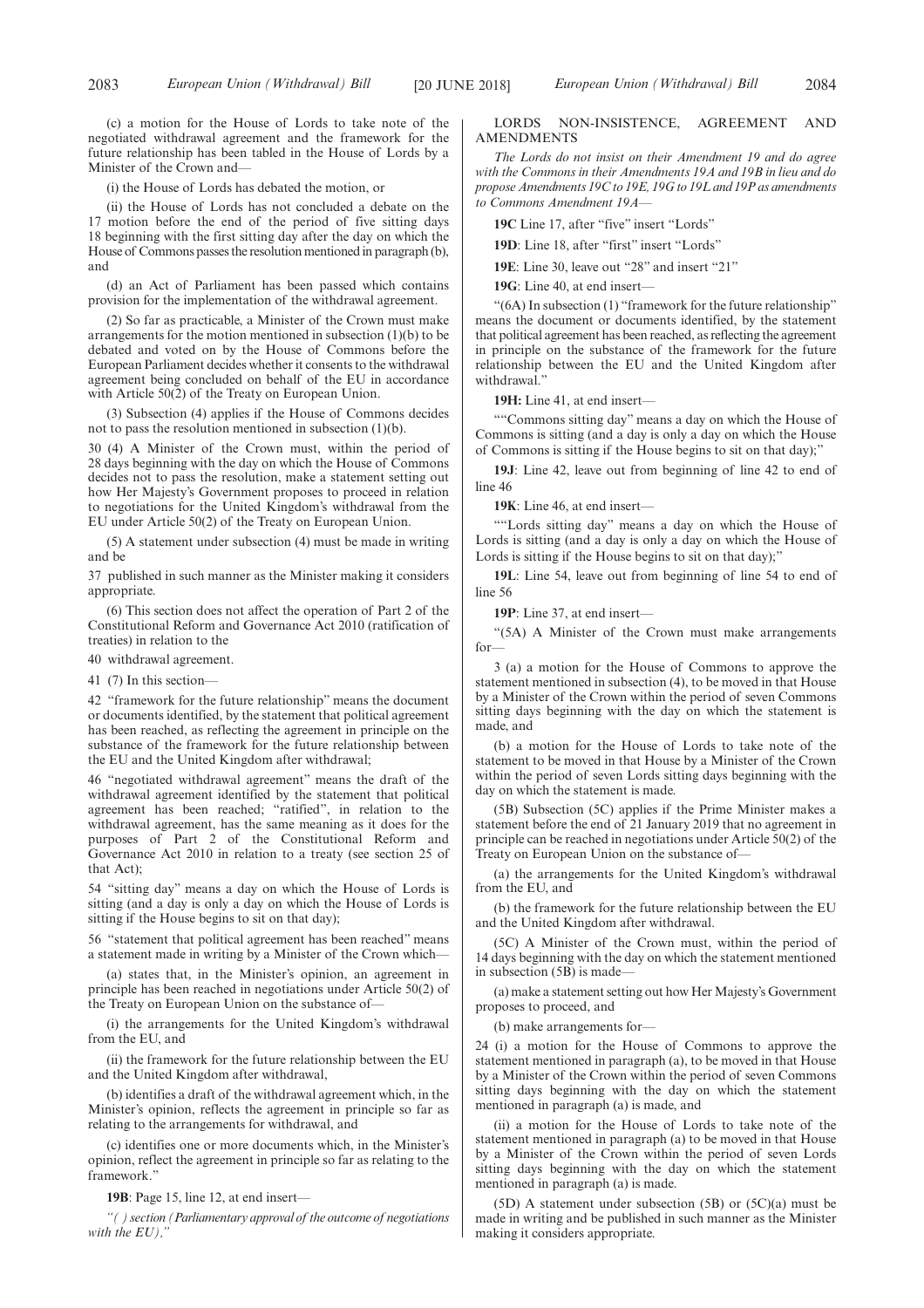(a) the arrangements for the United Kingdom's withdrawal from the EU, and

(b) the framework for the future relationship between the EU and the United Kingdom after withdrawal.

(5F) A Minister of the Crown must, within the period of five days beginning with the end of 21 January 2019—

(a) make a statement setting out how Her Majesty's Government proposes to proceed, and

(b) make arrangements for—

50 (i) a motion for the House of Commons to approve the statement mentioned in paragraph (a), to be moved in that House by a Minister of the Crown within the period of five Commons sitting days beginning with the end of 21 January 2019, and

(ii) a motion for the House of Lords to take note of the statement mentioned in paragraph (a) to be moved in that House by a Minister of the Crown within the period of five Lords sitting days beginning with the end of 21 January 2019.

(5G) A statement under subsection (5F)(a) must be made in writing and be published in such manner as the Minister making it considers appropriate.

(5H) For the purposes of this section—

(a) a statement made under subsection  $(4)$ ,  $(5C)(a)$  or  $(5F)(a)$ may be combined with a statement made under another of those provisions,

(b) a motion falling within subsection  $(5A)(a)$ ,  $(5C)(b)(i)$  or  $(5F)(b)(i)$  may be combined into a single motion with another motion falling within another of those provisions, and

(c) a motion falling within subsection  $(5A)(b)$ ,  $(5C)(b)(ii)$  or  $(5F)(b)(ii)$  may be combined into a single motion with another motion falling within another of those provisions."

COMMONS AGREEMENT AND AMENDMENTS TO AMENDMENT

*The Commons agree with the Lords in their Amendments 19C to 19E, 19G to 19L and 19P and propose the following amendments to Lords Amendment 19P—*

**19R**: Line 3, leave out from "motion" to second "the" and insert "in neutral terms, to the effect that the House of Commons has considered the matter of"

**19S**: Line 24, leave out from "motion" to second "the" and insert "in neutral terms, to the effect that the House of Commons has considered the matter of'

**19T**: Line 50, leave out from "motion" to second "the" and insert "in neutral terms, to the effect that the House of Commons has considered the matter of"

**Baroness Evans of Bowes Park:**My Lords, on Monday evening this House voted to send Amendment 19P back to the other place because, as noble Lords supporting it made clear during the debate, they wanted to guarantee that the other place had the chance to consider that amendment. The other place has now had that chance and has voted to reject Amendment 19P, by a majority of 16, and to offer in its place the Government's amendment. As noble Lords will be aware, this issue is the only outstanding point of difference on the Bill after many months of intensive scrutiny by both Houses. We and the House of Commons have debated this issue on multiple occasions. Where we stand today demonstrates the movement that has happened as a result.

As I outlined to the House on Monday, the amendment before us again today provides that, if Parliament rejects the final deal we make with the EU, the Government must bring forward not just a Statement but also a Motion. This will guarantee an opportunity for both Houses to express their views on the Government's proposed next steps. The amendment also covers three sets of circumstances in which that opportunity would arise: should Parliament reject the Government's deal with the EU, should no agreement be reached, or should no deal be agreed by 21 January 2019. As my right honourable friend the Secretary of State said earlier today, the amendment sets out in law a formal structure for Parliament to express its views in each of three possible scenarios set out. Importantly, the amendment also passes the Government's three tests: it does not undermine the negotiations; it does not change the constitutional role of Parliament and Government in negotiating international treaties; and it respects the result of the referendum.

Respectfully, I submit that your Lordships' House has done its job. We asked the House of Commons to consider this issue again. They have done that. They have rejected our suggestion and supported the Government's amendment. I believe that our role is now to accept their view as expressed in the vote only a few hours ago. I hope that noble Lords, whatever their personal views on the issue at hand, will agree. In conclusion, I think we should reflect for a moment, as a House, on the milestone that the passage of the Bill will represent. This House and the other place have spent 11 months considering the Bill line by line. It is better for that work. The Bill's passage will mean that the UK has the tools it needs to preserve the statute book after exit day, but it is not the end of the process of legislating for Brexit: this House will continue to play a critical role in the months and years ahead and I, for my part, know that it will be more than up to performing this task and complementing the work of the other place. I beg to move.

**Baroness Hayter of Kentish Town (Lab):** My Lords, the House of Commons has done what we had hoped: they have considered and debated our meaningful vote amendment. They have not done what some of us hoped and agreed with it, but I think we should celebrate how far we have come on this issue since the Bill arrived in this House. At that stage, there was absolutely nothing in the Bill about a vote, meaningful or otherwise, on the withdrawal deal and there was no mention of no deal. All the Prime Minister had said was that there would be a vote in both Houses on a deal. There was no commitment to that in law and the result of such a vote would have had no legislative consequence. The vote would have simply been on a Motion, which could be ignored—I will not go into whether it would have been amendable. Any such vote in this Chamber would have been particularly meaningless, as either we would have felt obliged to vote the same way as the Commons, whatever our view, or we would have voted differently and then been ignored, both of those, of course, being meaningless for this House, because as my noble friend Lord Grocott rightly feared, if there were two votes, one in each House, it would raise the question of the primacy of the House of Commons.

So that was all we had: the promise of a Motion but untied to any legislation. What we now have in the Bill is that the withdrawal agreement, including the framework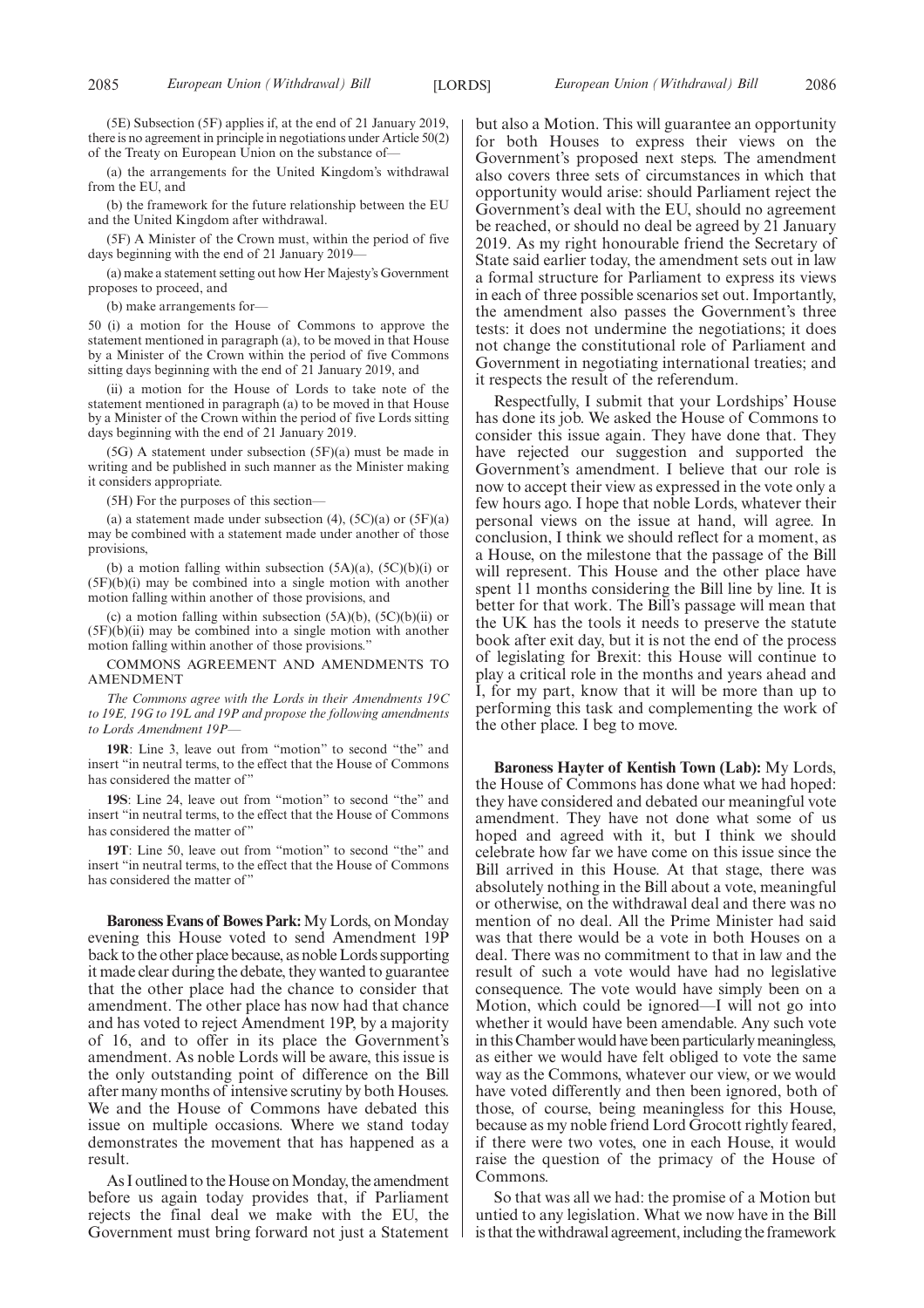for the future relationship, can be ratified only if it has been approved by the Commons and debated here. That is a legislative requirement akin to the Article 50 requirement for a vote in the European Parliament. That is a major concession. It would not have been there without the hard work of the noble Viscount, Lord Hailsham, without your Lordships' commitment to ensuring that this matter was in the Bill, and without us sending the amendment back on Monday.

However, I have a query about what would happen if there was no deal, as to my mind the rather extraordinary last-minute Written Ministerial Statement, as a result of which Dominic Grieve seems to have felt that he could support the Government this afternoon, does not really clarify things. I am not sure what it means. Will the Motion be amendable? Liam Fox is already out and about, briefing that actually there is no change as a result of that. To me, it reads that it still leaves it to the Speaker to decide whether or not it is sufficiently neutral to be amendable. So it is not actually an undertaking that such a Motion will be amendable. Perhaps the Leader could shed a bit of light on the significance of what made such a difference to the right honourable Dominic Grieve.

In the meantime, with the catalogue of changes to the Bill outlined by my noble friend Lady Smith on Monday and the insertion of parliamentary approval of the withdrawal deal agreed today, I hope even the Government will recognise the vital role played by your Lordships' House, and that our detractors, particularly in parts of the press, will realise that it is our role to ask the Government, and the Commons, to think again. We have done that, and to quite a large extent we have been heard.

**Lord Newby (LD):** My Lords, it seems rather hard to believe but this really will be the last time we debate the withdrawal Bill in your Lordships' House.

As we did on Monday, we are focusing on only one issue—indeed, the significance of just two words in relation to a Motion that the Government would bring forward in the event of reaching no agreement with the EU on Brexit terms. The two words are "neutral terms"—a phrase, incidentally, which most of us have never heard before. The argument which won the day in the Lords was that "neutral terms" would preclude the Commons having the opportunity to express a view on the merits of the Government reaching no deal in the Brexit negotiations and on what should be done next. The Government argued that their formulation was necessary to preserve the constitutional role of Parliament and that the Grieve amendment would mandate the Government in completely unacceptable ways and they would not countenance it. Your Lordships' House took a different view and that is why we are still here today.

Between the Bill leaving your Lordships' House on Monday evening and this afternoon, the Government have clearly thought deeply about this matter and realised that their understanding of parliamentary procedure on Monday was flawed. They produced the Written Ministerial Statement—which, unless I missed it, the Leader did not refer to at all, yet that has been the crucial thing in the debates today—which, in lay man's terms, says that it will be up to the Speaker to decide whether or not any government Motion in the event of no deal would be amendable, and that, in any event, there is nothing to stop the Commons debating any Motion that they want to on this issue, and that time would be found for them to do it.

There is now a battle of spin as to whether this represents a significant climbdown by the Government or whether winning the vote represents a victory. I wish that the right honourable Member for Beaconsfield had supported his own amendment this afternoon. But if I am disappointed, neither the Government nor Parliament can take any satisfaction from what has happened today. This week's events demonstrate the contempt in which the Government hold Parliament. First, they try to muzzle it by putting "neutral terms" into the Bill. Then, fearing defeat, they publish a Written Ministerial Statement just minutes before the debate in the Commons which rips up their earlier justification for using the "neutral terms" ploy. At every turn they have demonstrated their only consistent characteristic: the determination to survive to another day. If there were a World Cup in kicking the can down the road, the Government would win it hands-down. But the can cannot be kicked down the road for ever.

#### *7.45 pm*

The Government are going into next week's European Council still with no policy, vision or credibility. Brexit ranks way down the list of the EU's priorities, while inevitably remaining the consuming, paralysing preoccupation here. As the withdrawal Bill goes on to the statute book, the Government cannot answer any of the key questions which Brexit poses. For that they bear a heavy responsibility, and for that, in time, they will be harshly judged.

The House knows that we on these Benches believe that Brexit will make us poorer, less tolerant, less secure and less influential. We believe it would be an act of national self-harm. As noble Lords know, we have fought with every breath to amend the withdrawal Bill but in reality we are still in the early skirmishes of the overall Brexit battle. I am sure that the Leader and her team will be hugely relieved tonight to have survived this far. They may deserve their rest tomorrow but they are going to need it, because we will not rest until we have stopped Brexit.

#### **Lord Cormack (Con):** My Lords—

#### **Noble Lords:** No! Sit down!

**Lord Cormack:** I thought it was the hallmark of your Lordships' House that we listen to each other's arguments. All I want to say is that I much prefer the analysis of the noble Baroness, Lady Hayter, to that of the noble Lord, Lord Newby. I believe that your Lordships' House has in fact improved the Bill very significantly and I think we should take quiet pride in that. I believe we were entirely right to pass that amendment on Monday and to send it back to the other place. I said then and I repeat now: the ultimate power lies with the elected House. We are right to accept what it has decided today, without Division, but I think it would be to the advantage of us all if there was a little more mutual tolerance of differing views in your Lordships' Chamber.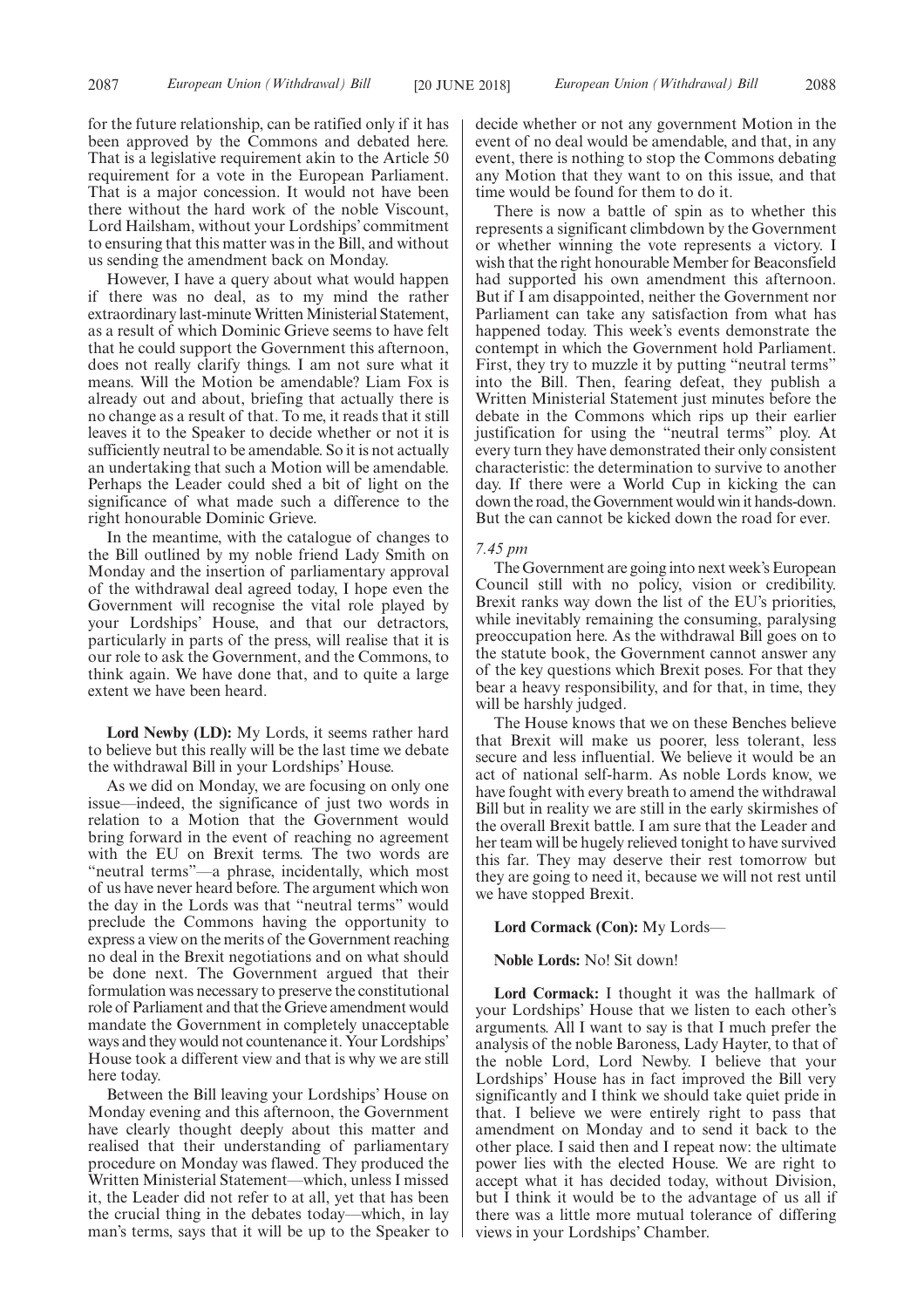**Lord Adonis:** My Lords, I second what the noble Lord, Lord Cormack, has said. I do not think the mood of the House has been at its best this evening.

After the courageous speech of the noble Viscount, Lord Hailsham, on Monday, many of us were extremely disappointed that the other House did not assert the democratic power of Parliament and support the amendment of the noble Viscount and Mr Dominic Grieve. I watched the proceedings of the House of Commons from the Gallery, sitting next to the noble Duke, the Duke of Wellington, and the only comment I will make on that is if I go into battle in future, I would rather do that behind the noble Duke, the Duke of Wellington, than the Duke of York.

The position as it now stands is both highly confused and highly unsatisfactory. The text of the Bill says that in the extreme crisis of a proposed no-deal Brexit, all that the House of Commons will be allowed to do is to debate a take-note Motion. I was watching the House of Commons debate from the Gallery—we still do not have the *Hansard* account of it—and the most telling contribution was from Mr Hilary Benn, who put it like this: if future generations ask us what we did, all we can say is, "I took note". As he also said, in this extremity, the job of Parliament,

"is not to take note; it is to take charge".

When people say that Parliament should not give instructions and cannot negotiate, which has been the mantra of the Prime Minister in recent days, that misses the point that Parliament rightly gives instructions to the Executive all the time. That is why they are called the Executive: their job is to execute the will of Parliament.

The Commons even issues instructions on matters of peace and war—and rightly so, because we are a parliamentary democracy. When in 2013 the House of Commons declined to support David Cameron's recommendation for the bombing of Syria, after the vote the then Prime Minister said:

"I believe in respecting the will of the House of Commons. It is very clear that the House does not want to see British military action. I get that and the Government will act accordingly".

In the case of a no-deal Brexit, it is absolutely within the power and duty of the House of Commons, as the sovereign power in this democracy, similarly to tell the Government that this is not acceptable and that an alternative course should be followed. The Government then have a democratic responsibility to act accordingly.

This brings us to the curious Written Ministerial Statement from the Secretary of State for Exiting the EU, which was tabled at 1 pm today. It says:

"It will be for the Speaker to determine whether a Motion when it is introduced by the Government under the European Union (Withdrawal) Bill is or is not in fact cast in neutral terms".

As that is precisely what the Standing Orders of the House of Commons say in any event, that is saying nothing at all—and, crucially, those Standing Orders specifically say that Motions in neutral terms are unamendable, which is the precise point at issue.

There is then this sentence:

#### **Lord True (Con):** My Lords—

**Lord Adonis:** I am not giving way. The noble Lord spoke at huge length on Monday and I am taking my opportunity to speak.

To my great surprise, this satisfied Mr Grieve. All I can say, having, like other noble Lords, spent more than 100 hours in this House on the European Union (Withdrawal) Bill, is that I simply do not trust the Government to uphold these constitutional conventions. The noble Lord, Lord Callanan, David Davis and Jacob Rees-Mogg are not interested in parliamentary conventions; they are ruthlessly determined on a hard Brexit. It is not only them; the Prime Minister now routinely ignores resolutions of the House of Commons —because she so often loses them—and has propounded a remarkable new constitutional doctrine that the Government regard themselves as bound only by statutes, not by other resolutions of the House of Commons.

It was precisely because of this dangerous new doctrine of government sovereignty trumping parliamentary sovereignty—

#### **Lord True:** My Lords—

**Lord Adonis:** My Lords, I have made it very clear that I am not giving way to the noble Lord.

It is precisely because of this dangerous new doctrine of government sovereignty trumping parliamentary sovereignty that those of us standing up for parliamentary democracy sought to enshrine these key procedural issues in the Bill. It is a sad day for Parliament that we did not succeed and that we may now be dependent on the Government to observe conventions that they have so far been unwilling to preserve.

I will make one final point on the position of this House. We have been remarkably assiduous on this Bill. I think it is true to say that we have spent longer debating it than any other Bill in our entire 800-year history—and, tellingly, we spent about 50% longer debating it than did the House of Commons. As a long-serving Member of your Lordships'House, perhaps I may be allowed to say that our besetting weakness in this House is self-congratulation. It is not helped by the fact—I learned this trick as a Minister—that making a great show of congratulating the House on the brilliance of its revision is a seduction technique to minimise the extent of that revision.

In defence of the noble Lord, Lord Callanan, he has not gone in for much seduction, but there has been far too much self-congratulation on the other Benches of this House in the face of the reality of the situation that we face. The reality, as I see it, is this. We are presently on course for a hard Brexit and there is still no provision in statute to prevent such an outcome. On the contrary, the Government, with wafer-thin majorities—but none the less sufficient majorities—in the House of Commons have fought off all attempts at setting new national policy on a sensible and credible course. The truth is that for those of us in both Houses of Parliament who favour a sensible Brexit, and a people's vote to allow the people to stop Brexit—

**Lord Grocott (Lab):** Will my noble friend give way?

<sup>&</sup>quot;The Government recognises that it is open for Ministers and members of the House of Commons to table motions on and debate matters of concern and that, as is the convention, parliamentary time will be provided for this".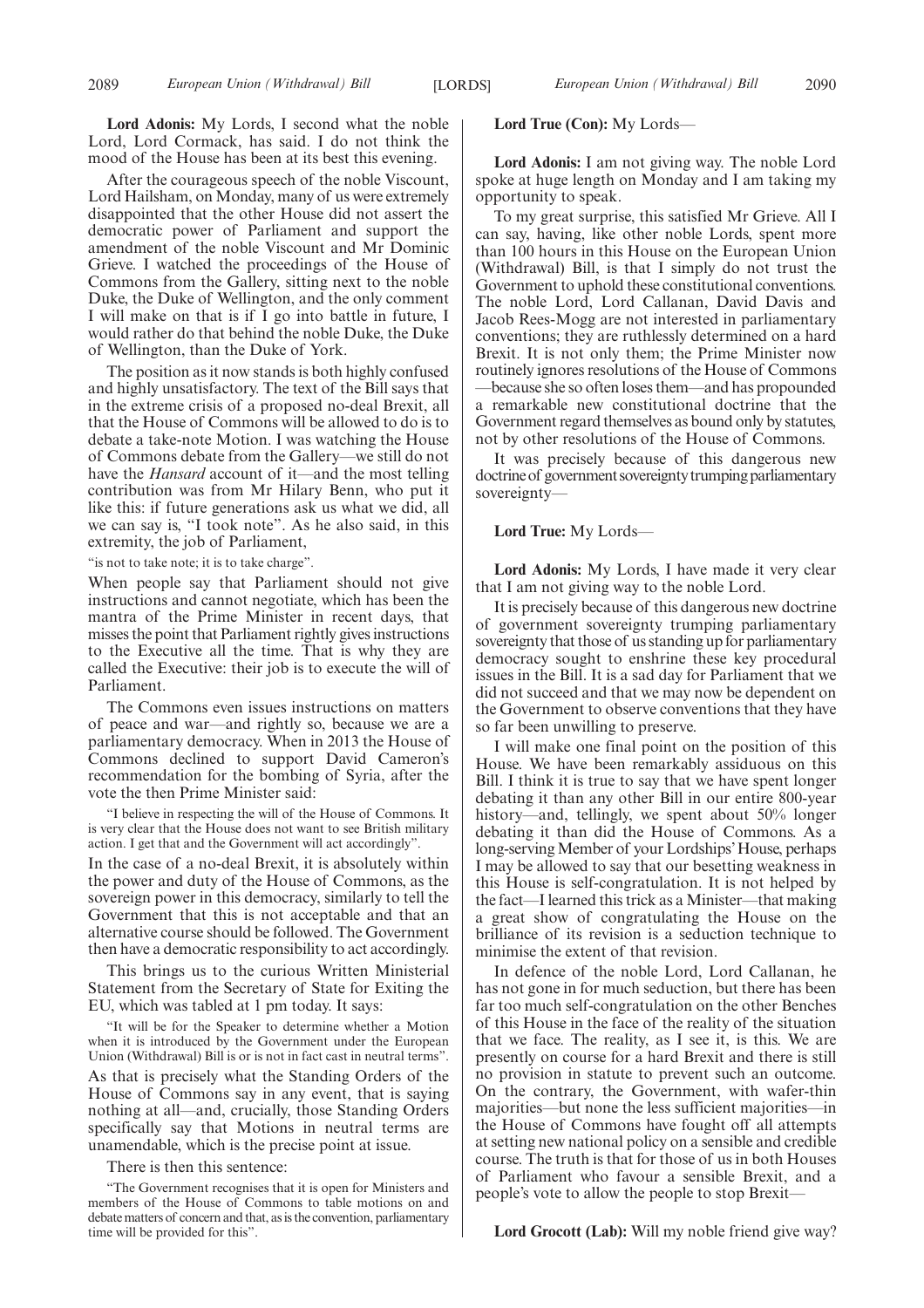**Lord Adonis:** My Lords, I am drawing my remarks to a close. My noble friend can speak in a minute.

The truth is that those of us who favour a sensible Brexit or a people's vote to allow the people to stop Brexit have suffered an unmitigated defeat on this Bill. Victories are not made up of accumulated defeats. We need to start winning soon or the country will lose very badly when the British people are forced into a hard Brexit that will make everyone poorer in only nine months' time.

**Lord True:** My Lords, when the noble Lord declined to give way either to me or to his noble friend Lord Grocott, one of his explanations was that on Monday I spoke for too long when I troubled your Lordships with a brief intervention. I invite the historians of our debate to examine how long and how often the noble Lord, Lord Adonis, has spoken in comparison with some of the rest of us.

I have listened to the comminations of the noble Lord, Lord Newby, my noble friend Lord Cormack and at length of the noble Lord, Lord Adonis. I note the empty Benches of the Labour Party opposite. The party which fills those Benches tried to stop this Bill and then sends its people home when it thinks it has no chance of bringing the Government down—

**Baroness Hayter of Kentish Town:** We have never tried to stop this Bill.

**Lord True:** I am old enough to know that you should judge people by their actions, and I have been watching them over the past few weeks.

I do not often say this, but I have a great deal of respect for the Liberal Democrats who are absolutely consistent in their view, and the noble Lord, Lord Newby, has honourably declared it. Others waver. I respect the noble Lord, Lord Adonis, for his view, but the minority in this House who actually reflect the majority opinion in this country do not need moral lectures and I believe that we should now proceed to vote. If the noble Lord, Lord Adonis, or the noble Lord, Lord Newby, feel as strongly as they have told this House and the country about this matter, let them now divide the House and thus show where their opinions stand.

**Baroness Evans of Bowes Park:** My Lords, as I hope I draw this debate to a close, I would like to take this opportunity to express my gratitude to all noble Lords who have engaged constructively with the Government throughout our consideration of this Bill. I am sure that noble Lords on all Benches will join me in paying tribute to the staff of the House who have worked tirelessly and professionally to support that consideration.

I would also like to pay tribute to the work of my Front Bench colleagues and those of the Opposition and Liberal Democrat parties who have worked on this Bill. Their stamina alone, as has been seen on the Back Benches across the House, has been incredibly impressive, as has the quality of debate and scrutiny that they have engaged in.

Finally, I am sure that all noble Lords will join me in thanking the members of the Bill team for their hard work. I hope that at some point they will be able to look back over the past 11 months with some kind of pleasure, but I expect that that may take quite a while. On behalf of the House, we are extremely grateful to them.

Despite the comments of the noble Lord, Lord Adonis, I think that the scrutiny of your Lordships' House has seen improvements made to this Bill. More than 230 amendments have been made by both Houses, and while there are a number of issues on which the Government did not agree, I am pleased that we have been able to find solutions and compromises to most of the concerns raised.

The subject before us today—the way in which Parliament can have a meaningful say about our exit from the EU—is a vitally important matter. We have debated it at length, and as the noble Baroness, Lady Hayter, said, the proposition in the Bill is very different as a result of that debate. But the elected Chamber has now made its decision, a decision that your Lordships said on Monday that they wanted to give it the opportunity to take. The elected Chamber has decided how it wishes to proceed: with considering the Motions offered by the Government's amendment. I now ask this House to respect that decision. I beg to move.

*Motion A agreed.*

*House adjourned at 7.59 pm.*